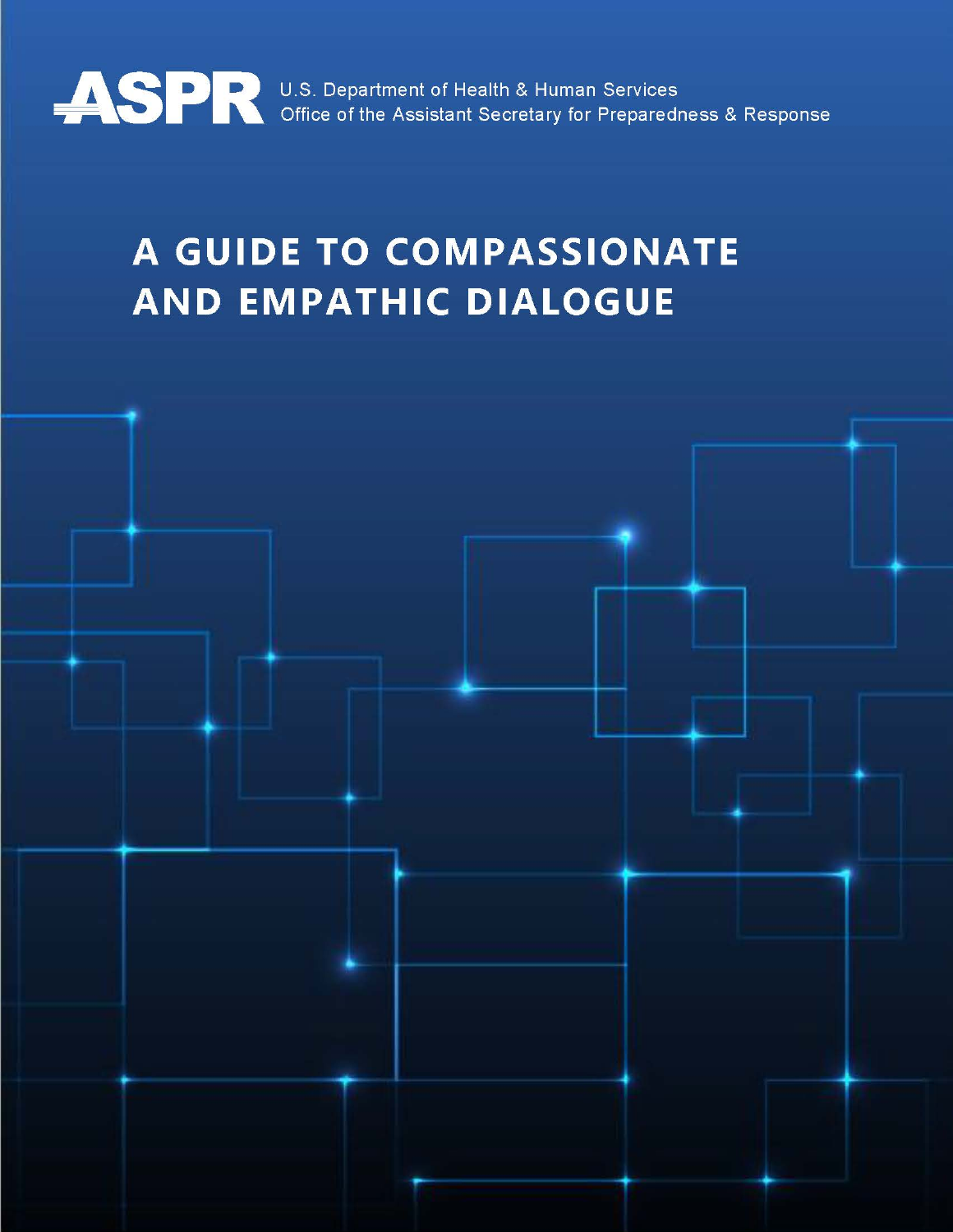# <span id="page-1-0"></span>**A GUIDE TO COMPASSIONATE AND EMPATHIC DIALOGUE**



**Division of Community Resilience and Recovery United States Department of Health and Human Services Office of the Assistant Secretary for Preparedness and Response San Juan, P.R. 2021**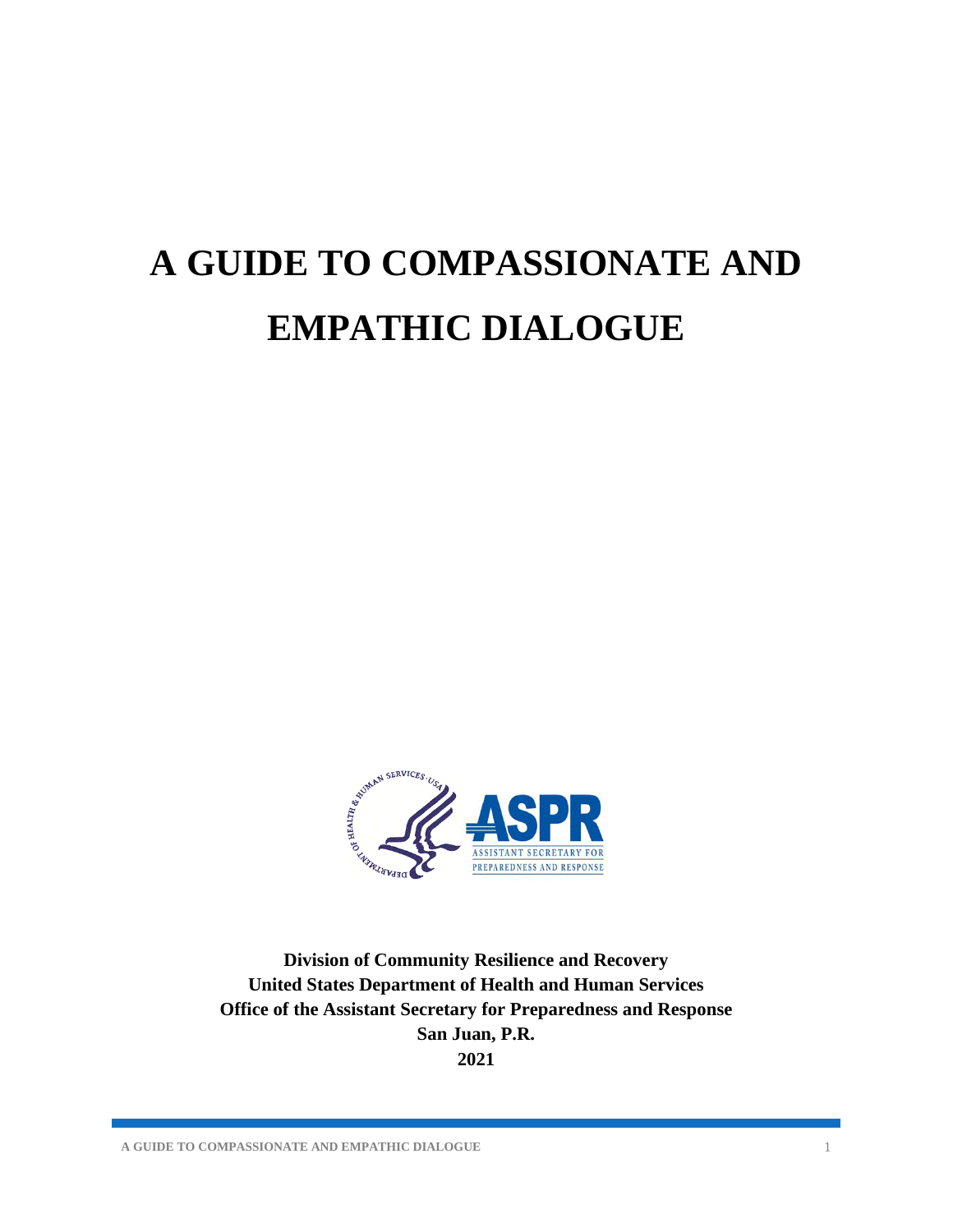## **Acknowledgement**

<span id="page-2-0"></span>We want to express our gratitude and appreciation to the staff of the Americares Foundation, Puerto Rico Region, their Recovery Directors, Dr. Brenda Rivera and Mr. Eric Pérez, the Mental Health and Psychosocial Support Team (MHPSS), and the MHPSS Program Manager, Dr. Miguel Marrero, for their generous collaboration to the mission. This guide would not have been possible without their exceptional support. Their availability, expertise, guidance, and selfless contribution have been crucial for developing this guide. Professionals like them, committed to supporting the mental health needs of citizens, are vital to the recovery of Puerto Rico and the Nation.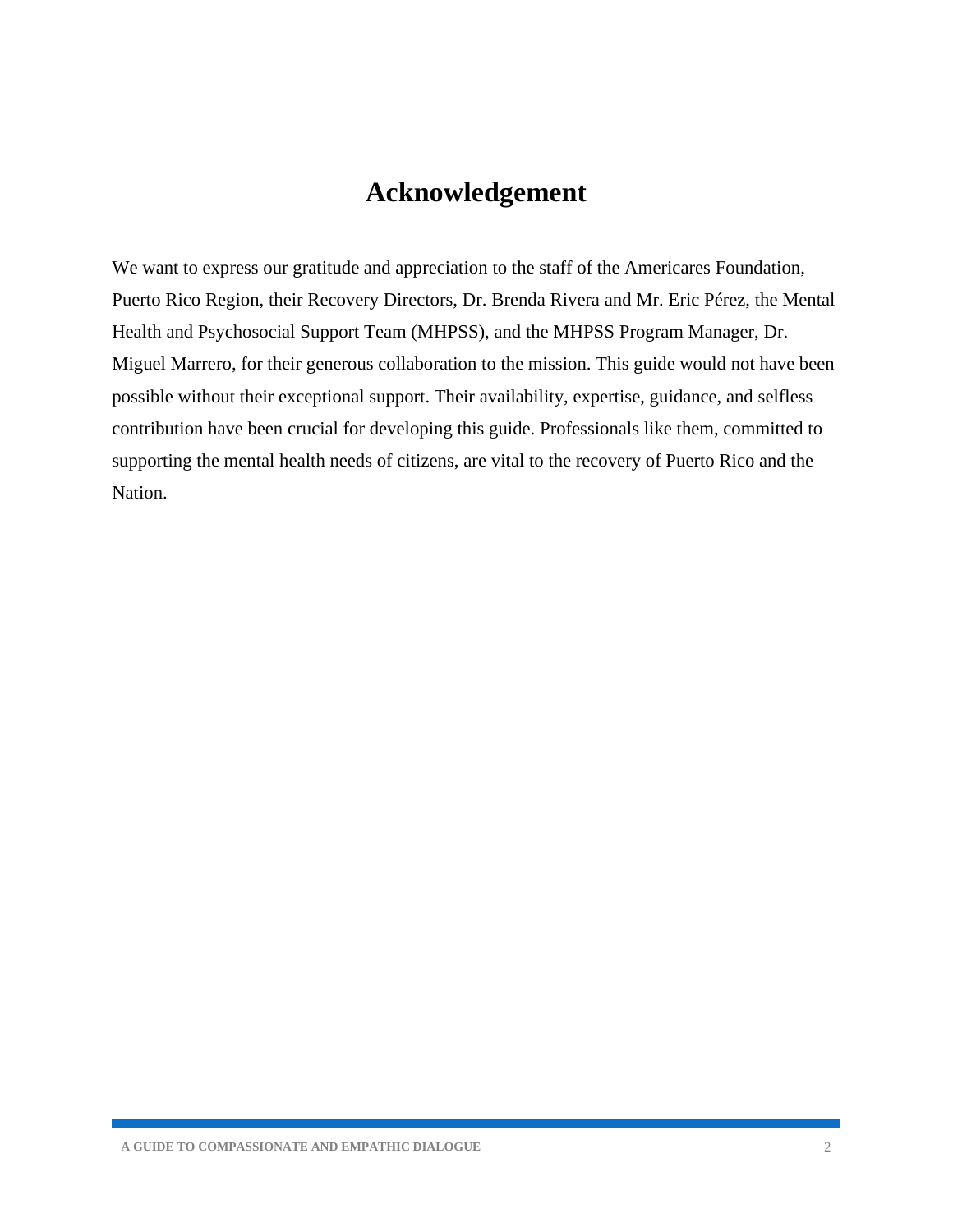## **Contents**

| THREE ESSENTIAL STEPS WHEN OFFERING COMPASSIONATE AND EMPATHIC DIALOGUE  19                             |  |
|---------------------------------------------------------------------------------------------------------|--|
|                                                                                                         |  |
|                                                                                                         |  |
|                                                                                                         |  |
|                                                                                                         |  |
|                                                                                                         |  |
|                                                                                                         |  |
|                                                                                                         |  |
|                                                                                                         |  |
| Available Resources in Areas like Self-care, Stress Management, and Resiliency for First Responders: 34 |  |
|                                                                                                         |  |
|                                                                                                         |  |
|                                                                                                         |  |
|                                                                                                         |  |
|                                                                                                         |  |
|                                                                                                         |  |
|                                                                                                         |  |
|                                                                                                         |  |
|                                                                                                         |  |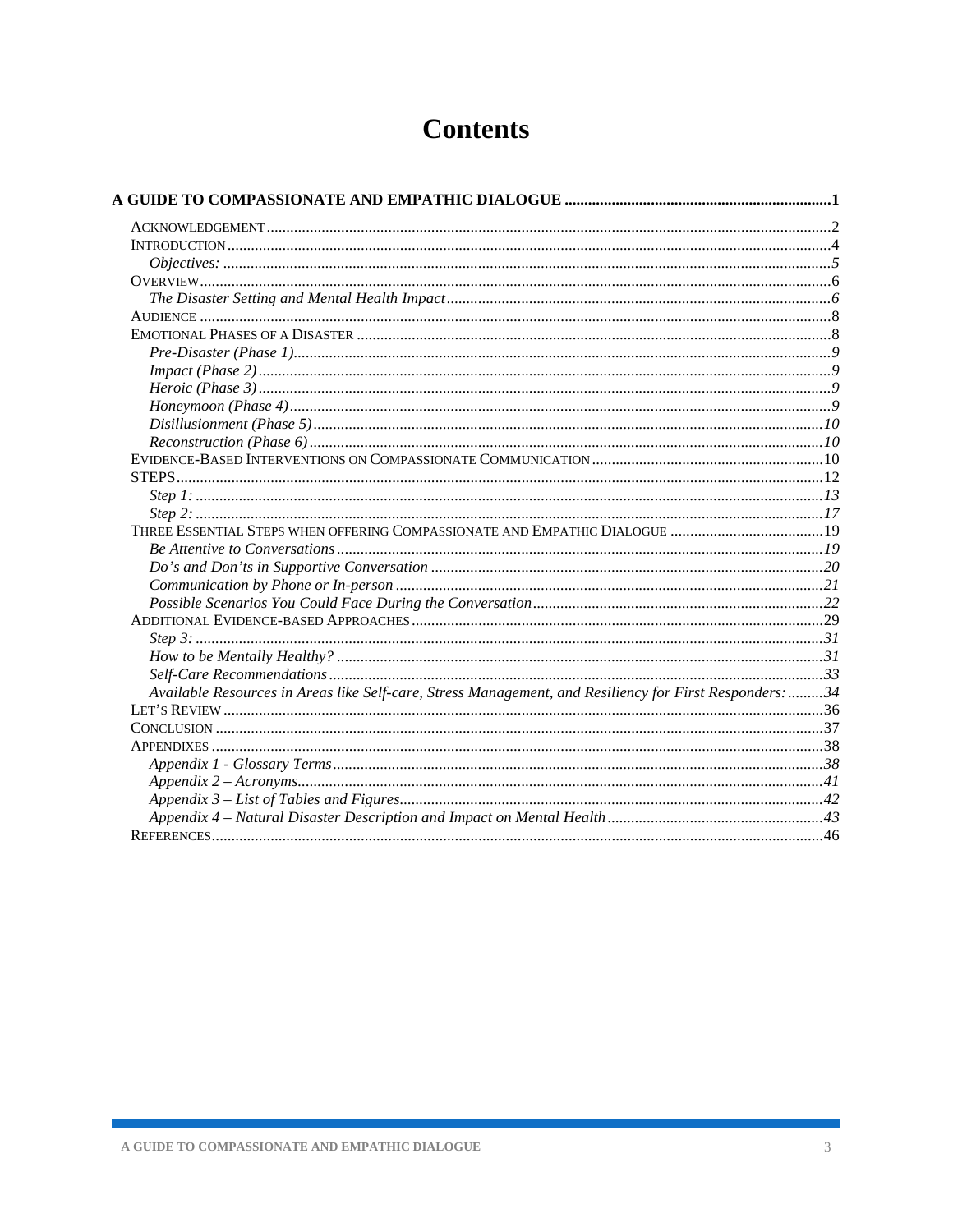## **Introduction**

<span id="page-4-0"></span>The mission of the Office of Assistant Secretary for Preparedness and Response within the Department of Health and Human Services (HHS ASPR) is to save lives and protect Americans from 21st-century health security threats. ASPR leads the nation's medical and public health preparedness for, response to, and recovery from disasters and public health emergencies. ASPR collaborates with hospitals, healthcare coalitions, biotech firms, community members, state, local, tribal, and territorial governments, and other partners across the country to improve readiness and response capabilities (PHE, 2021).

According to the Office for the Coordination of Humanitarian Affairs (OCHA), the second most disaster-prone region globally is Latin America and the Caribbean. Statistics say that from 2000- 2019, 152 million people were affected by 1,205 disasters between 2000-2019 (OCHA, 2020). A disaster is a serious disruption of the functioning of a community or a society, causing widespread human, material, economic or environmental losses which exceed the ability of the affected community or society to cope using its resources (WHO, n.d). Regardless of the type of disaster, mental health can be affected because of injury, destruction, and death (TRACIE, 2014).

As the name implies, after a disaster, first responders are the first ones on the scene. They face difficult, life-threatening, and exhausting situations. They are also often the first to assist disaster survivors and provide emotional and physical support (SAMHSA, 2018). The term first Responder refers to individuals who, in the early stages of an incident, are responsible for the protection and preservation of life, property, evidence, and the environment, including emergency response providers as defined in section 2 of the Homeland Security Act of 2002 (6 U.S.C. 101); as well as emergency management, public health, clinical care, public works, and other skilled support personnel (such as equipment operators) that provide immediate support services during prevention, response, and recovery operations (HSPD-8, 2003).

After hurricanes Irma and Maria hit Puerto Rico in 2017, as happened in Texas after Hurricane Harvey, the citizenry, including local stakeholders, were under tremendous stress. Compounded by a severe series of earthquakes in the southwest in 2020 but felt across the island and the

**A GUIDE TO COMPASSIONATE AND EMPATHIC DIALOGUE** 4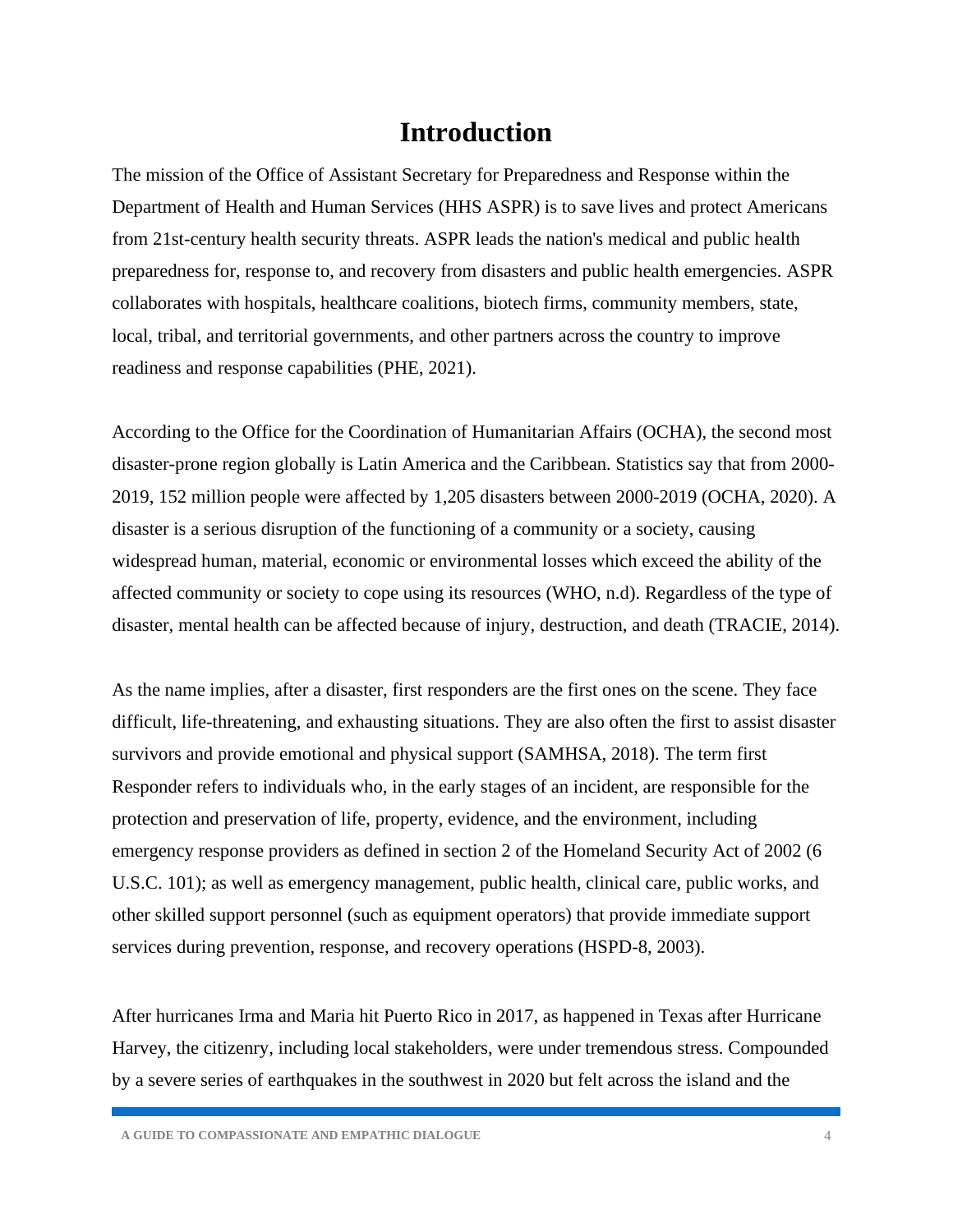COVID-19 pandemic, these very same citizens remained under constant stress, affecting their ability to engage effectively with first responders in recovery efforts. First responders in Puerto Rico face the dichotomy of being survivors and working with affected stakeholders from local agencies and organizations in recovery efforts. These first responders may lack the tools and skills to communicate with these stakeholders effectively under these conditions.

HHS/ASPR developed this guide as a resource to help emergency response and recovery personnel engage effectively and empathically with their stakeholders in a multi-hazard environment. Stakeholders may be overwhelmed, distressed, anxious, and experiencing cumulative stress. Our goal is for first responders to be compassionate and empathic when interacting with stakeholders and understand the effects of cumulative stress and behavior when communicating with each other.

This guide can help engage stakeholders during the response and recovery phases with a compassionate and empathic approach. Provides information related to the mental health impact that disasters have on emergency responders. Also, the effect that certain disasters have on emergency response personnel when interacting with populations in need.

#### <span id="page-5-0"></span>*Objectives:*

- Support long-term sustainability to better understand the effects of cumulative stress and trauma after a disaster.
- To provide first responders with skills in assertive communication, self-control, and relaxation through a psychoeducational approach.
- Promote a compassionate and empathic engagement with stakeholders.
- Provide available resources in other areas like self-care, stress management, and resiliency for the responders' personal use.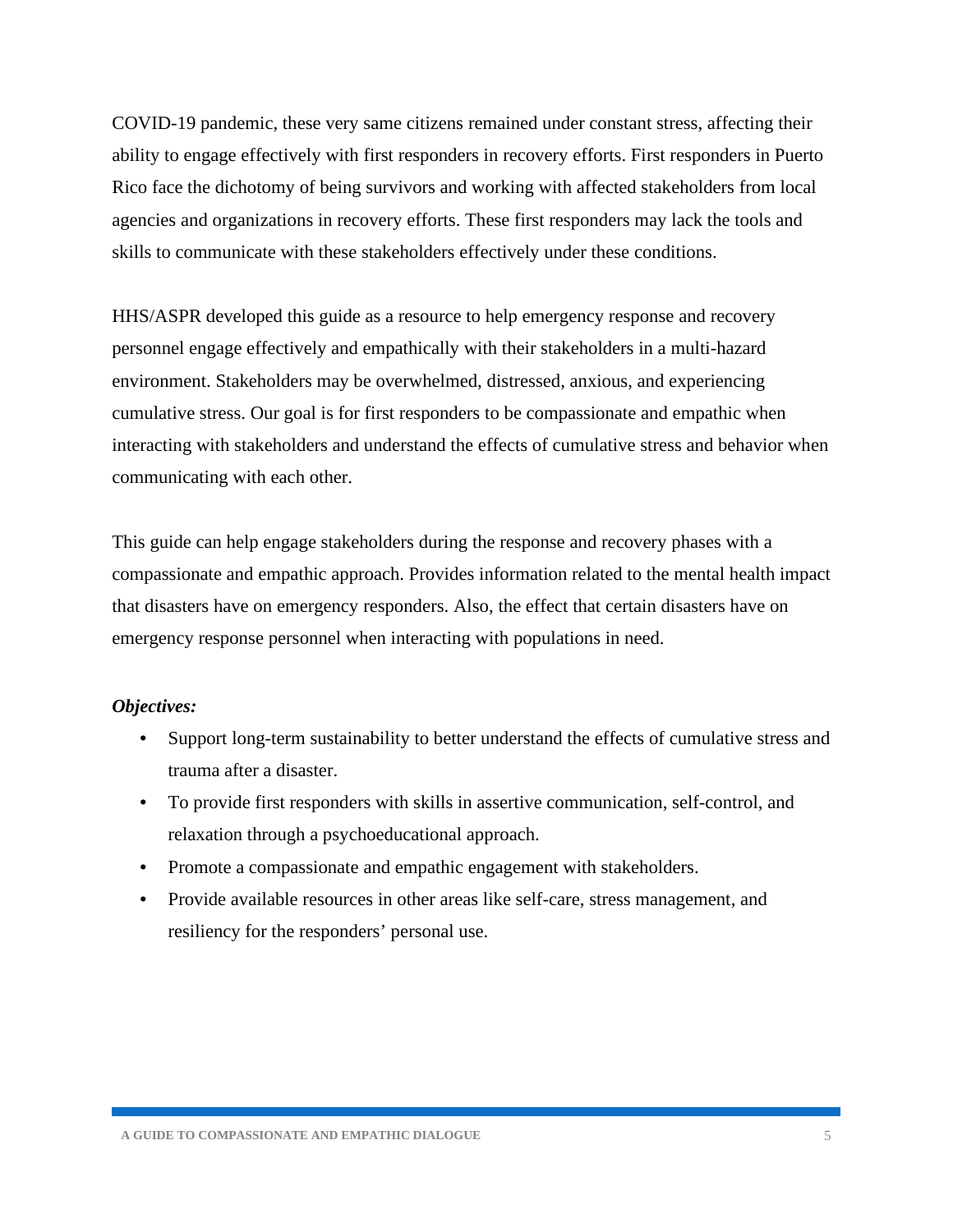## **Overview**

<span id="page-6-0"></span>In this overview, you will find helpful information about the most common disaster that occurs globally but using as examples the most recent experiences in Puerto Rico and the United States, such as hurricanes, earthquakes, and recently the COVID-19 pandemic. This guide will give you information to understand the phases of a disaster, how disasters impact Responder's mental health, and how to deal with some sample scenarios. Last but not least, this guide's main focus, take the steps necessary to start a compassionate approach and empathic engagement with stakeholders.

#### <span id="page-6-1"></span>*The Disaster Setting and Mental Health Impact*

The history of humanity is plagued by countless events and disasters that have affected all kinds of civilizations. Some of those events have been natural disasters that can be predicted and give us time to prepare and respond, while other types of disasters do not. As described in Daubman, Cranmer, Black, & Goodman (2019, p.2):

Sudden onset disasters include catastrophic natural events such as earthquakes, floods, hurricanes; no-notice events like terrorist mass casualty events; emerging infectious diseases such as outbreaks; and humanitarian crises such as the displacement of large groups of people due to violent conflicts that overwhelm the local resources and infrastructures (WHO 2018). Additionally, large displacements due to famine, drought, and economic collapse have led to chronic and escalating humanitarian crises (Abubakar et al., 2019).

In the US, some of the most common natural disasters between 1900 to 2016 by type include: convective storms, floods, tropical cyclones, riverine floods, forest fires, earthquakes, heatwaves, and flash floods (Statistica, 2020).

Extensive scientific literature (Esterwood, & Saeed, 2020) has documented the relationship between disasters and people's mental health; the effects of disasters might have consequences on the affected population. Along with the social and economic losses, the individuals and

**A GUIDE TO COMPASSIONATE AND EMPATHIC DIALOGUE** 6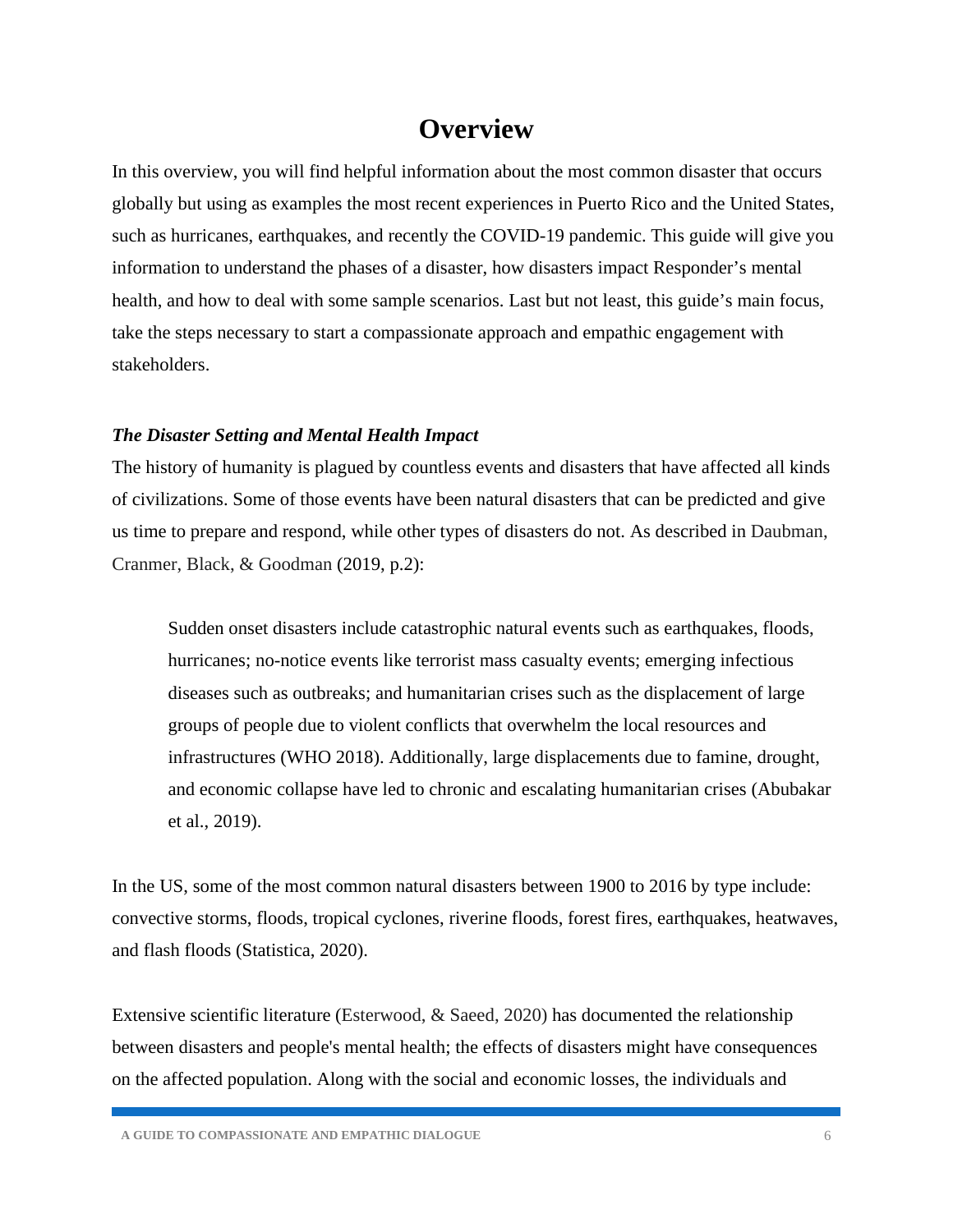communities may experience mental instability, precipitating anxiety and depression. These two mental health symptoms are the most commonly identified during disasters, but other symptoms are widely experimented by survivors during disasters such as:

- Traumatic bereavement
- Prolonged grief
- Difficulty sleeping
- Having thoughts and memories related to the suffered event
- Feeling numb
- Withdrawn or disconnected
- Isolated from others
- Distance from others or family
- Avoid places and activities that can bring memories related to the event

Another common symptom is sadness and certain sounds that can trigger the memories of the event. Generally, disasters are measured by the cost of social and economic damage, but there is no comparison to the emotional sufferings a person undergoes post-disaster (Makwana, 2019). \**Appendix 4 present a brief description of some types of disasters and the consequences on mental health*.

In all cases, compassionate and empathic interventions may improve communication with survivors, volunteers, and personnel, providing emergency responders with a tool to feel empowered to take the actions needed in emergency management. Furthermore, studies show that empathic engagement does not necessarily take up more time, is not emotionally exhausting like being sympathetic, and does not overburden the emergency responder because the other persona maintains responsibility for their problem (Flisher, nd). It is important to identify these natural disaster stress-related symptoms to offer help and report it to the proper person or department.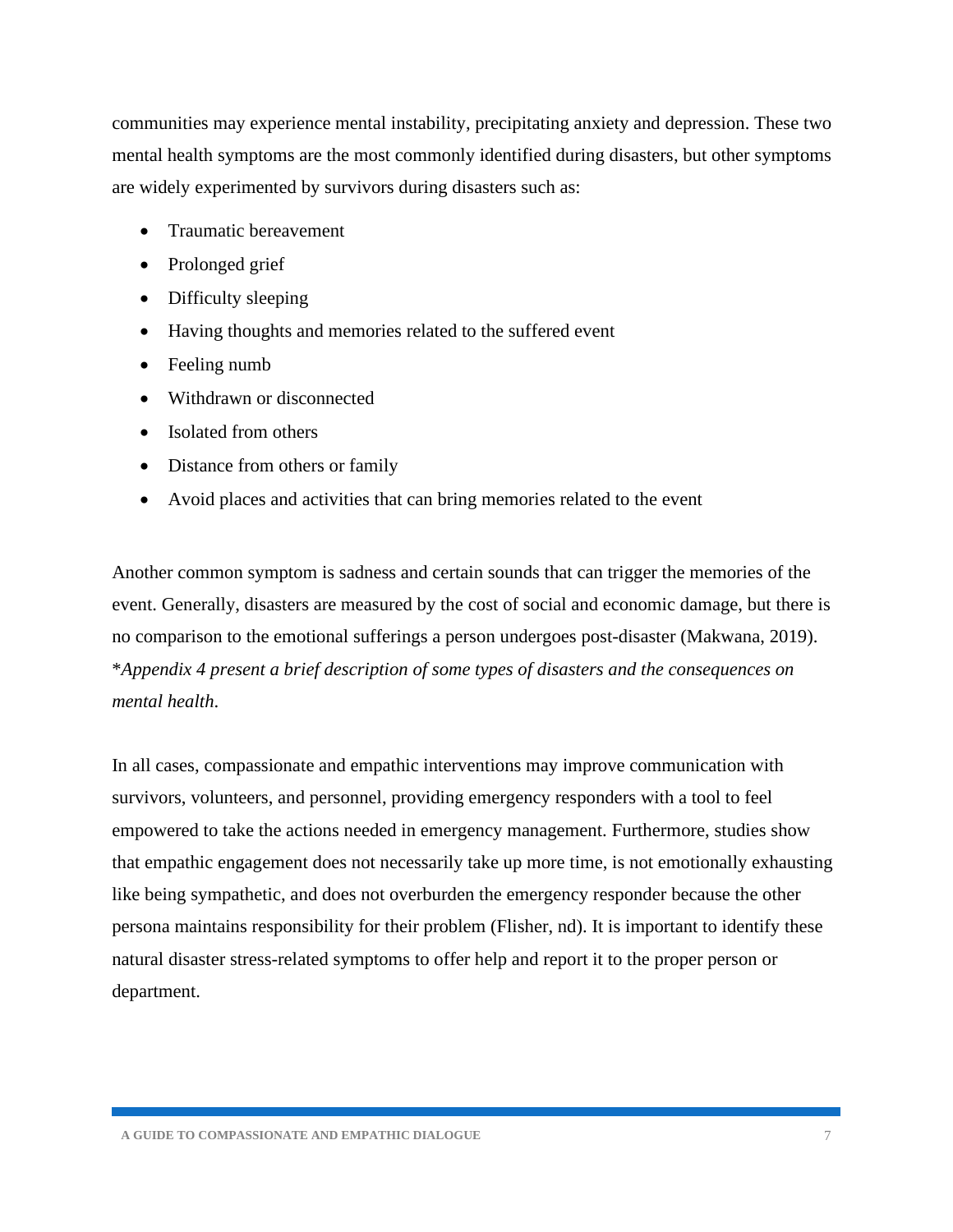## **Audience**

<span id="page-8-0"></span>The primary audience for this guide is the first responders working at the Federal Emergency Management Agency (FEMA), Puerto Rico Emergency Management Bureau (PREMB), and Municipal Office of Emergency Management (OMME).

This guide is also intended for essential workers in emergencies/disasters response and recovery

scenarios. Compared to non-essential workers, essential counterparts are more likely to report anxiety or depressive disorder symptoms, starting or increasing substance use, and suicidal thoughts during the pandemic (Panchal et al., 2021). In the case of the COVID -19 pandemic, many

The CDC defines **"essential workers"** as those who conduct a range of operations and services in industries that are essential to ensure the continuity of critical functions in the United States (U.S.) (CDC, n.d).

essential workers had to face several challenges, including a greater risk of contracting the coronavirus than other workers.

## **Emotional Phases of a Disaster**

<span id="page-8-1"></span>As SAMHSA explains, while each survivor experiences a disaster as an individual, they also experience it as part of a community (SAMHSA, 2020b). The reactions that an individual or community tends to have after a disaster are usually consistent. The following figure shows the magnitude of the emotional impact at each of the stages.





**A GUIDE TO COMPASSIONATE AND EMPATHIC DIALOGUE** 8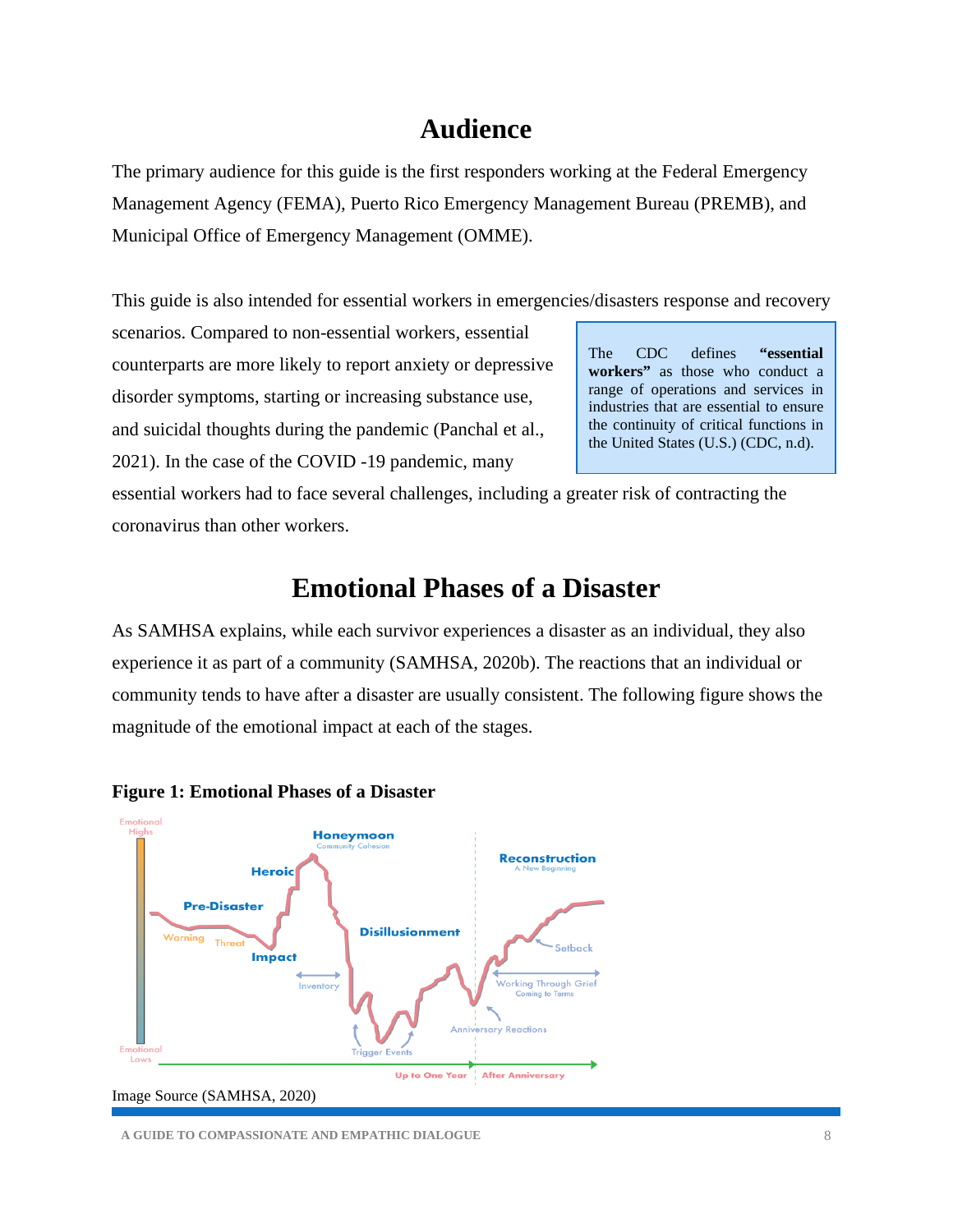#### <span id="page-9-0"></span>*Pre-Disaster (Phase 1)*

Phase one is marked by anxiety and confusion. The particular reactions and perceptions of the group depend on the type of disaster. Disasters without warning can trigger feelings of insecurity and lack of security; fears of potential, unexpected tragedies; and a sense of loss of control or the ability to protect yourself and your family. On the other hand, disasters with a warning may lead to guilt or self-denial for failure to heed alerts. The pre-disaster phase can be as short as hours or even minutes, such as during a terrorist attack, or as long as many months, during hurricane season (SAMHSA, 2020b).

#### <span id="page-9-1"></span>*Impact (Phase 2)*

Phase two is characterized by a series of intense emotional reactions. As with the pre-disaster phase, the particular responses often depend on the type of disaster that occurs. Slow, low-risk disasters have psychological consequences that are different from fast, hazardous disasters. As a consequence, these reactions can range from shock to overt panic. Initial uncertainty and disbelief are generally accompanied by an emphasis on self-preservation and family security. The impact phase is typically the shortest of the six catastrophe stages (SAMHSA, 2020b).

#### <span id="page-9-2"></span>*Heroic (Phase 3)*

Phase three is characterized by a high level of activity with a low level of productivity. There is a sense of altruism in this process, and many community members display adrenaline-induced rescue behavior. As a consequence, the risk assessment may be impaired. The heroic phase also shifts rapidly to phase four (SAMHSA, 2020b).

#### <span id="page-9-3"></span>*Honeymoon (Phase 4)*

Phase four is marked by a sudden change in emotions. Disaster assistance is readily available during the honeymoon period. Group bonding is taking place. Optimism exists that everything will quickly return to normal. As a result, there are many opportunities for providers and organizations to develop and build relationships with impacted individuals and groups and build relationships with stakeholders. The honeymoon phase typically lasts just a few weeks (SAMHSA, 2020b).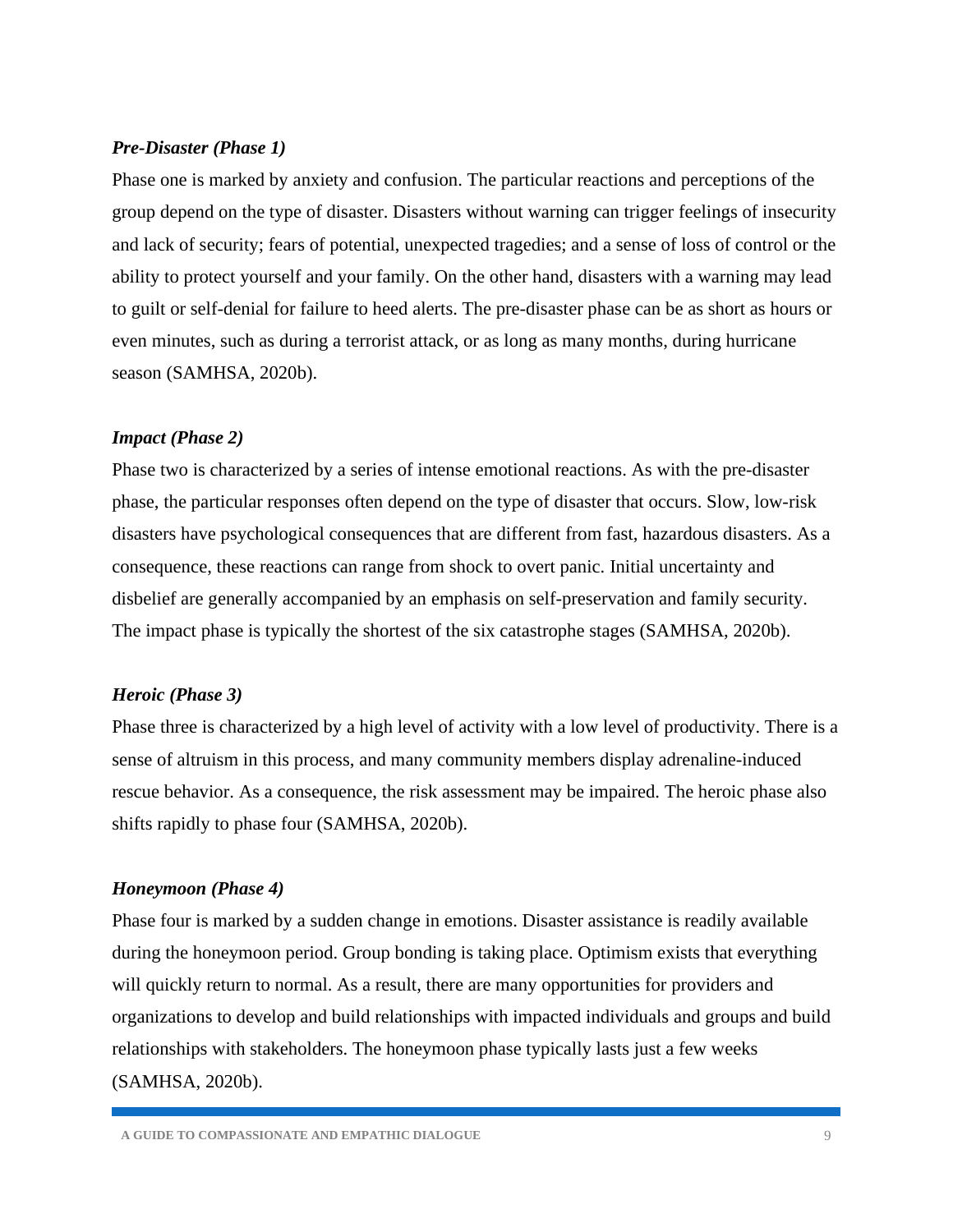#### <span id="page-10-0"></span>*Disillusionment (Phase 5)*

Phase five is a stark contrast to the honeymoon phase. During the disillusionment process, communities and individuals are aware of the drawbacks of disaster assistance. As optimism turns to discouragement and stress continues to increase, negative reactions, such as physical fatigue or drug use, can begin to emerge. The growing distance between need and assistance contributes to feelings of abandonment. In particular, as the wider population returns to business as normal, there will be increased demand for services as individuals and communities become ready to receive assistance. The phase of disillusionment can last months and even years. It also applied to one or more cause occasions, usually including the anniversary of the disaster (SAMHSA, 2020b).

#### <span id="page-10-1"></span>*Reconstruction (Phase 6)*

Phase six is characterized by an overall feeling of recovery. Individuals and communities are starting to take responsibility for rebuilding their lives, and people are adjusting to a new "normal" while continuing to suffer losses. The reconstruction phase often begins around the anniversary of the disaster and may continue for some time to come after the catastrophic events (SAMHSA, 2020b).

## <span id="page-10-2"></span>**Evidence-Based Interventions on Compassionate Communication**

Compassionate communication has proven to be the primary skill for effective dialogue with people in physical and emotional recovery. The literature shows that this type of communication has been assertive for different scenarios, such as in the field of health. Developing a relationship of trust with patients requires a dialogue that allows them to perceive from their provider genuinely, empathy, warmth, and trust to talk to them about their concerns related to their disease (Czerwiec, 1996; Kennedy-Sheldon, Barrett, & Ellington, 2006; Lowey, 2008; Watson, 2008). Compassionate communication allows patients in palliative care to perceive through their doctors and nurses an increase in their quality of life that prevents and alleviates physical, psychological, social, and spiritual suffering; therefore, they do not destroy their hope and feel

**A GUIDE TO COMPASSIONATE AND EMPATHIC DIALOGUE** 10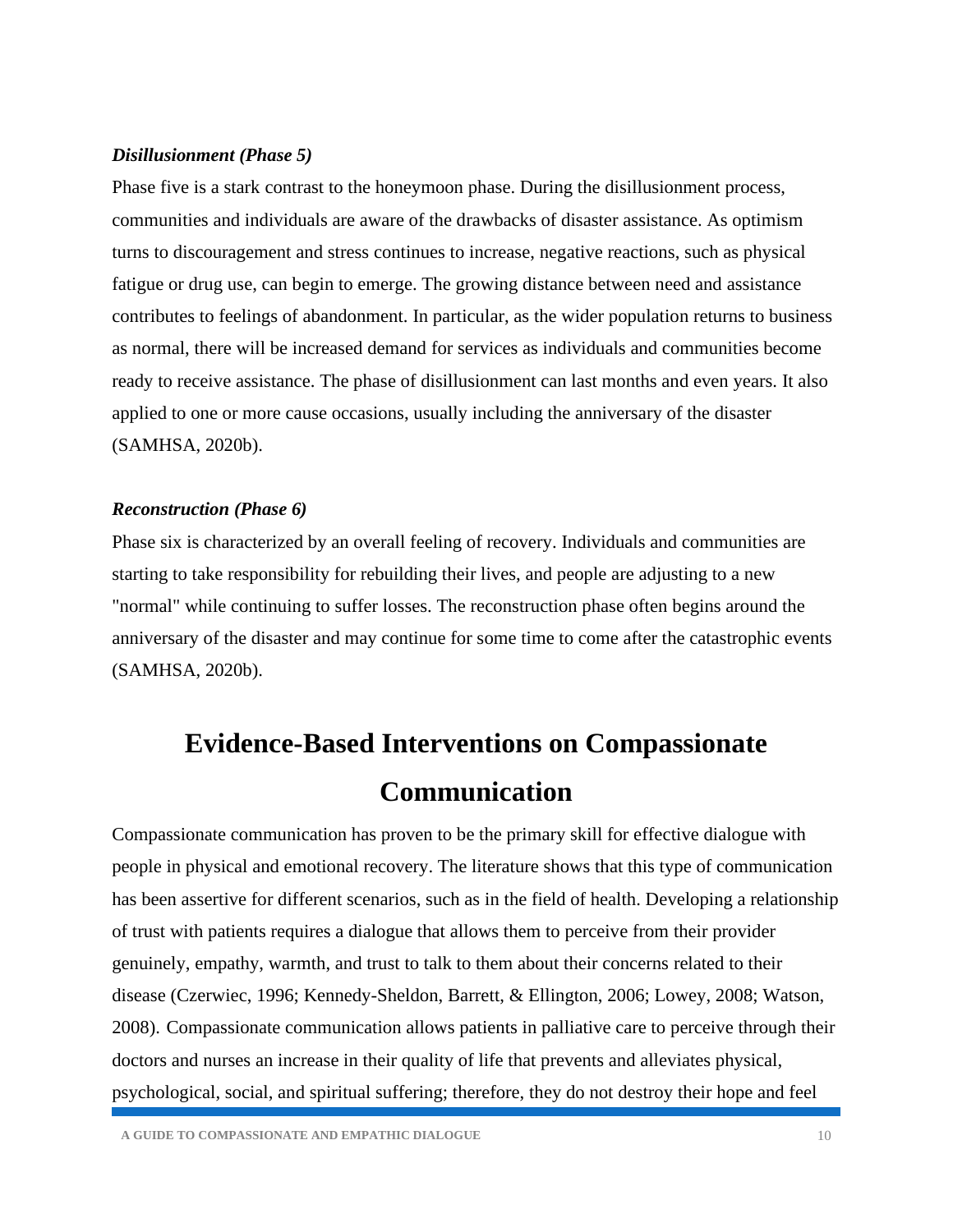accompanied. In a study conducted, one hundred and twenty patients in cancer treatment indicated that when they received services best, communication was done empathically, in a comfortable place, without interruptions, and using language that indicated compassion for feelings. On the other hand, in customer service, empathic conversations allow people to transmit understanding, validating their concerns, problems, and feelings when expressing them, which builds trust and adds humanity to the service. While in grieving processes, it allows people to feel emotionally accompanied to overcome the emotions experienced (Daubman, 2019).

As in past scenarios, people might need companionship and empathic conversations when they have been victims of emergencies such as catastrophic natural disasters or humanitarian crises (WHO 2018). Because of the evidence presented regarding access to decrease suffering and increase confidence, this guide focuses on developing a compassionate and empathic dialogue with people who express different symptoms or signs related to the situation they have experienced.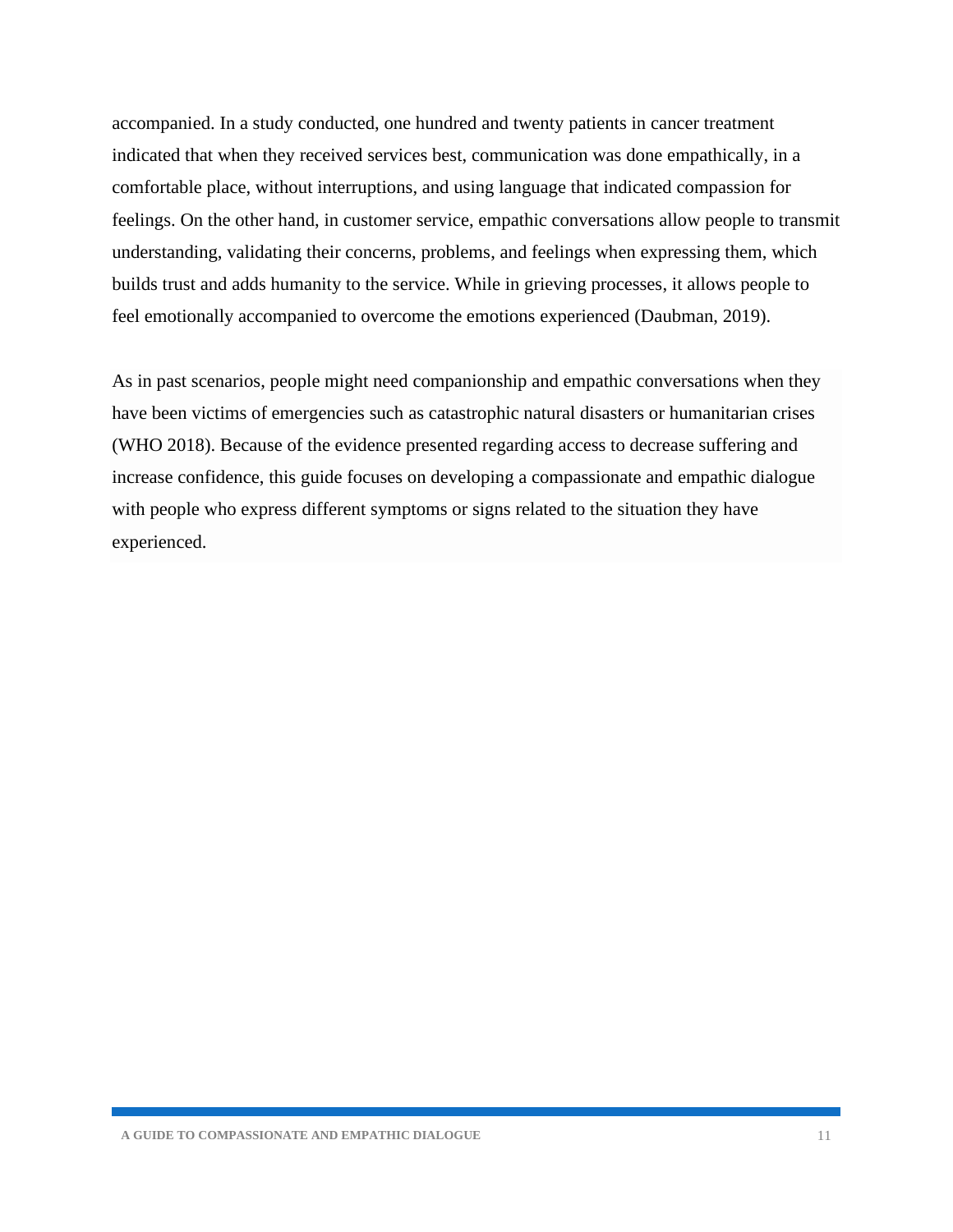## **STEPS**

<span id="page-12-0"></span>The development of this tool aims to:

**Step 1:**



**Support long-term sustainability to better understand the Effects of Cumulative Stress and Trauma After a Disaster.**

**Step 2:**



**Promote a Compassionate and Empathic Engagement with Stakeholders.**

**Step 3:**



**Provide available resources in other areas like self-care, stress management, and resiliency for the responders' personal use.**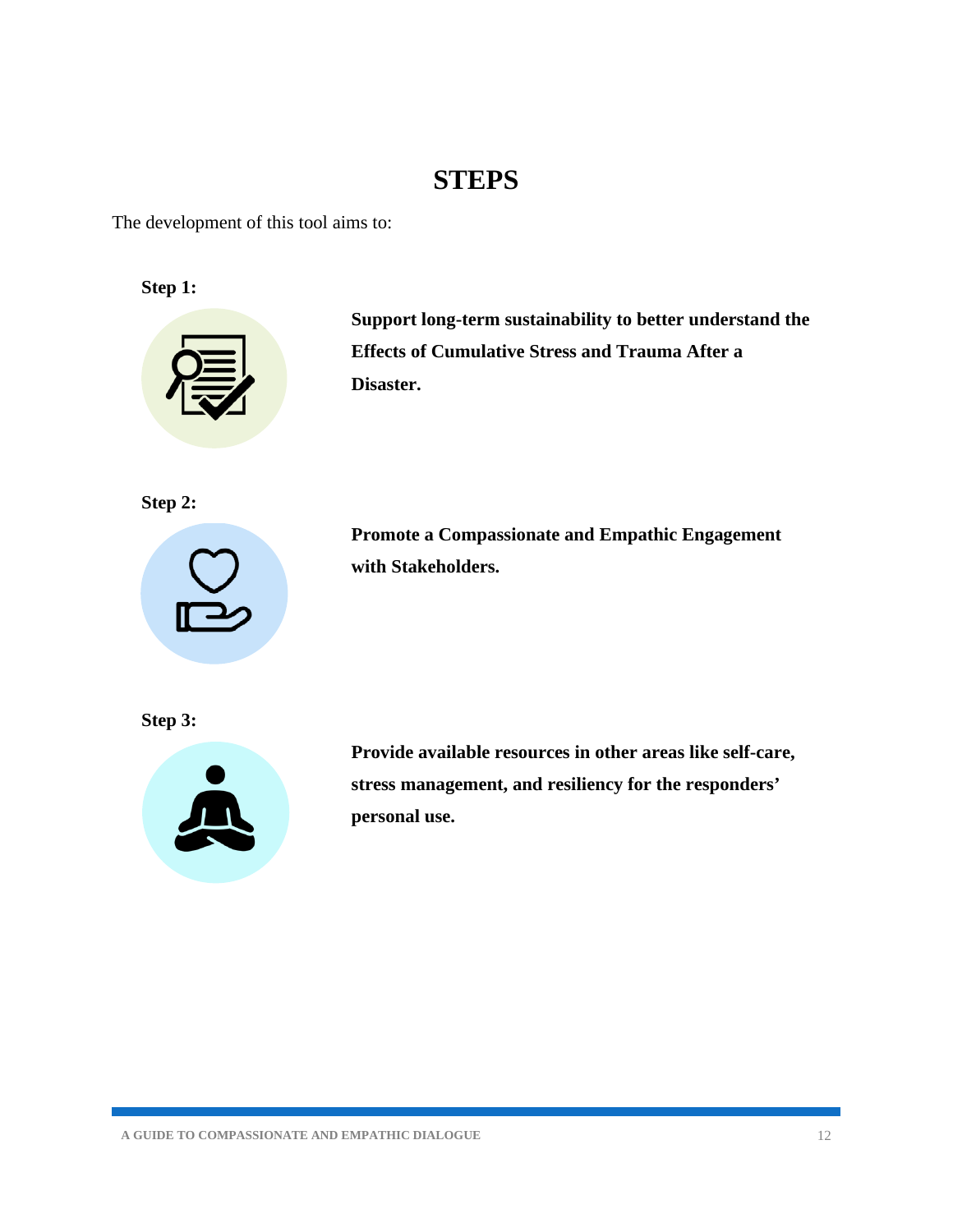#### <span id="page-13-0"></span>*Step 1:*

**Support long-term sustainability to better understand the Effects of Cumulative Stress and Trauma After a Disaster.**

#### *Cumulative Stress*

C*umulative stress* is defined as a period in which a person experiences an accumulation of

emotions after exposure to prolonged stressful or traumatic situations that have not been addressed (De Rivera, 2010). It is essential to mention that the level of stress and anxiety change from person to person and from disaster to disaster. Some behaviors are exacerbated before, during, and after a disaster.

**Stress** is a normal psychological and physical reaction that motivates you to perform well and respond to the demands of life. But multiple challenges daily can push you beyond your ability to cope.

Your brain comes hard-wired with an alarm system for your protection. When your brain perceives a threat, it signals your body to release a burst of hormones that increase your heart rate and raise your blood pressure. This "fight-or-flight" response fuels you to deal with the threat (Mayo Clinic, 2020)

#### *Risk Factors*

If a person experiences an accumulation of emotions after exposure to prolonged stressful or traumatic situations that have not been addressed (De Rivera, 2010), this can lead to cumulative stress. When stress is cumulative, it is reflected in different ways in our health and body (Mayo Clinic, 2020);. However, everyone reacts differently to cumulative stress, and their feelings are likely to change over time.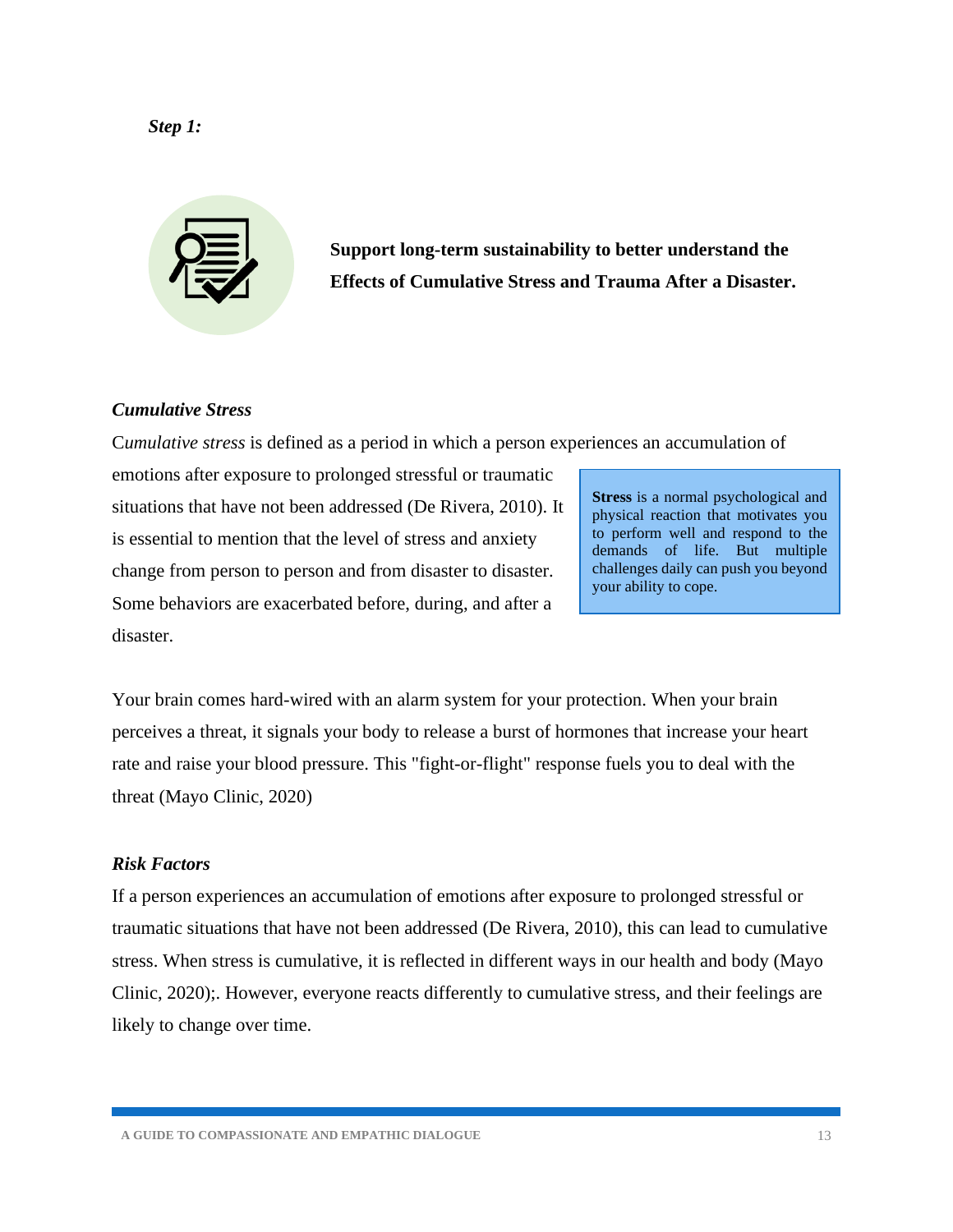Some factors like, but are not limited to, work stress, anxiety, low socioeconomic status, and

Cumulative stress over the lifetime increases prevalence of hypertension, physical disability, pain, and other chronic diseases as well as mental health disorders, alcohol, and drug abuse.

depression are associated with cumulative stress. Cumulative stress is thought to exert influence through a "chain of risk," wherein early adverse life events exposure increases the risk for later exposures in an ongoing positive-feedback loop. This cumulative stress, in turn, impacts physical, mental, and behavioral outcomes.

Physiological pathways linking cumulative stress to physical disease have not yet been explained. Specific stressors such as chronic work stress and lower socioeconomic status may impact clinical outcomes through adverse effects on autonomic nervous system function. Thus, while speculative, it is possible that cumulative stress, and especially chronic stress, modifies these corticolimbic circuits that play a role in modulating autonomic arousal during a challenge, thereby resulting in heightened sympathetic arousal in response to stress throughout the life course which may over time lead to chronic dysregulation of cardiac autonomic function. Additionally, stress could also impact circadian variation through an impact on sleep or other mechanisms of the human body (Lambert et al., 2016).

| In your Body                                                                    | <b>In Your State of Mind</b>                                                                                                       | <b>In Your Behavior</b>                                                                                                                   |
|---------------------------------------------------------------------------------|------------------------------------------------------------------------------------------------------------------------------------|-------------------------------------------------------------------------------------------------------------------------------------------|
| Headache<br>Muscle strain or pain<br>Chest pain<br>Fatigue<br>Sleeping problems | Anxiety<br>Restlessness<br>Lack of motivation or<br>focus<br>Feeling overwhelmed<br>Irritability or anger<br>Sadness or depression | Food consumption in<br>excess or below normal<br>Outbursts of anger<br>Drug addiction or<br>alcoholism<br>Tobacco use<br>Social isolation |

**Table 1 – How Your Body Reacts to Stress** 

Source: (Mayo Clinic, 2019)

#### *Normal Individual Behaviors after a Disaster*

When transitioning from a disaster event, you will most likely notice that coworkers and workplaces look different. Likewise, stakeholders may not feel comfortable returning to their jobs, but they must. An essential piece of the recovery process is to return to this routine as best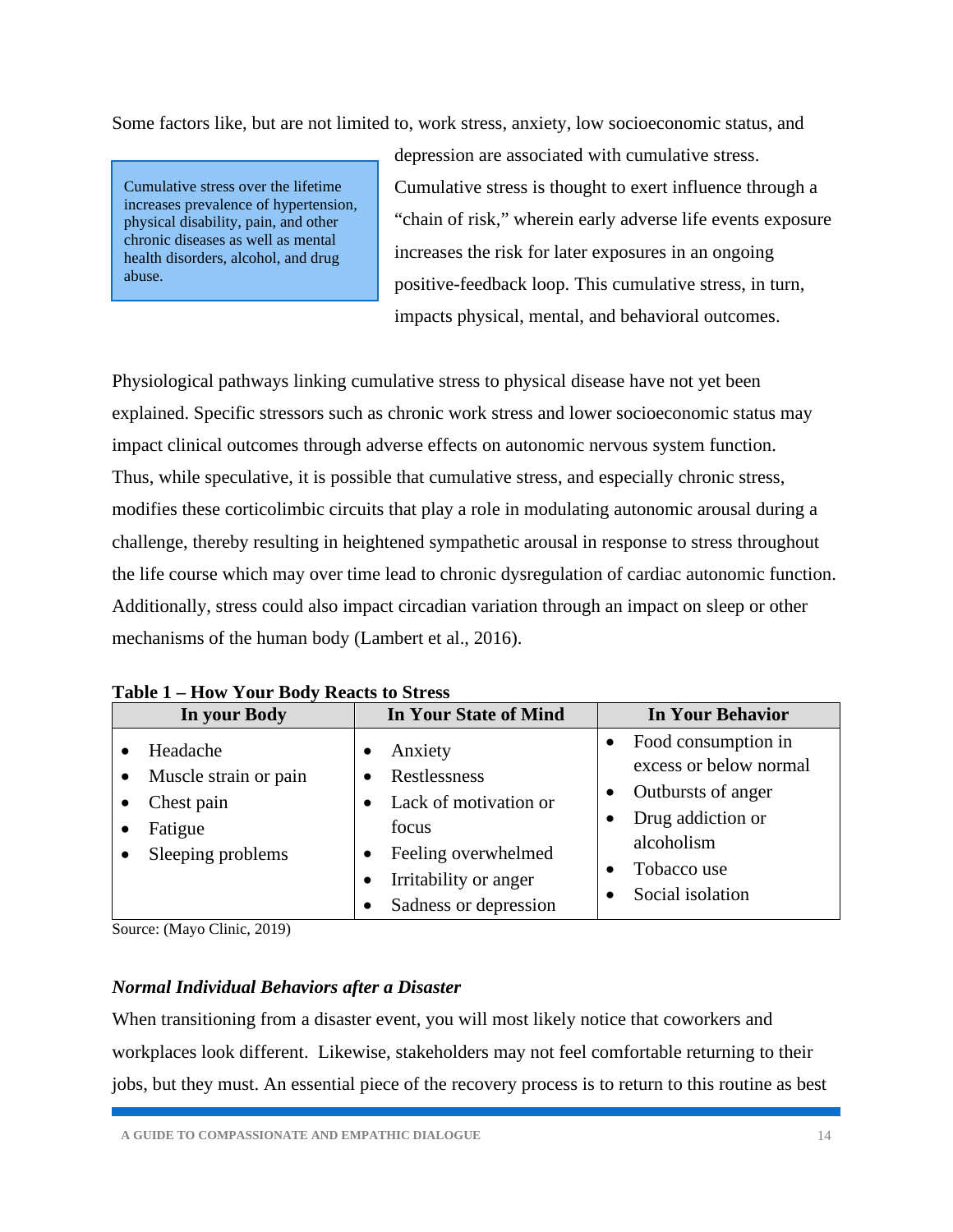as possible. SAMHSA shares some normal behaviors after a disaster and tips you should keep in mind when contacting your stakeholder (SAMHSA, nd).

#### *Unrelenting fatigue*

• Sometimes, excessive stress makes you never feel rested. You often experience extreme tiredness when you get back to your routine, even if you feel like you've had enough sleep. You may need more rest than you think.

#### *Cynicism*

• These feelings are to be expected and usually diminish over time. Review the successes and positive results of your work and try to focus on seeing the best in people and systems. Over time, this perspective will help you maintain a more optimistic outlook.

#### *Dissatisfaction with routine work*

• When you first return to your regular job, you may feel that your day job lacks the same level of meaning and satisfaction. To counteract these feelings, incorporate the positive things you have learned during disaster response into your personal and professional life. Recognize that everyone has a job to do and that even the smallest effort contributes to our well-being.

#### *Easily evoked emotions*

• Sometimes the combination of intense experiences, fatigue, and stress leaves you vulnerable to unexpected emotions. For example, you may cry more easily than before, be quick to anger, or experience dramatic mood swings. These are fairly common reactions among disaster responders that typically subside over time. In the meantime, be aware of your reactions; discuss your experiences with trusted coworkers, friends, and loved ones; and try to limit comments that might be hurtful or upsetting to others.

#### *Relate your experiences*

• The more able you are to use positive coping skills and deal with experiences in a positive way, the more prepared you will be to support others.

#### *Cultural differences*

• Culture affects how an individual reacts to intense experiences. Find a way to express your needs in a way that is true to yourself, but also sensitive to the efforts of others.

Lastly, do not make assumptions:



Try to refrain from judging, criticizing, or making assumptions about the colleagues or stakeholders' work pace.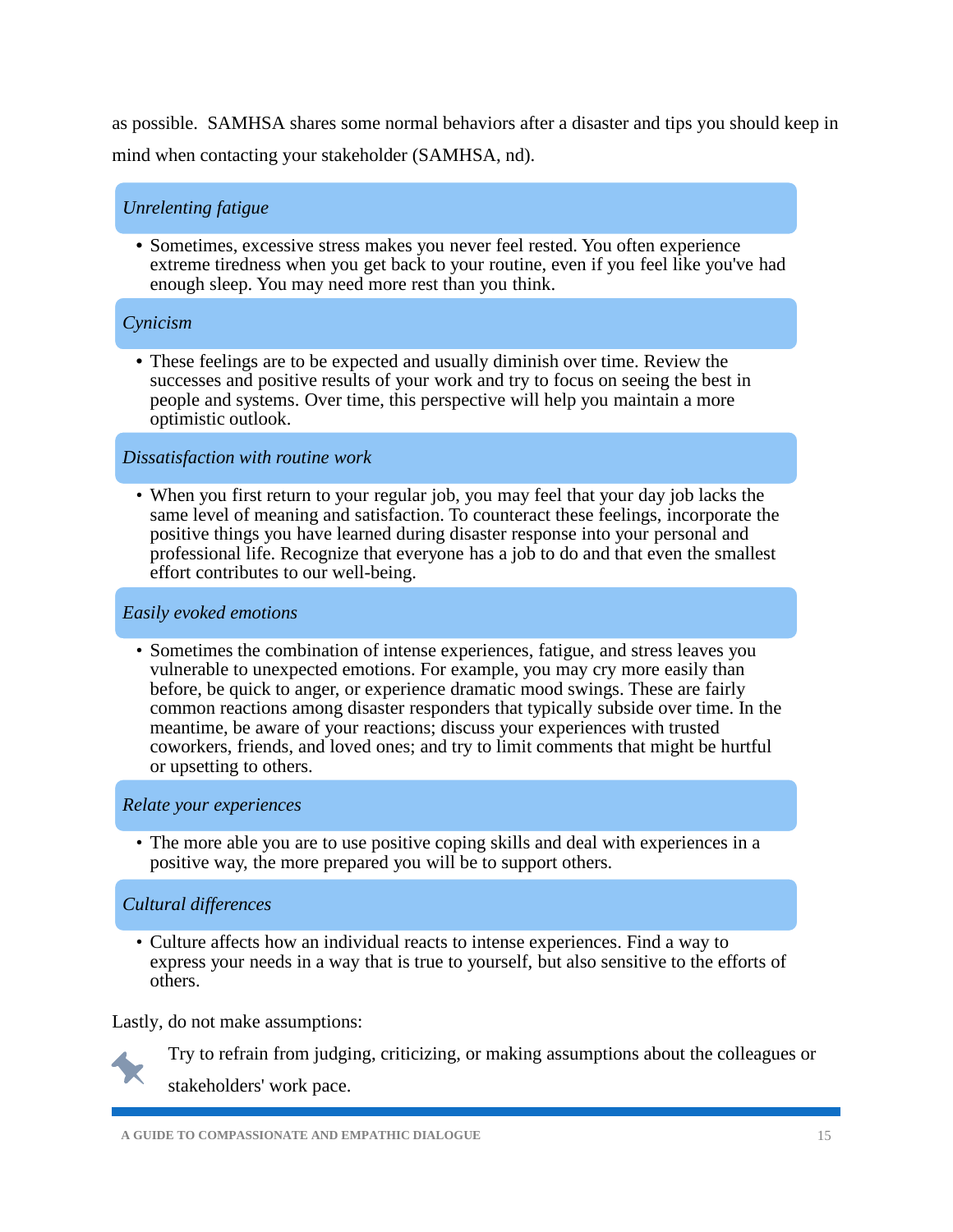#### *Trauma*

Trauma occurs when frightening events or situations overwhelm a person's ability to cope or deal with what has happened. Some trauma experts extend the definition to include any stressful event that significantly affects a

Trauma is defined as suffering or witnessing events in which there is actual or threatened "death, serious injury, or violence" (APA, 2017, p. 271)

person's daily functioning, for example, at work or in personal relationships. According to this definition of trauma, first responders are exposed to many situations, including stressful events that may impact their daily functioning.

#### *Effects of Cumulative Stress and Trauma after a Disaster*

There is evidence that social support can play a substantial role in the recovery process for someone experiencing stress, trauma, and post-traumatic stress disorder. Feeling physical, socially, or emotionally unsafe may cause extreme anxiety in someone who has experienced trauma, potentially

It is well known that certain disasters can carry a greater risk of negatively affecting the emotional health of the entire population and particularly services providers.

causing re-traumatization. Therefore, creating a safe environment is fundamental to successful engagement (Menschner & Maul, 2016).

Examples of creating a safe environment include:

#### **Physical Environment**

- Keeping noise levels in waiting rooms low.
- Using welcoming language on all signage.

#### **Social-Emotional Environment**

- Welcoming individuals and ensuring that they feel respected and supported.
- Ensuring staff maintain healthy interpersonal boundaries and can manage conflict appropriately.
- Keeping consistent schedules and procedures.
- Offering enough notice and preparation when changes are necessary.
- Maintaining communication that is consistent, open, respectful, and compassionate; and being aware of how an individual's culture affects how they perceive trauma, safety, and privacy.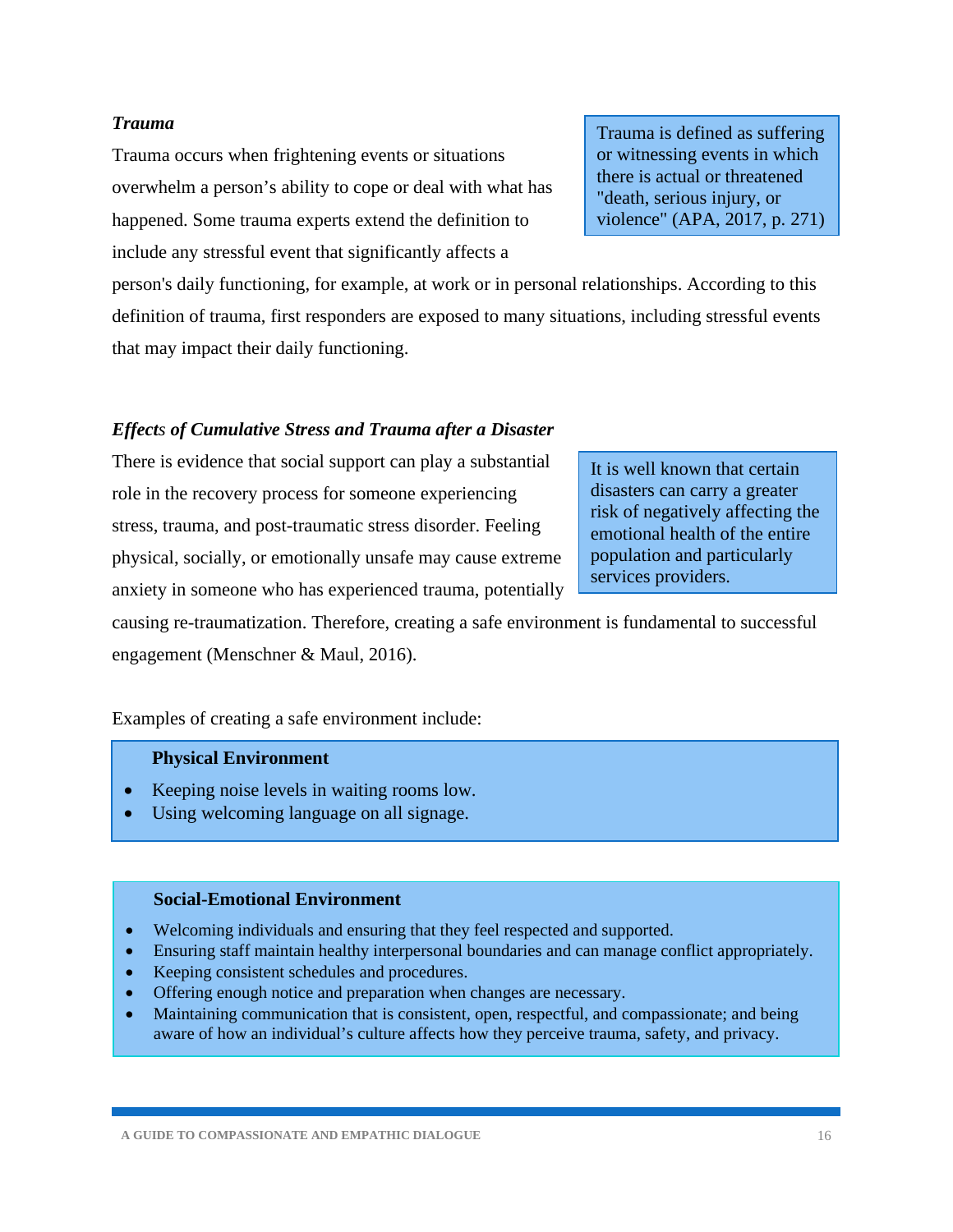#### <span id="page-17-0"></span>*Step 2:*

**with Stakeholders.**

**Promote a Compassionate and Empathic Engagement** 

#### *Be Prepared*

It is recommended that all first responders be trained to provide Psychological First Aid (PFA). PFA is an evidence-informed modular approach to help children, adolescents, adults, and families in the immediate aftermath of a disaster or terrorist attack. Individuals

affected by a disaster or traumatic incident, whether survivors, witnesses, or responders to such events, may struggle with or face new challenges following the event (NCTSN, nd). The main objective is to reduce the initial distress produced by traumatic or emergency events in the short and long term. Thus, team members can support each other through active listening, identifying where help is needed, and connecting to the available resources (NCTSN, nd). You do not have to be a psychologist or social worker to provide PFA.

Empathy is a fundamental aspect of building relationships and positive interaction with clients. When workers interact with clients in an empathic way, clients feel validated, and service acceptance can be improved (PMHP, 2016).

An important emotion that enhances resilience is an empathic concern, which relates to otheroriented feelings of sympathy and concerns for unfortunate others. From a longitudinal

*Training):*

*Psychological First Aid (Online* 

[https://learn.nctsn.org/enrol/inde](https://learn.nctsn.org/enrol/index.php?id=555)  $x.php$ ?id=555

*Empathy* is the ability to perceive another person's meaning and feelings and to be able to communicate them to them.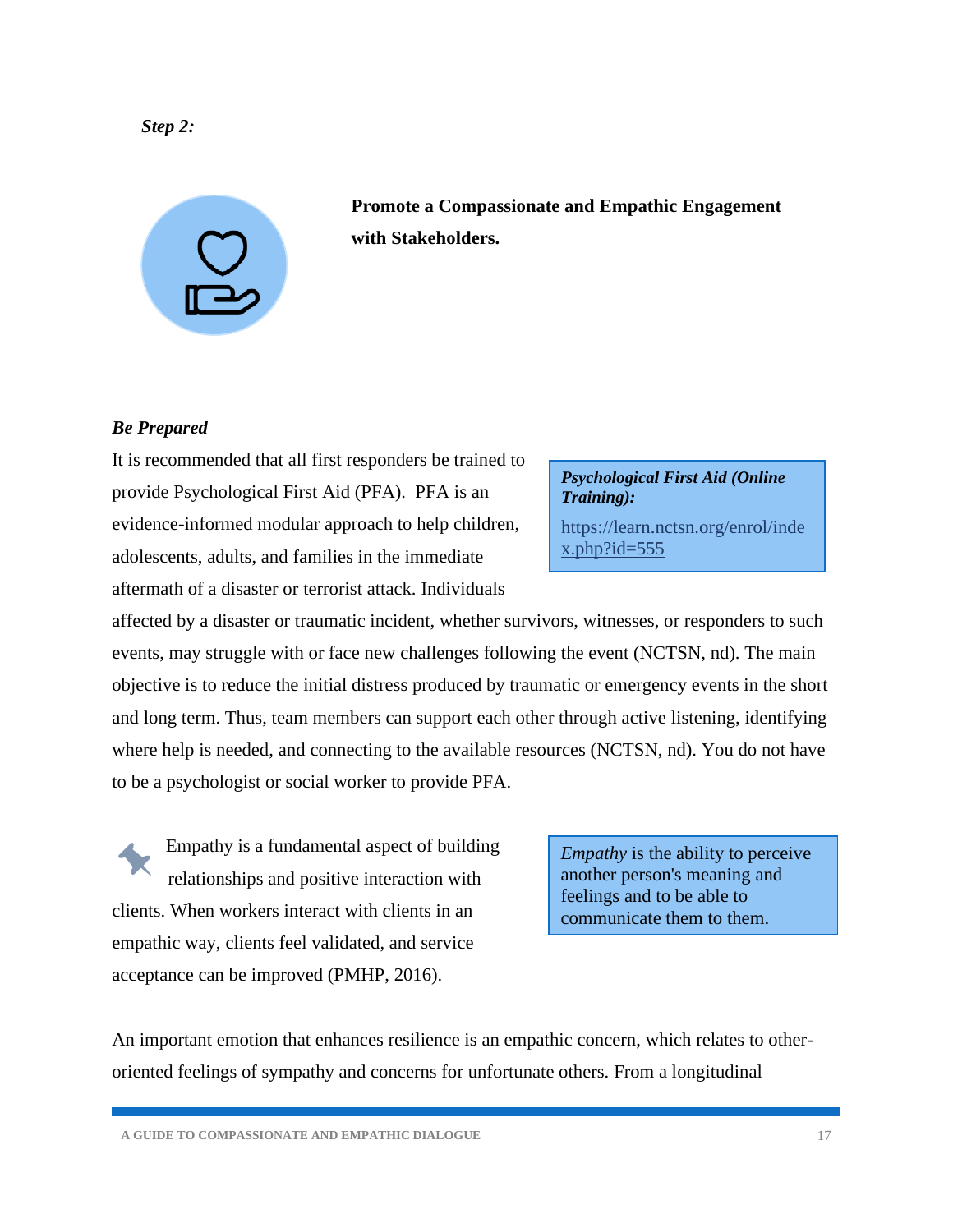perspective, resilience can be defined as the ability to recover from adversity and go on with life. Enhancing resilience is vital for recovery from severe shocks resulting from disasters (Niezink et al., 2012).

When interacting with those that have experienced multiple disasters and emergencies, recognizing significant signs in their behaviors or speech can be the cue to engage with them compassionately. Something as simple as opening a conversation with a sincere concern for another's welfare can go a long way in building and supporting relationships. It bears repeating that "studies have shown that empathic engagement does not necessarily take up more time, is not emotionally exhausting like being sympathetic, and does not overburden the care worker, as the client maintains responsibility for their problems" (Flisher, nd). In addition, this type of communication can save time, effort, and expense as the relevant client issues are quickly identified, resulting in early and more effective management (PMHP, 2016).

#### *Key Conversational Concepts*

Active listening promotes productive conversation. Not merely listening to the other person but focusing on the individual's message (Boston, 2016).



Compassion is a human value that combines empathy and understanding for the suffering of others. A desire to help or comfort that person (APA, 2020).



Empathy is the awareness of other people's feelings, needs, and problems. It is the capacity to respond to others and express that we have understood them (Consuegra, 2010).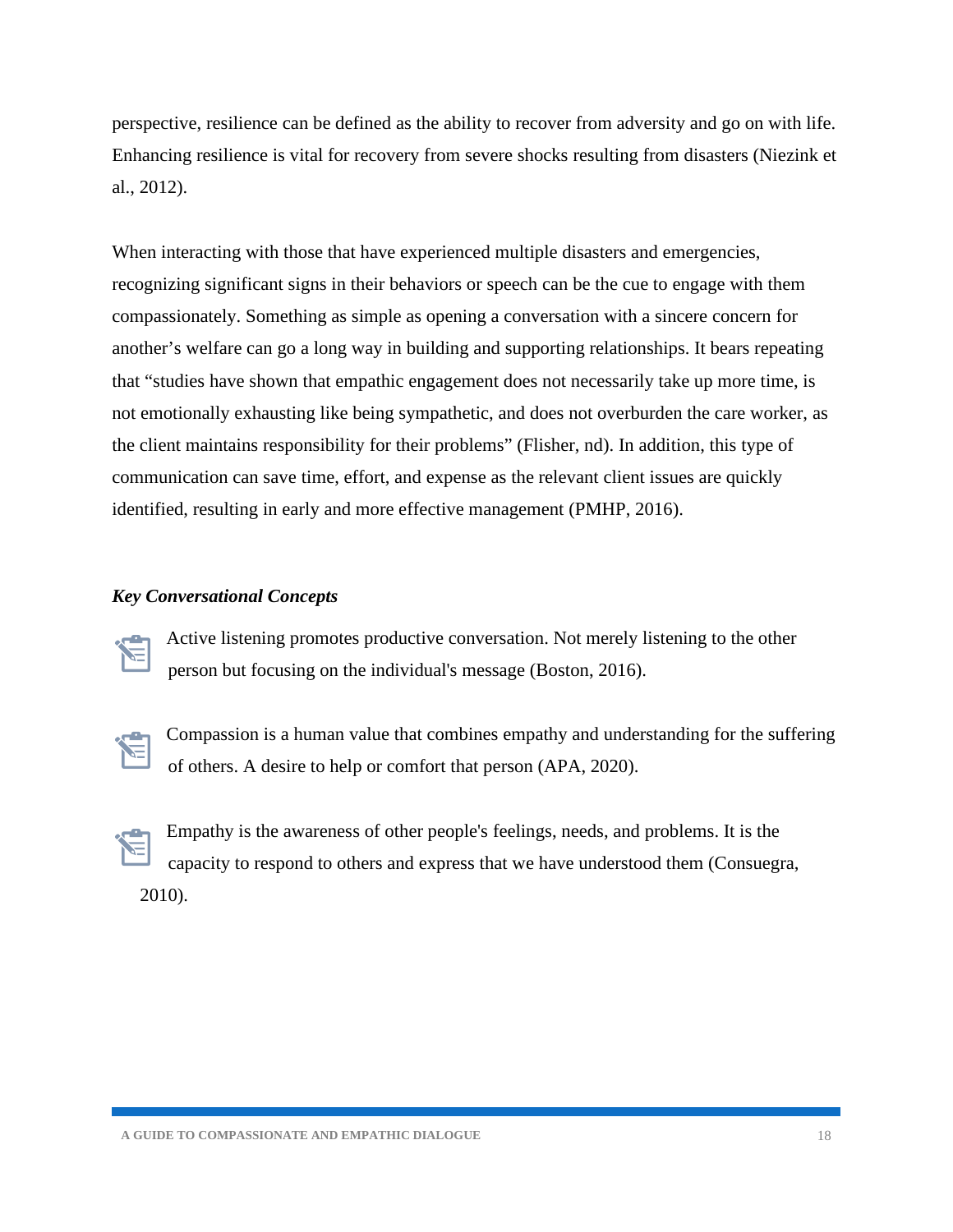## <span id="page-19-0"></span>**Three Essential Steps when offering Compassionate and Empathic Dialogue**



Source: Brymer et al., 2006

Three essential steps when offering compassionate and empathic engagements are

#### **demonstrating active and compassionate listening**, **identifying needs**, and **connecting to**

**available resources**. "Active listening is another strategy for increasing empathy. It communicates that you care about what is being shared and requires that you ask openended questions, reflect another's feelings (show understanding for how they feel), clarify, and summarize what you hear" (Azarchi & Hanover, 2020).

The Psychologist Carl Rogers said, "Simply listening very attentively was an important way of being helpful… listen for the feelings and emotions behind the words" (Azarchi & Hanover, 2020).

#### <span id="page-19-1"></span>*Be Attentive to Conversations*

When you communicate with someone, either in person, or remotely via the phone or teleconferencing, you must be attentive to every word they say, the non-verbal cues, the tone of their voice, and gestures this person expresses, because this will be the key for you to identify if the person is in a favorable emotional condition to continue with the day's work (Brymer et al., 2006). There are some warning signs or phrases that you can pick up on to identify if the person you are talking to is vulnerable. At that moment, you will determine if your need to perform a task exceeds the stakeholder's need.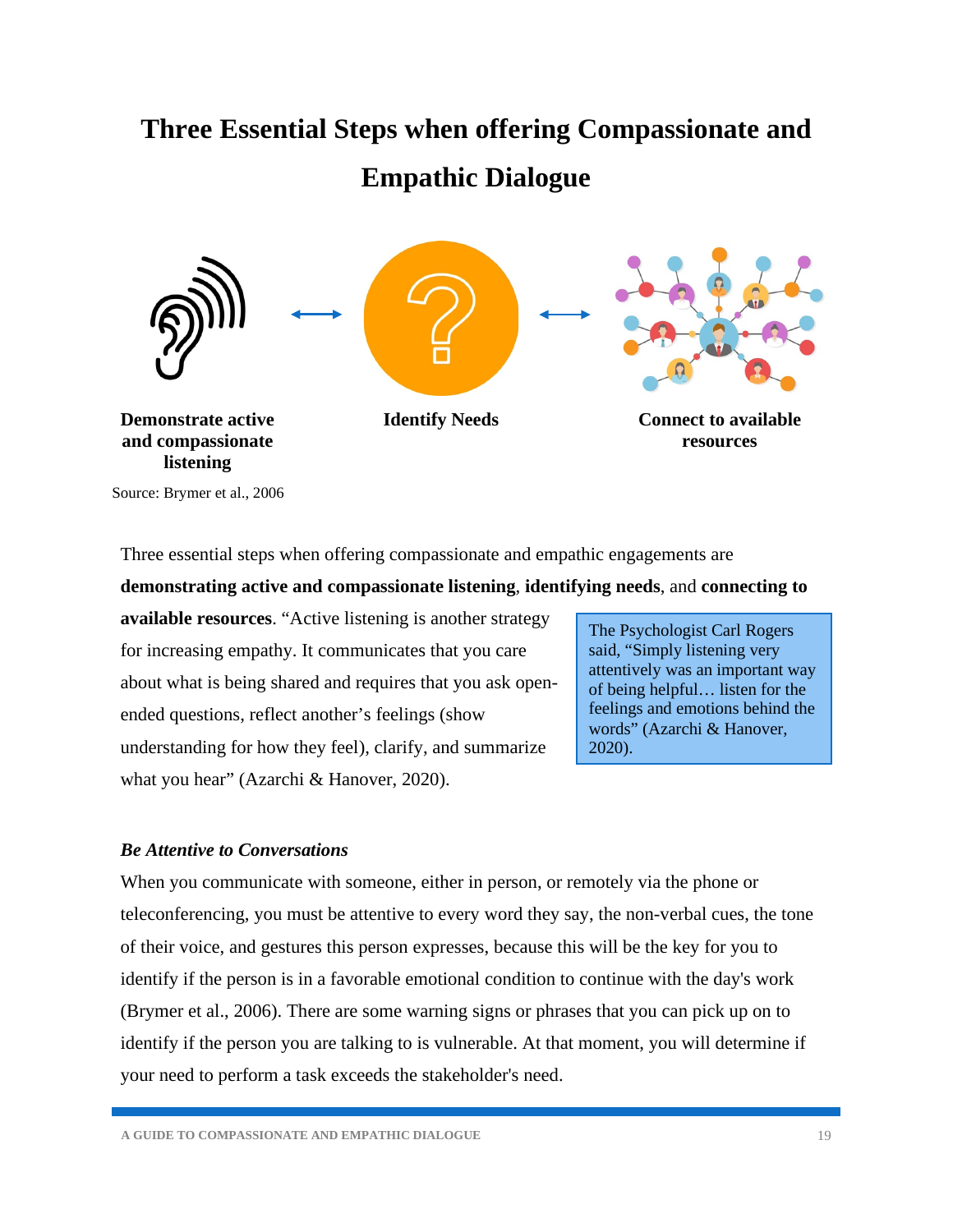#### *Warning Signs*



**Source**: (Brymer et al., 2006)

#### <span id="page-20-0"></span>*Do's and Don'ts in Supportive Conversation*

Most of the time, when we communicate, we know the purpose. We have an internal script of what we are going to say and what we want to achieve. However, we may not be prepared to react assertively when the other person completely changes the discussion to let you know how they feel emotionally or what situations they are facing.

|  |  |  |  |  |  |  |  | Table 2 - Do's and Don'ts in Supportive Conversations |
|--|--|--|--|--|--|--|--|-------------------------------------------------------|
|--|--|--|--|--|--|--|--|-------------------------------------------------------|

| What to say                                                                                                                                                                                                | What not to say                                                                                                                                                                                                                                                                                                                                                                                                                        |
|------------------------------------------------------------------------------------------------------------------------------------------------------------------------------------------------------------|----------------------------------------------------------------------------------------------------------------------------------------------------------------------------------------------------------------------------------------------------------------------------------------------------------------------------------------------------------------------------------------------------------------------------------------|
| "You are not alone; many of us feel"<br>overwhelmed or anxious."<br>"This must be difficult for you."<br>"It's okay to feel tired, sad."<br>"How is your family?"<br>Tolerate moments of silence or crying | "Don't cry."<br>٠<br>"You have to do your part."<br>"You have everything! Others are worse"<br>$\overline{\text{off}}$ ."<br>"Put on a brave face."<br>"I'm worse off than you, and I'm still here,<br>working"<br>"You shouldn't have done that"<br>"Before you tell me anything, I think"<br>Don't interrupt the conversation to engage<br>with someone else or take another call<br>Don't tell someone else's story or your<br>own. |

Source: Cortés & Figueroa, 2019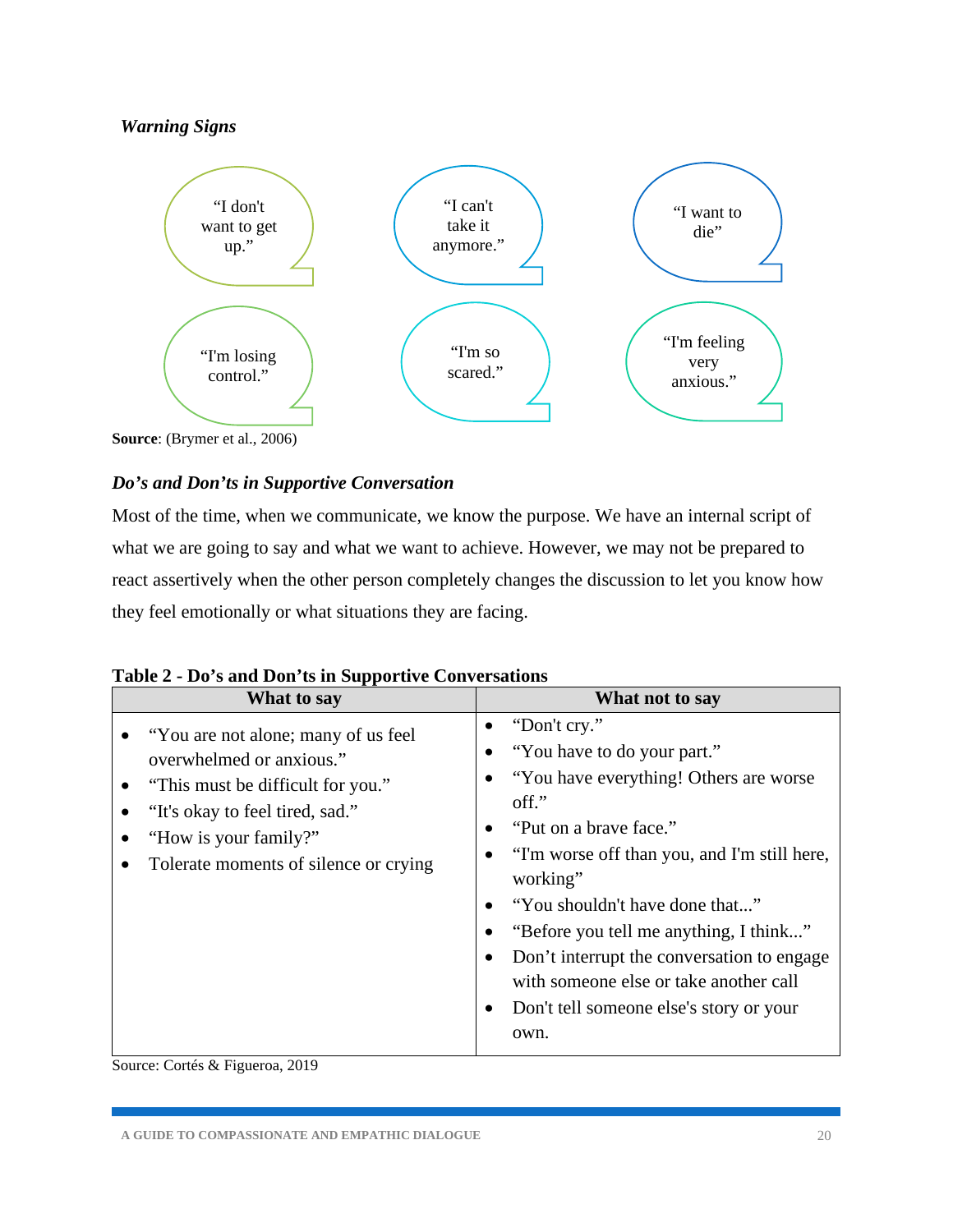The most important thing to do when you have a conversation is not to pass judgment and listen compassionately to what the other person needs to say. Do not interrupt to contribute. Often, the person speaking just wants to be heard. Let them know that you are there and listening (Brymer et al., 2012).

#### <span id="page-21-0"></span>*Communication by Phone or In-person*

Probably after a disaster, you will have to meet in person or through virtual platforms with your stakeholders. Depending on the disaster, the stakeholder's facilities or technology available may not be optimal, and there may be an extended waiting period before they can engage with you. Be prepared for any unforeseen event. Take extra time out of your schedule to participate in the meeting.

Be prepared for meetings to last longer than schedule-If the meeting was scheduled for one hour; plan as if it will take two hours. In-person conversations after a disaster are often more emotional. It may be that the person you are meeting with is overwhelmed and decides to tell you how they are feeling. Practice what you learned, don't interrupt, and listen with compassion and empathy.

Some strategies that may be useful are:

#### **Before the conversation:**

- Have your agenda ready with key points. *This will help the meeting flow smoothly.*
- Make every effort to be accompanied by a coworker.

#### **During the conversation:**

You can start the conversation with the classic greeting: Hi [their name], you must be busy responding to the [emergency], so I appreciate your time. How are you doing?

Remember: *"Be attentive and aware of all details when practicing the compassionate conversation"*.

- When you realize how busy they may be, validate their efforts to keep everything functioning normally in their agency or organization.
- Avoid asking questions that might trigger emotions, such as: "How do you feel?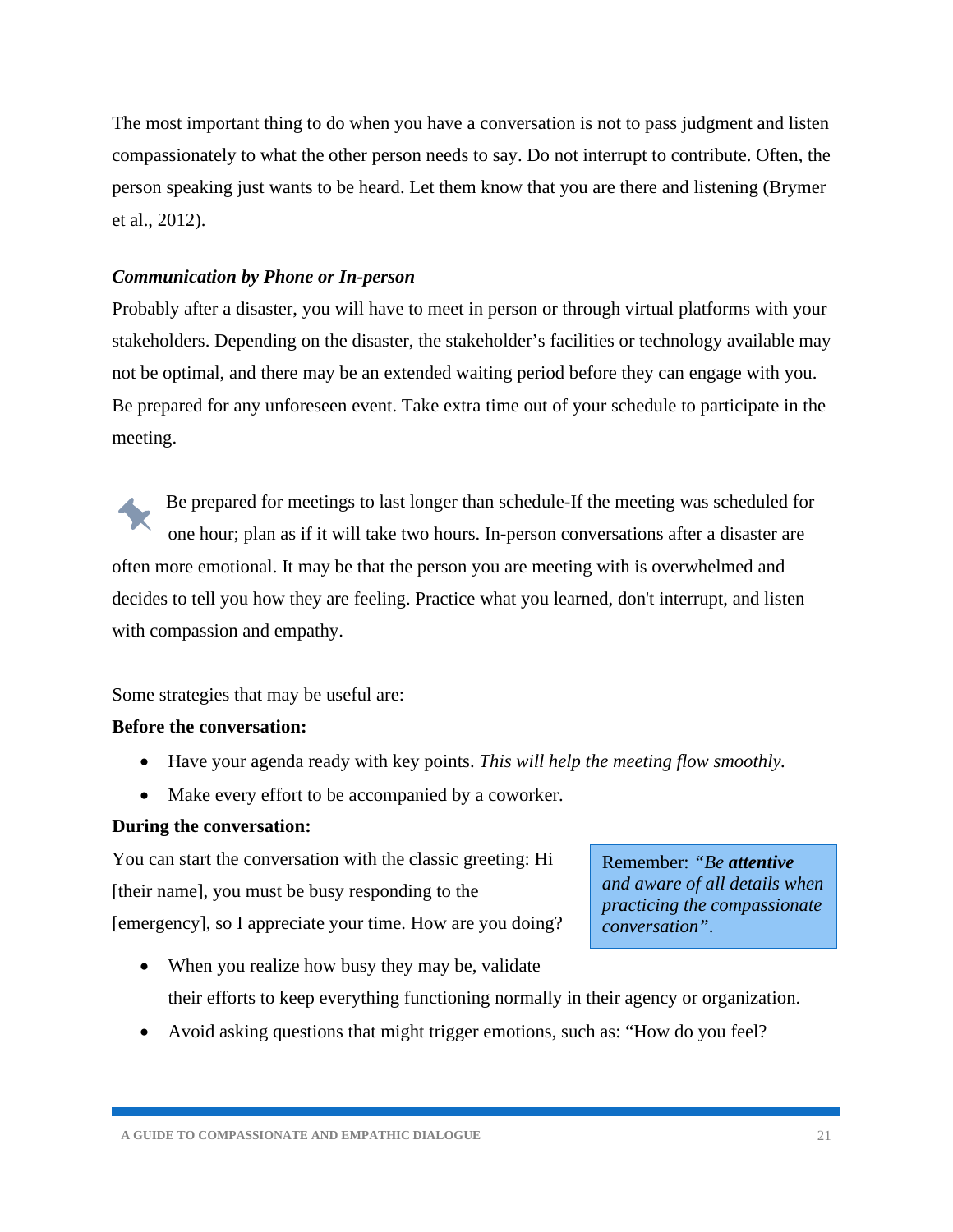- Show empathy- *Maintain eye contact when listening, and say things like, "That sounds hard. I'm sorry you are going through this".*
- Be patient- *The recovery process takes time. Achieving what is scheduled in your agenda cannot be more important than the emotions of others.*
- Don't think you can fix it- *Recognize that supporting your stakeholders does not mean fixing their problems.*
- If necessary, reschedule or have an additional meeting to complete the agenda (Cleveland Clinic, 2020).
- Summarize what the meeting accomplished and what is left to do.
- Validate the conversation for the recovery process.

#### **After the conversation:**

- Set boundaries- *It's okay to be specific. Learn your limits and when it's time to recharge your batteries.*
- Validate any important agreements via emails.
- Identify if the person needs extra help and talk to a supervisor for support.
- Answer back any follow-up action.

#### <span id="page-22-0"></span>*Possible Scenarios You Could Face During the Conversation*

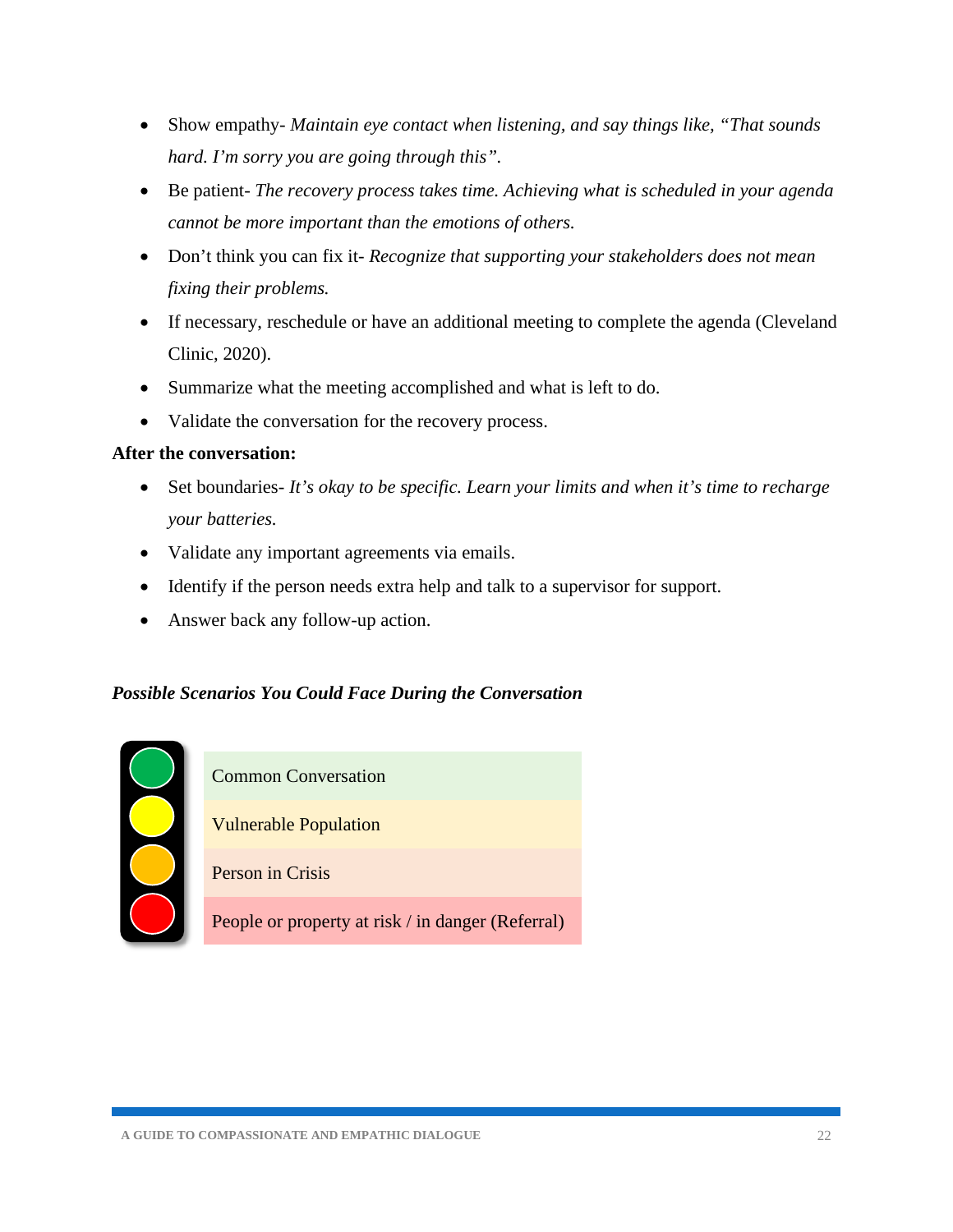#### *Scenario 1- Common Conversation*



Appropriate communication intends to understand the individual, their unique circumstances, and how their personal preferences and goals can be maximally incorporated in the crisis response (SAMHSA, 2009). In this type of conversation, the person could express that they feel tired, that the workload has increased, but they can

continue with what was planned for the call or in-person meeting.

#### **Example 1**

Start a Conversation:

*"Hello [their name], you must be very busy responding to everything related to the [emergency], so I appreciate your time. How is everything? How are you and your family?"* 

#### **Possible Responses and Suggested Actions**



Source: Cortés & Figueroa, 2019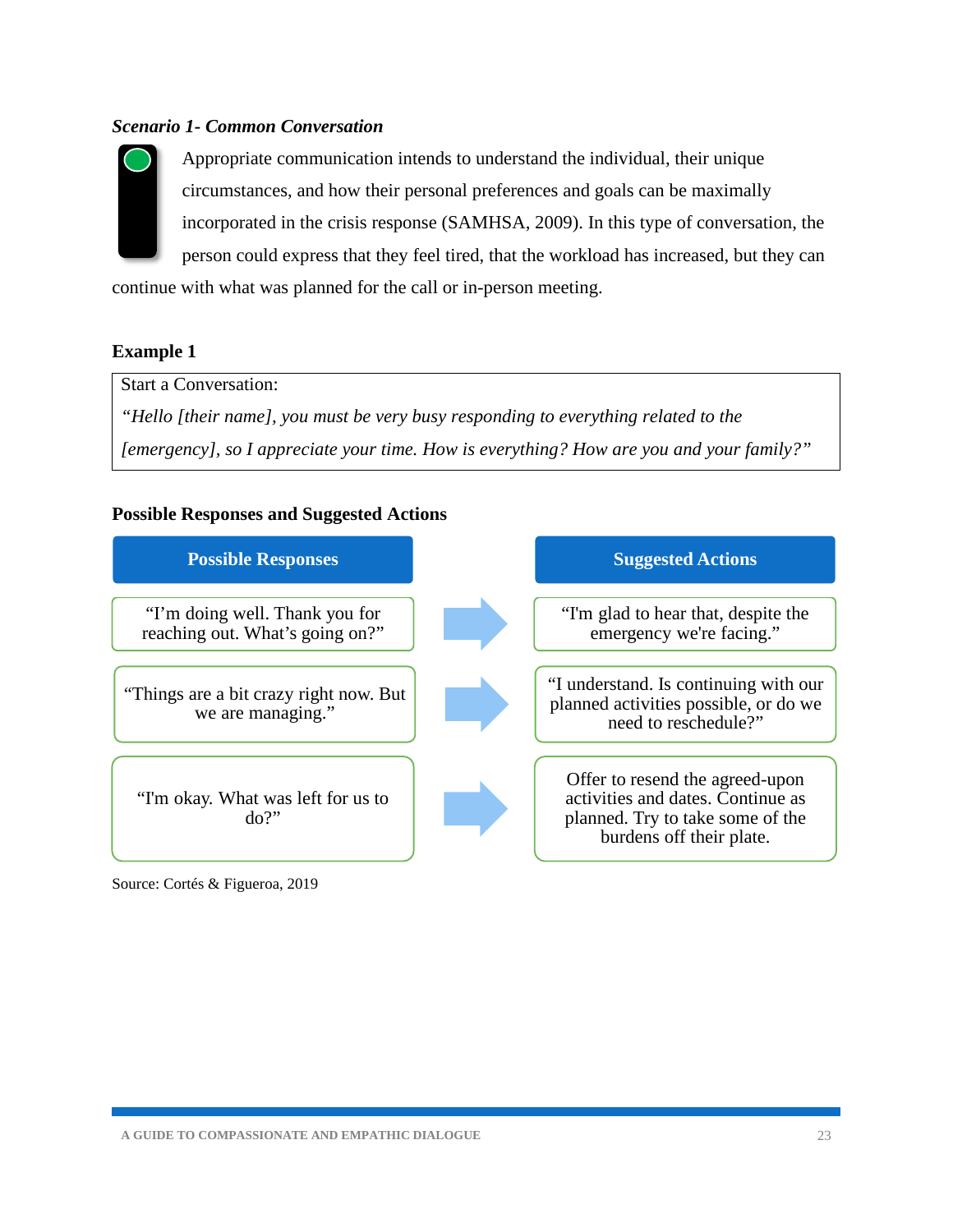#### *Scenario 2- Conversation with a Vulnerable Population*



Being vulnerable implies fragility, a present threat, or the possibility of suffering harm. Therefore, it means being susceptible to something harmful or painful, such as a disease, and the possibility of being physically or emotionally hurt (Feito, 2007). In this conversation, the person may express that they are experiencing stress, anxiety, and

concerns about the situation. In addition to the problems in their workplace, they might share personal issues (home, family, etc.). Time for conversation is limited by the burden of responsibilities and the new challenges of emergency response.

#### **Example 2**

Start a Conversation:

*"Hello [their name], you must be very busy responding to everything related to the [emergency], so I appreciate your time. How is everything? How are you and your family?"*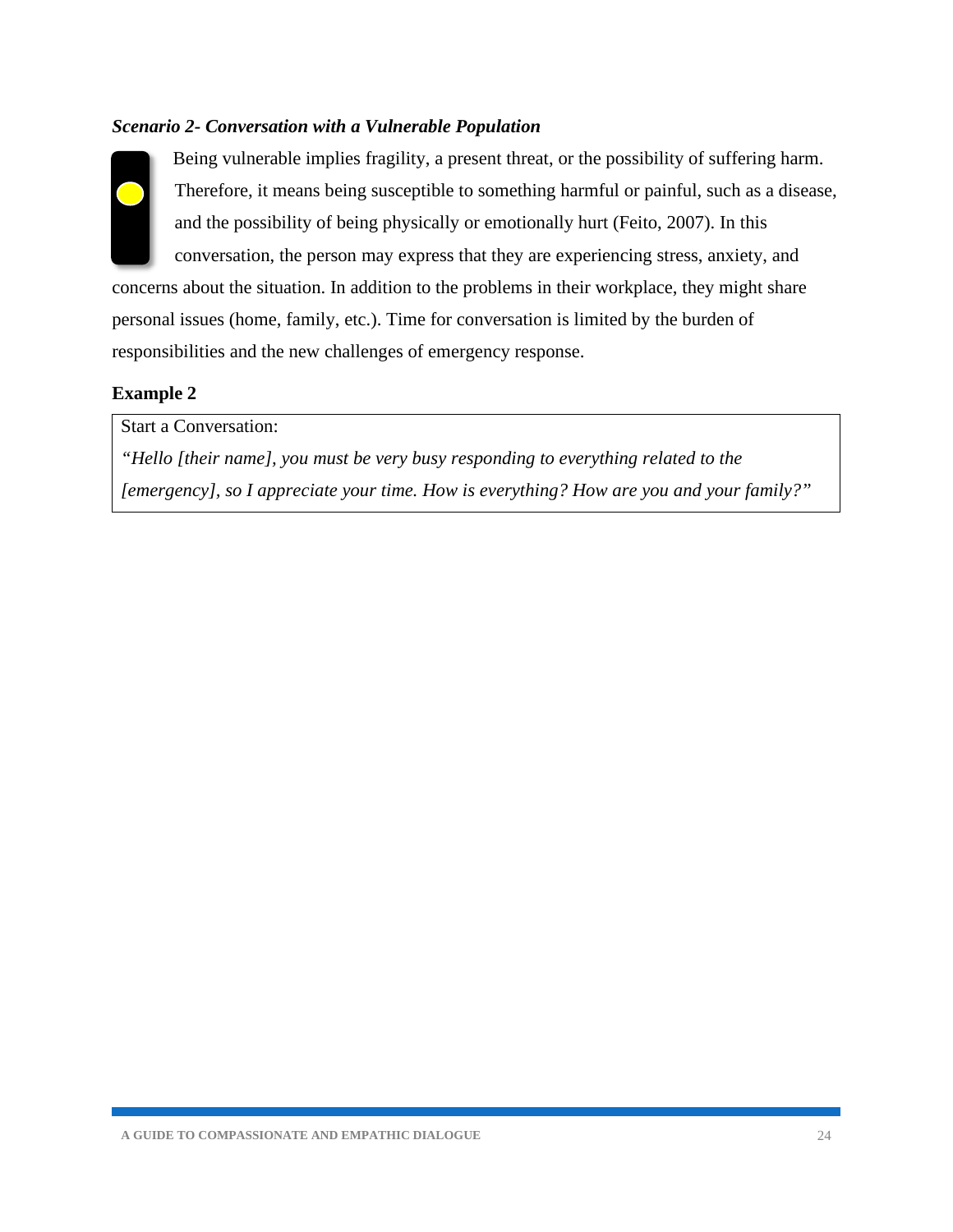



Source: Cortés & Figueroa, 2019

#### *Scenario 3 – Conversation with a Person in Crisis or Cumulative Stress*



A crisis occurs when a person faces a dangerous or seriously stressful situation for which their habitual problem-solving mechanisms are unsuccessful. Offer empathy, warmth, support, and reassurance. Gestures such as a pat on the back or offering a cup of coffee can help. Acknowledge their pain, fear, suffering, and concerns by saying something

like, "It must have been scary," or, "I can see how worried you must be." Acknowledge their feelings, but do not probe deeply or try to intensify them (Ehrenreich, 2001). In this conversation, the person may begin to cry and feel that they have lost control of the situation.

**A GUIDE TO COMPASSIONATE AND EMPATHIC DIALOGUE** 25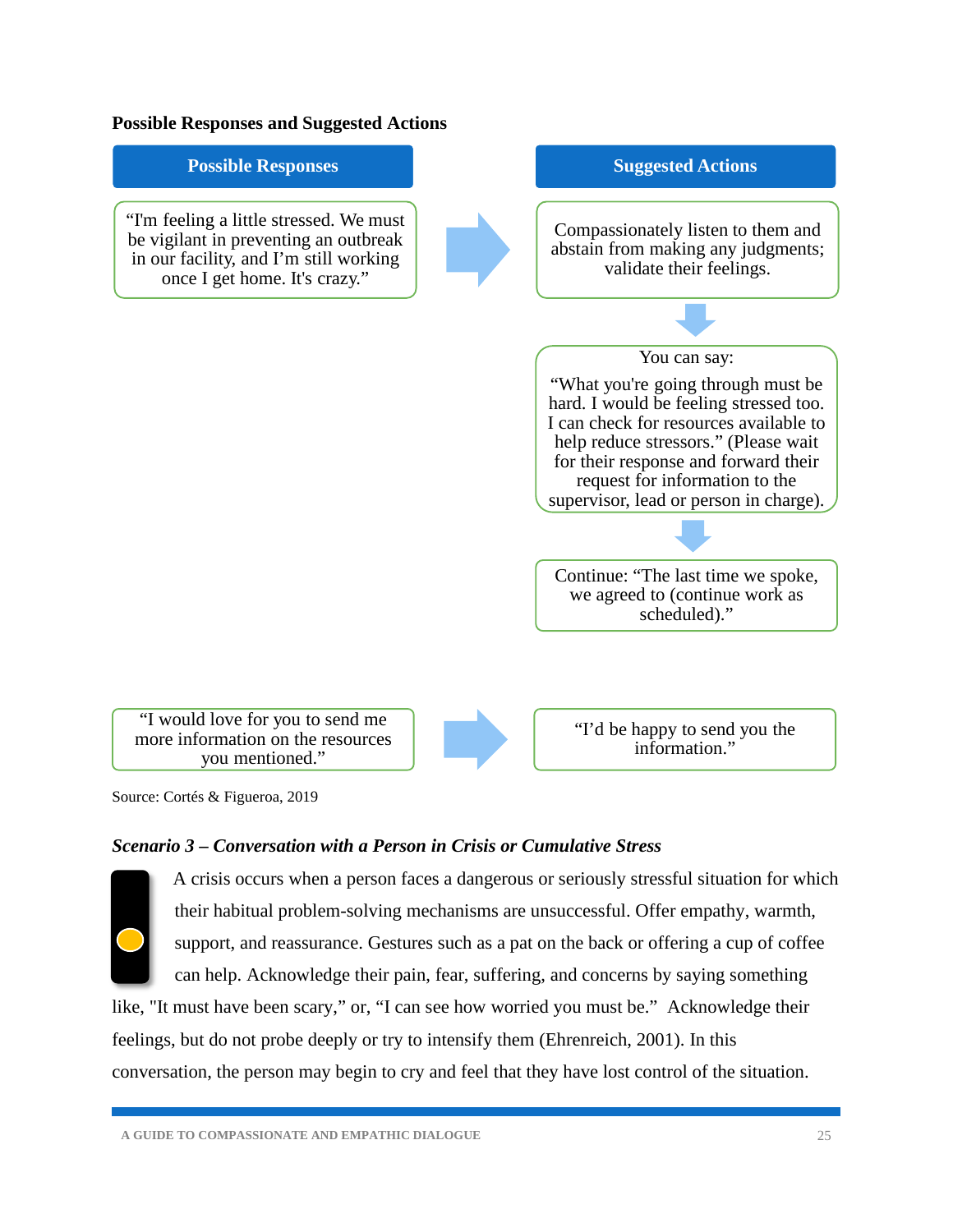The person might express frustration, high levels of stress, and decision-making difficulties. Because the person is not emotionally stable, the purpose of the conversation cannot be met.

#### **Example 3**

Start a Conversation:

*"Hello [their name], you must be very busy responding to everything related to the [emergency], so I appreciate your time. How is everything? How are you and your family?"* 

#### **Possible Responses and Suggested Actions**



Source: Cortés & Figueroa, 2019

#### *Scenario 4 - Conversation with a Person at Risk or in Danger*



There are three dangerous situations to which attention must be paid. These are suicidal and homicidal ideation and property damage. A suicidal threat is the verbal or written expression of the desire to kill oneself or die. A homicidal threat is a verbal or written expression of harming other people. Property damage endangers both the belongings of

the person making the threat and others. You should take immediate action as soon as you identify that the life or property of the person you are talking to, or others is in danger. Cancel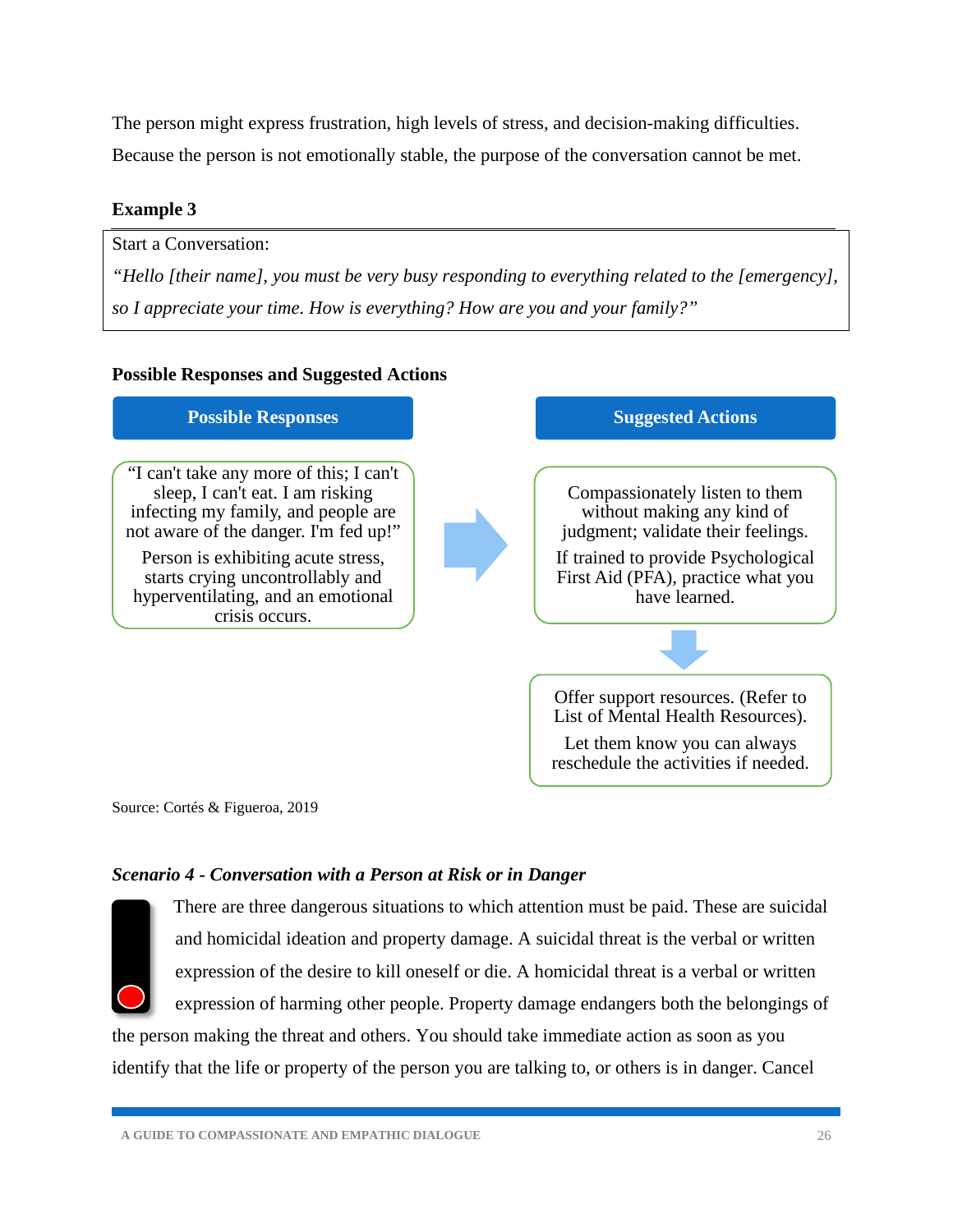the agenda or plans you had scheduled for that meeting, and immediately refer the situation to a mental health professional. Never leave the person alone, ask for support from another person, and seek help from a mental health professional. If there are no mental health services available, contact the immediate supervisor and a suicide prevention helpline.

There are some signs and symptoms to which you should pay particular attention, as they could indicate this type of danger.

|  | <b>Behavioral</b>                                                                            | <b>Emotional</b>                                                                                               |              | <b>Physical</b>                                                           |                                      | Cognitive                                                                   |                                                        |
|--|----------------------------------------------------------------------------------------------|----------------------------------------------------------------------------------------------------------------|--------------|---------------------------------------------------------------------------|--------------------------------------|-----------------------------------------------------------------------------|--------------------------------------------------------|
|  | Disorientation                                                                               | Sadness/crying<br>$\Box$                                                                                       | □            | Physical<br>discomfort                                                    | O                                    | Difficulty to make<br>decisions                                             |                                                        |
|  | Excessive use<br>of drugs or<br>alcohol to<br>handle the<br>situation<br>Violent<br>behavior | Irritability<br>⊔<br>Anxiety/fear<br>❏<br>Hopelessness/despair<br>⊔<br>Feeling guilty<br>⊔<br>Emotionally<br>⊔ | ⊔<br>⊔       | (somatization)<br>Difficulty<br>sleeping<br>Changes in<br>eating patterns | ⊔<br>u<br>⊔                          | Difficulty<br>concentrating<br>Difficulty<br>communicating<br>Difficulty to |                                                        |
|  | Unable to take<br>care of<br>themselves or<br>others                                         |                                                                                                                | disconnected | ⊔<br>⊔                                                                    | Fatigue /<br>exhaustion<br>Agitation | $\Box$                                                                      | remember<br>Concerns about<br>death and<br>destruction |
|  |                                                                                              |                                                                                                                |              |                                                                           |                                      | Suicidal/homicidal<br>thoughts                                              |                                                        |
|  |                                                                                              |                                                                                                                |              |                                                                           | $\sqcup$                             | Hallucinations<br>(see, hear, and feel)<br>things that aren't<br>real)      |                                                        |

#### **Table 3 – Possible Referral Signs**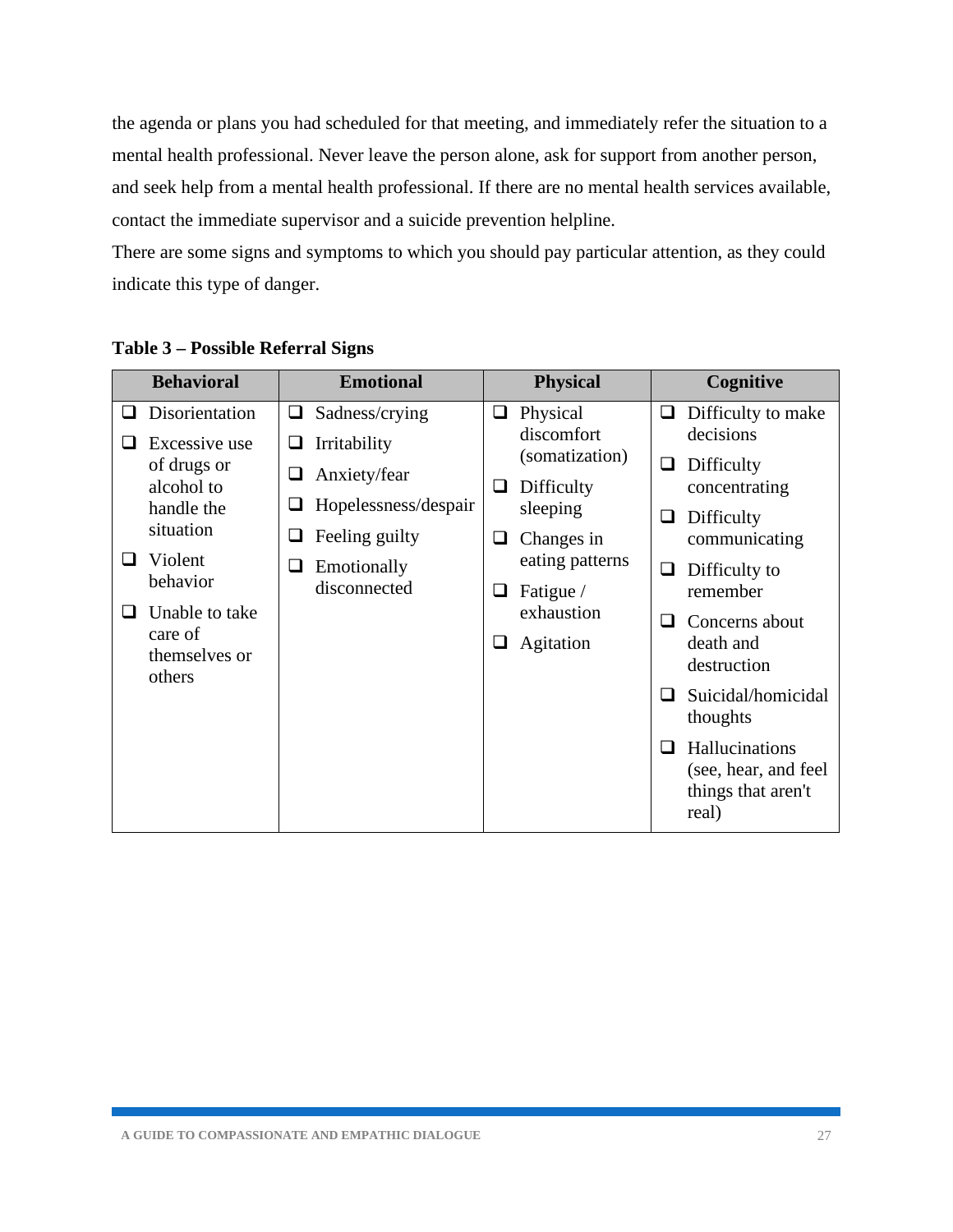#### **Example 4**

Start a Conversation:

*"Hello [their name], you must be very busy responding to everything related to the [emergency], so I appreciate your time. How is everything? How are you and your family?"* 

#### **Possible Responses and Suggested Actions**

#### **Possible Responses Suggested Actions** "I can't handle this situation anymore. So many responsibilities at work, it's been several months since I've had a day off and my work is not appreciated. I lost my home after the earthquakes and my family says they can't help me. I have been thinking for several days about how to escape from this situation. I thought about taking some pills so I would never wake up." "They don't understand me here. After all that has happened, I feel that they do not support me. There is a co-worker who thinks I am his slave. I wouldn't even want to see him here ever again. I have thought of hurting him." "I understand that these days have been very difficult and with a lot of work. It would be good to seek help from a professional to have another solution other than taking your own life." Don't leave the person alone. Ask for support and look for a mental health professional.

*Note: If you feel overwhelmed and think you may lose control of your emotions during a conversation, please do not make any external contact or activity that may be counterproductive to you and our stakeholders. Contact your supervisor!* 

**A GUIDE TO COMPASSIONATE AND EMPATHIC DIALOGUE** 28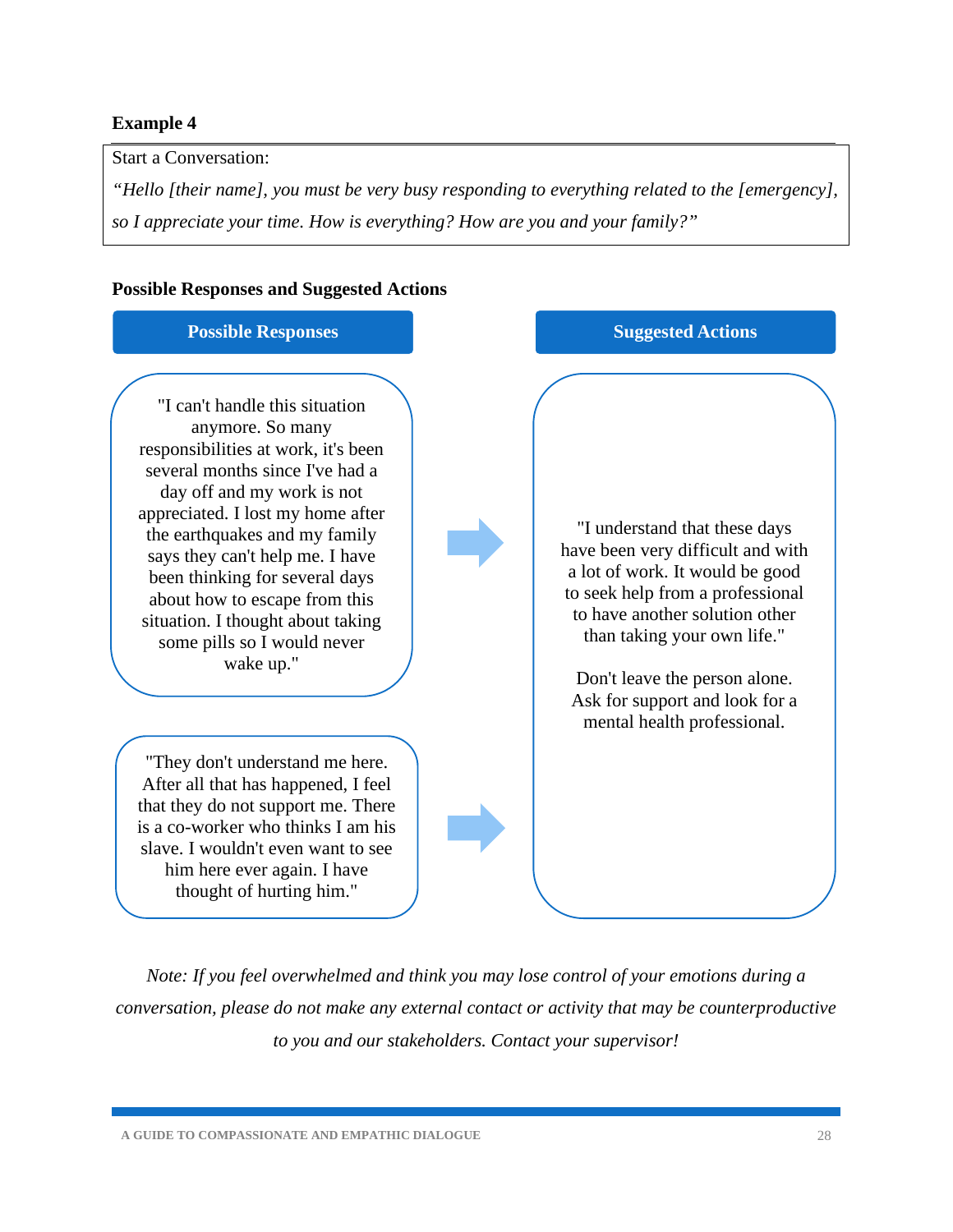## **Additional Evidence-based Approaches**

<span id="page-29-0"></span>The University of Michigan (2021) has developed recommendations to encourage compassionate and empathic conversation during difficult times. During these challenging times, it can be tough to find the right words to provide support. Avoiding judgment of others and be an active listener are significant steps in creating caring conversations.

- 1. Be Present: When we face emotionally difficult conversations, it can be easy to disconnect from the current moment and focus on what we plan to say next. You can affirm that you're listening intently by giving body language signs like eye contact and occasional nods. Take in what the individual is saying, and don't be afraid to sit with them for a moment once they are done speaking. Asking simple open-ended questions is one way of showing that you're tuning in.
	- **If someone says: "I can't believe what just happened in class!"**
	- Not-so-compassionate response: "I had a stressful day too."
	- Compassionate response: "Tell me about what happened."

Most of the time, others have their own solutions and just want an empathic listener.

- 2. Avoid Judgement: Judgmental conversations often involve criticism of another person or conclusions about someone not based on facts. Often, judgment can elicit a negative response and cause a conversation to turn sour. Here's an example of a noncompassionate conversation that includes judgment:
	- **If someone says: "I'm so anxious all the time, I can't focus on work."**
	- Not-so-compassionate response: "You procrastinate all the time-no wonder you can't focus."
	- Compassionate response: "That sounds normal given what we've all been living through. How have you been thinking about dealing with your anxiety?"

The first response makes a negatively charged judgment about the speaker's experience of anxiety. Instead, you can affirm their emotions and ask an open-ended question to learn more about their experience.

3. Avoid Fixing: When someone shares a challenge they're going through, some individuals might feel an urge to provide advice or ways of fixing the problem. Providing solutions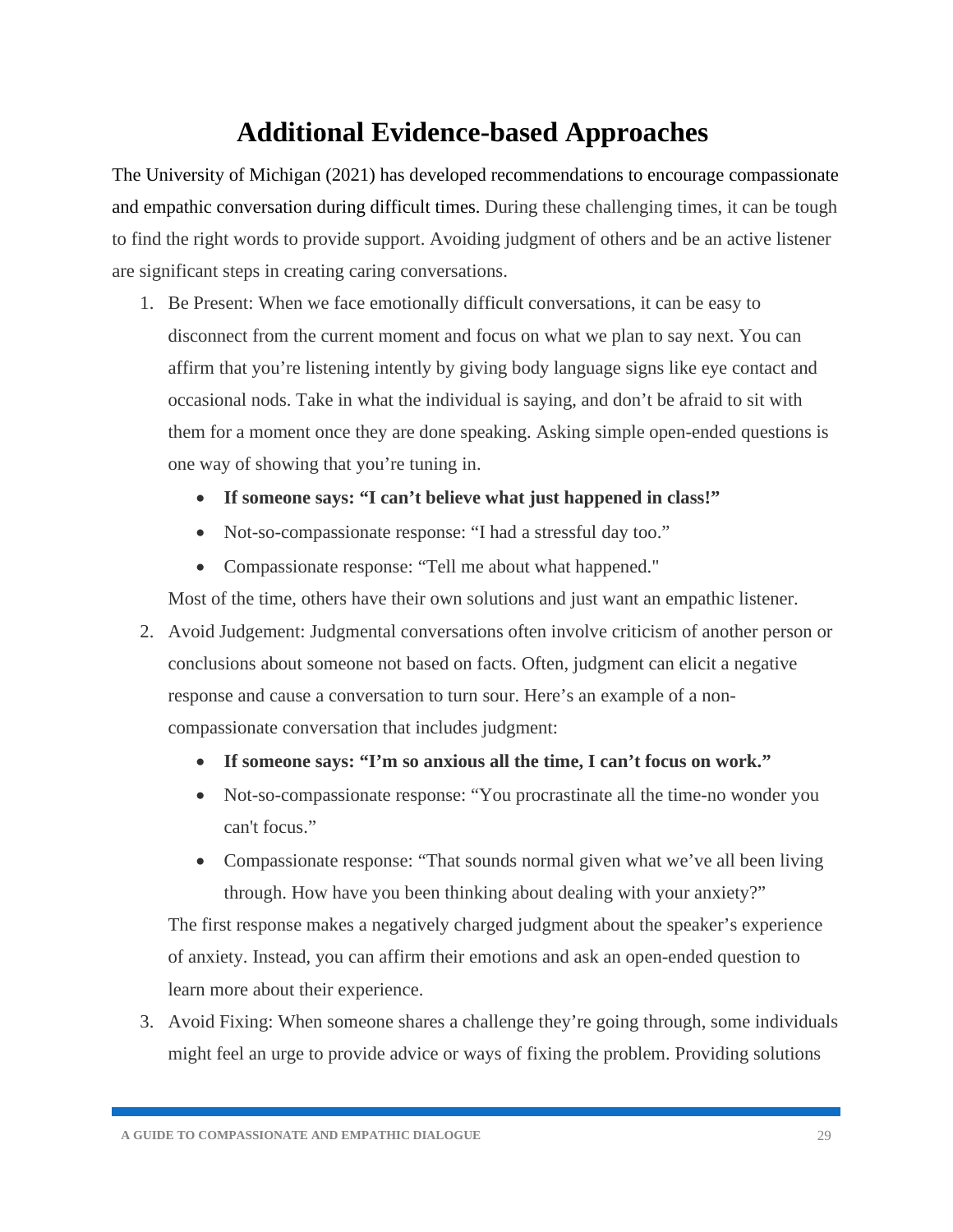without being asked does not show compassion or understanding. Sometimes, people just want someone to listen and affirm the emotions they're experiencing.

- **If someone says: "I'm worried my parents won't be able to help with tuition. My mom lost her job."**
- Not-so-compassionate response: "Maybe you should find another work-study job."
- Compassionate response: "I'm really sorry to hear that. That must be really hard on you and your family."

The compassionate response validates the challenges the other person is experiencing and doesn't try to fix the problem.

- 4. Reflect what you think you hear: Reflecting what you believe an individual is saying is one way to show that you're actively listening and working to understand what they're going through.
	- **If someone says: "My summer internship just got canceled."**
	- Not-so-compassionate response: "At least you get the summer off."
	- Compassionate response: "You're worried you won't get another internship."
	- **If someone says: "I'm just feeling really overwhelmed lately."**
	- Not-so-compassionate response: "You and everyone else."
	- Compassionate response: "You've got a lot going on."

The compassionate response gave meaning to a simple statement and provided a basis for further conversation.

- 5. Affirm effort and strengths: When an individual is sharing something that they're struggling with, keep an ear out for moments when you can recognize strengths and efforts that they've made. Acknowledging these strengths throughout your conversation is one compassionate way to show support for your friend or loved one.
	- **If someone says: "I've had such a hard time paying attention in my club meetings lately. I only really tuned in once or twice this past month."**
	- Not-so-compassionate response: "I stopped attending my club's meetings entirely; you'll be fine."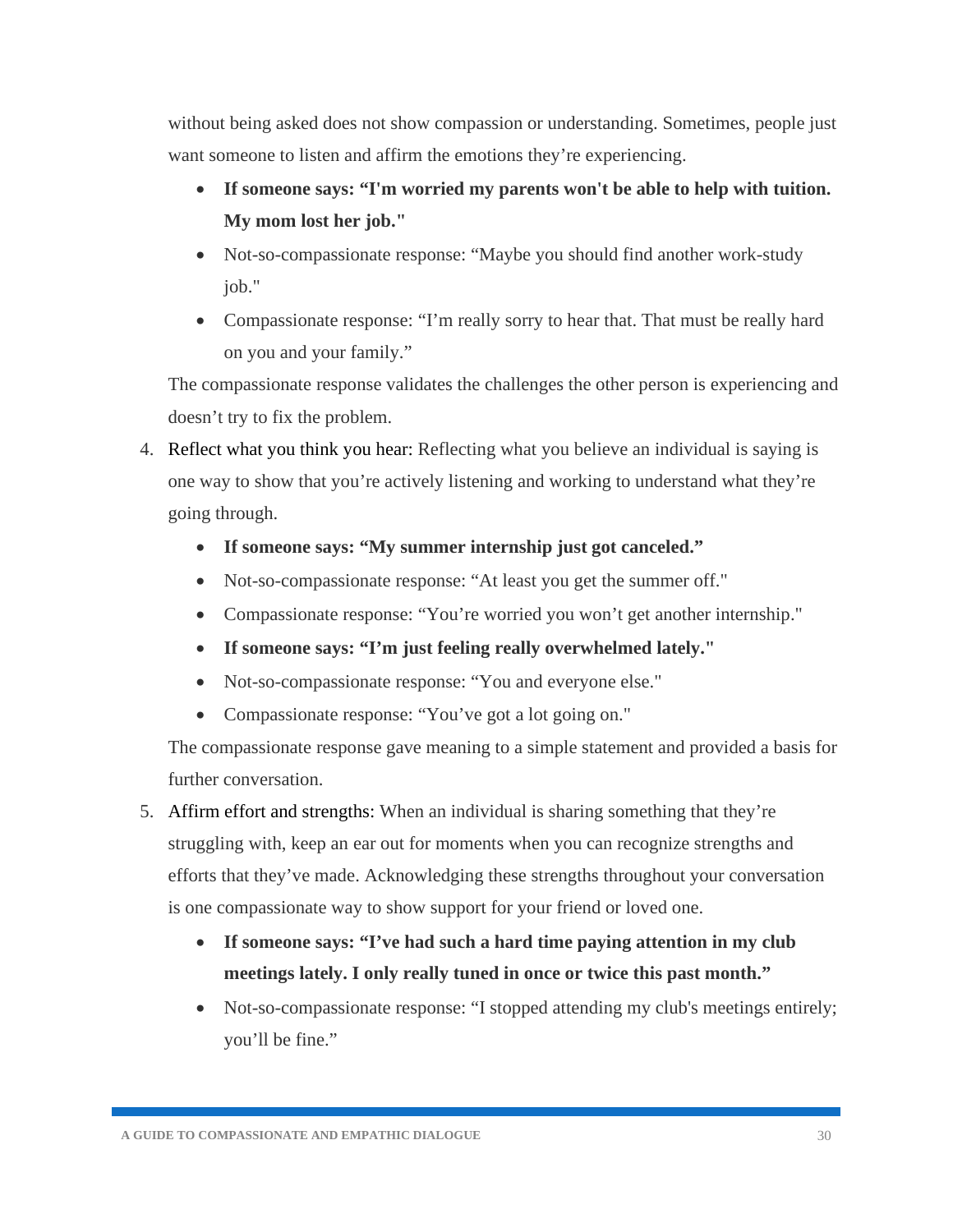• Compassionate response: "It sounds like there were a couple of times where you were able to engage successfully. What was different about those times?"

Notice how, rather than focusing on what went wrong, the compassionate response recognizes that things went well for the first speaker a couple of times. By identifying these moments, you can affirm the speaker's strengths and create a more compassionate conversation.

<span id="page-31-0"></span>*Step 3:* 



**Provide available resources in other areas like self-care, stress management, and resiliency for the responders' personal use.** 

#### <span id="page-31-1"></span>*How to be Mentally Healthy?*



World Health Organization (WHO) defines self-care as "the ability of individuals, families, and communities to promote health, prevent disease, maintain health, and to cope with illness and disability with or without the support of a healthcare provider." Self-care is a broad concept that also encompasses hygiene (general and personal), nutrition (type and quality of food eaten), lifestyle (sporting

activities, leisure), etc. (WHO, 2021).

Responding to disaster scenes and public health emergencies, where there may be physical destruction, chaos, and people experiencing emotional distress, can take its toll on emergency responders, so be emotionally prepared for the situations you may encounter (TRACIE, 2017b).

Several assessment instruments can help you identify how your compassion for those you help can affect you in positive and negative ways. One tool that may be

Stress prevention and management is critical for responders to stay well and continue their work in a compassionate manner (CDC, 2018).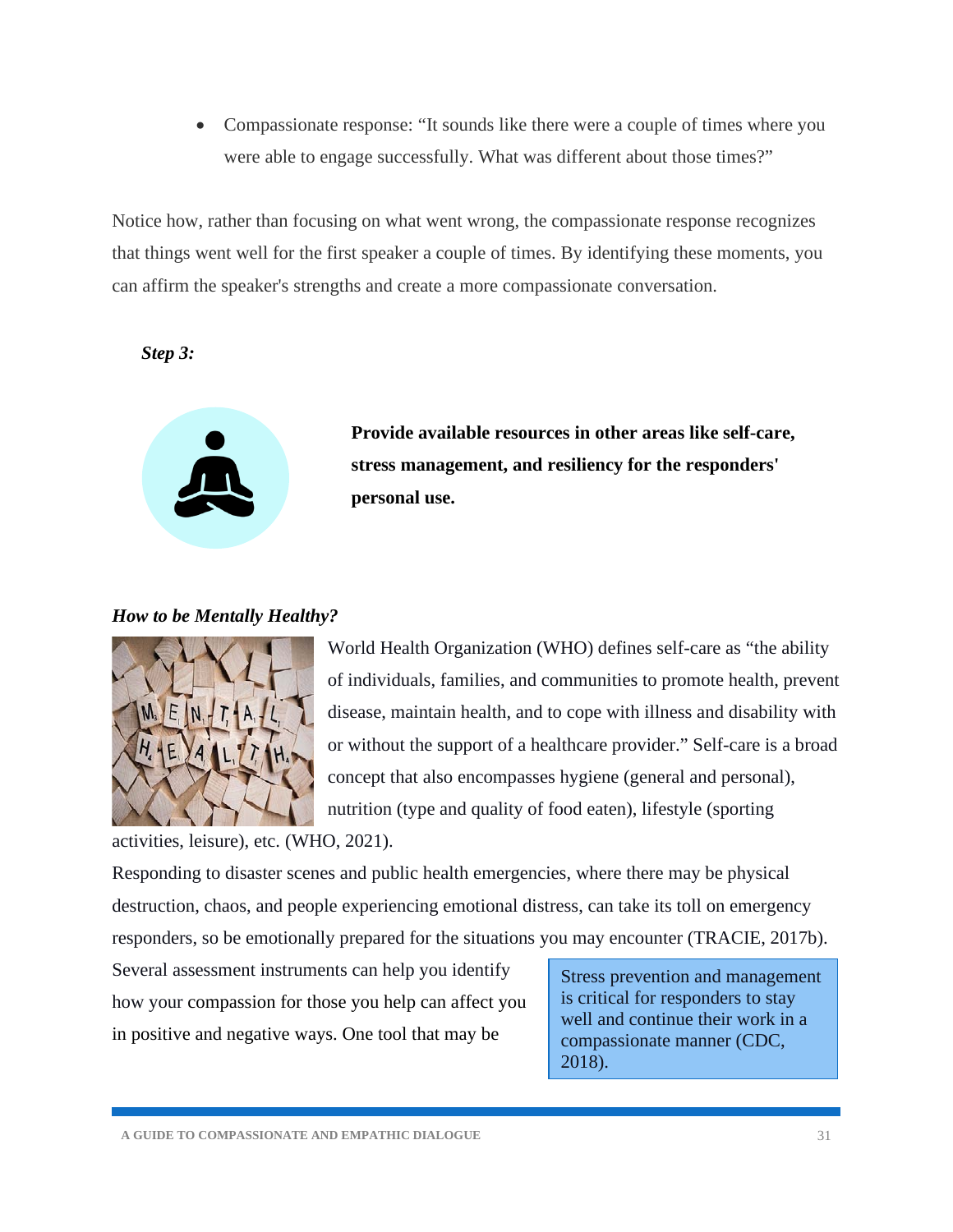useful is the Self-Assessment Tool: How to Measure Compassion Satisfaction and Compassion Fatigue (Appendix 1).

The Center for Disease Control and Prevention (CDC) recommends that "coping techniques, such as taking breaks, eating healthy foods, exercising, and using the buddy system, can help prevent and reduce burnout and secondary traumatic stress. Recognize the signs of both conditions in yourself and other responders to ensure that those who need a break or need help can address these needs" (CDC, 2018).

| <b>Signs of Burnout</b>                              | <b>Signs of Secondary Traumatic Stress</b>                 |
|------------------------------------------------------|------------------------------------------------------------|
| Sadness, depression, or apathy<br>$\bullet$          | Excessively worry or fear about<br>$\bullet$               |
| Easily frustrated<br>$\bullet$                       | something bad happening                                    |
| Blaming of others, irritability<br>$\bullet$         | Easily startled or "on guard" all of the<br>$\bullet$      |
| Lacking feelings, indifferent<br>$\bullet$           | time                                                       |
| Isolation or disconnection from others<br>$\bullet$  | Physical signs of stress (e.g., racing heart)<br>$\bullet$ |
| Poor self-care (hygiene)<br>$\bullet$                | Nightmares or recurrent thoughts about<br>$\bullet$        |
| Tired, exhausted, or overwhelmed<br>$\bullet$        | the traumatic situation                                    |
| Feeling like:<br>$\bullet$                           | The feeling that others' trauma is yours<br>٠              |
| A failure<br>$\circ$                                 |                                                            |
| Nothing you can do will help<br>$\circ$              |                                                            |
| You are not doing your job well<br>$\circ$           |                                                            |
| You need alcohol/other drugs to cope<br>(CDO A 0.10) |                                                            |

#### **Table 4 – Signs of Burnout and Secondary Traumatic Stress**

Source: (CDC, 2018)

The Substance Abuse and Mental Health Services Administration (SAMHSA, 2020) shares tips and recommendations to equip yourself with positive coping strategies in stressful situations. We can put many strategies into practice; however, keep in mind that there is no one-size-fits-all solution. We all have internal and external resources at our disposal when dealing with stress.

**A GUIDE TO COMPASSIONATE AND EMPATHIC DIALOGUE** 32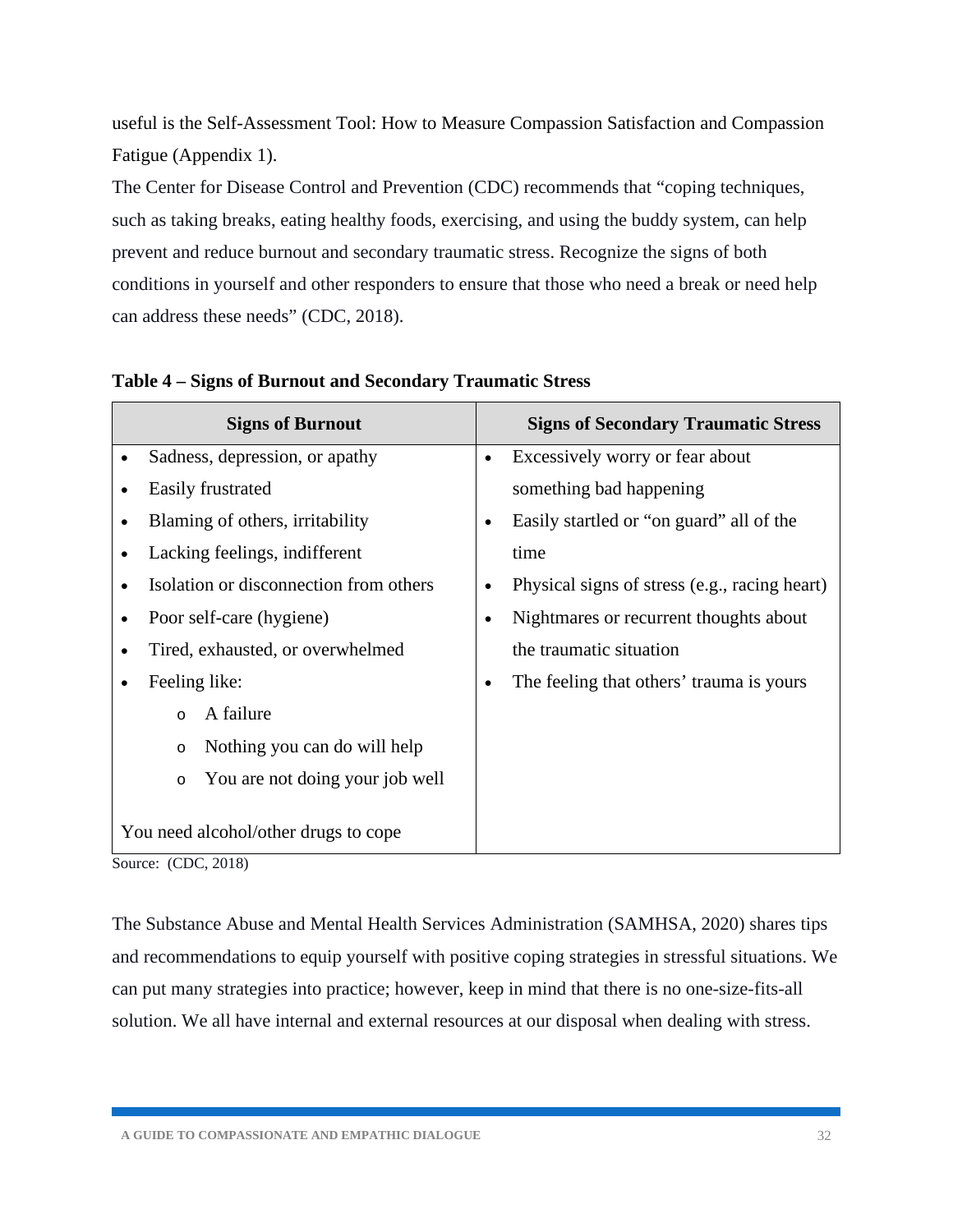#### <span id="page-33-0"></span>*Self-Care Recommendations*

*1. Sleep well.* Try to get 7–8 hours of rest at night.



- *3. Find a healthy balance.* Your work is important, but it's unhealthy for you mentally, physically, and socially if your job takes over your life. Set healthy limits, taking time for yourself, connecting with friends and family, and finding positive outlets to spend your free time. Try to engage in pleasant activities that help you relax (gardening, listening to music, singing, watching a movie, painting, reading a book).
- *4. Take time to relax.* Try relaxation techniques such as meditation, yoga, and progressive muscle relaxation. Do something you enjoy that is not work-related.
- *5. Be patient.* Try to be tolerant and empathic of others. Attempt to understand their situations and behaviors; people react differently to stress, especially new stressors from the pandemic or other emergencies.
- *6. Recognize your limits*. It is not wrong to feel emotionally drained. If you simply do not know to deal with a situation or feeling, ask friends or family for suggestions on how they got through a similar situation. Speak with your supervisor about new challenges and stressors brought upon by the pandemic or other emergencies.
- *7. Laughter is the best medicine*. Find what makes you laugh. When you are laughing, you do not have time to stress out.
- *8. Build your resilience.* Psychologists define resilience as the process of adapting well in the face of adversity. Although resilience involves "bouncing back" from difficult experiences, it can also involve personal growth.
- *9.* Becoming more resilient not only helps you overcome difficult circumstances but allows you to grow and even improve your life along the way (APA, 2012)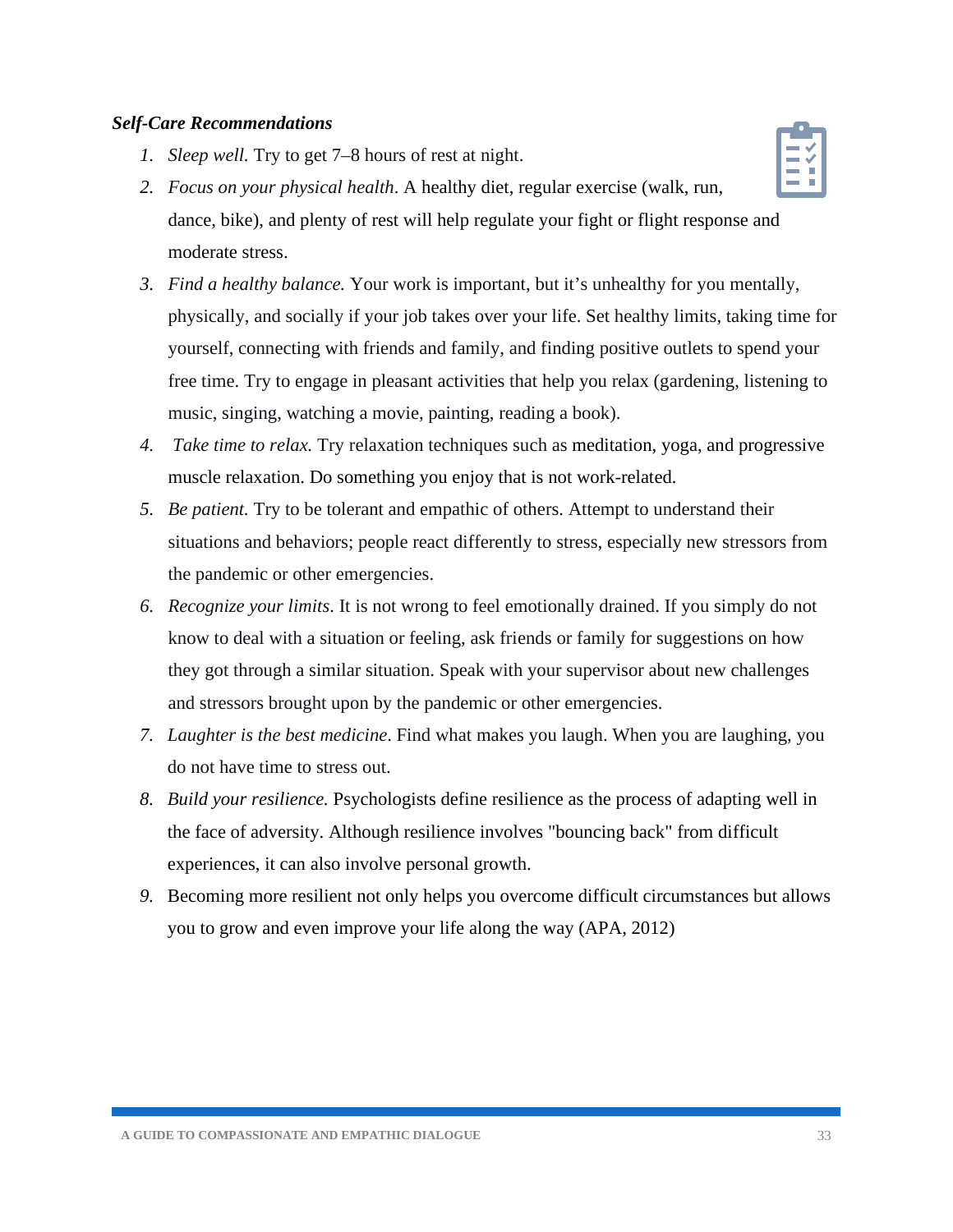## <span id="page-34-0"></span>*Available Resources in Areas like Self-care, Stress Management, and Resiliency for First Responders:*

#### *[SAMHSA Resources \(digital publications\)](https://store.samhsa.gov/?v=professional_and_research_topics&f%5b0%5d=population_group:5298)*

- Tips for Healthcare Professional: Coping with Stress and Compassion Fatigue
- Preventing and Managing Stress
- Identifying Substance Misuse in the Responder Community
- Tips for Disaster Responders: Understanding Compassion Fatigue
- Returning to Work
- Adjusting to Life at Home
- Helping Staff Manage Stress When Returning to Work

#### *[SAMHSA Coping Tips for Traumatic Events and Disasters](https://www.samhsa.gov/find-help/disaster-distress-helpline/coping-tips)*

• Emotional distress can happen before and after a disaster. Coping strategies include preparation, self-care, and identifying support systems.

#### *SAMHSA National Helpline*

- This Helpline provides 24-hour free and confidential treatment referral and information about mental and substance use disorders, prevention, and recovery in English and Spanish.
- 1-800-662-HELP (4357)

#### *[CDC: Emergency Responders](https://emergency.cdc.gov/coping/responders.asp)*

- Tips for taking care of yourself
- During a Response: Understand and Identify Burnout and Secondary Traumatic Stress
- Get support from team members: Develop a Buddy System
- Responder Self-Care Techniques

#### *[CDC: Healthcare Workers](https://www.cdc.gov/coronavirus/2019-ncov/hcp/mental-health-healthcare.html)*

• How to Cope with Stress and Build Resilience During the COVID-19 Pandemic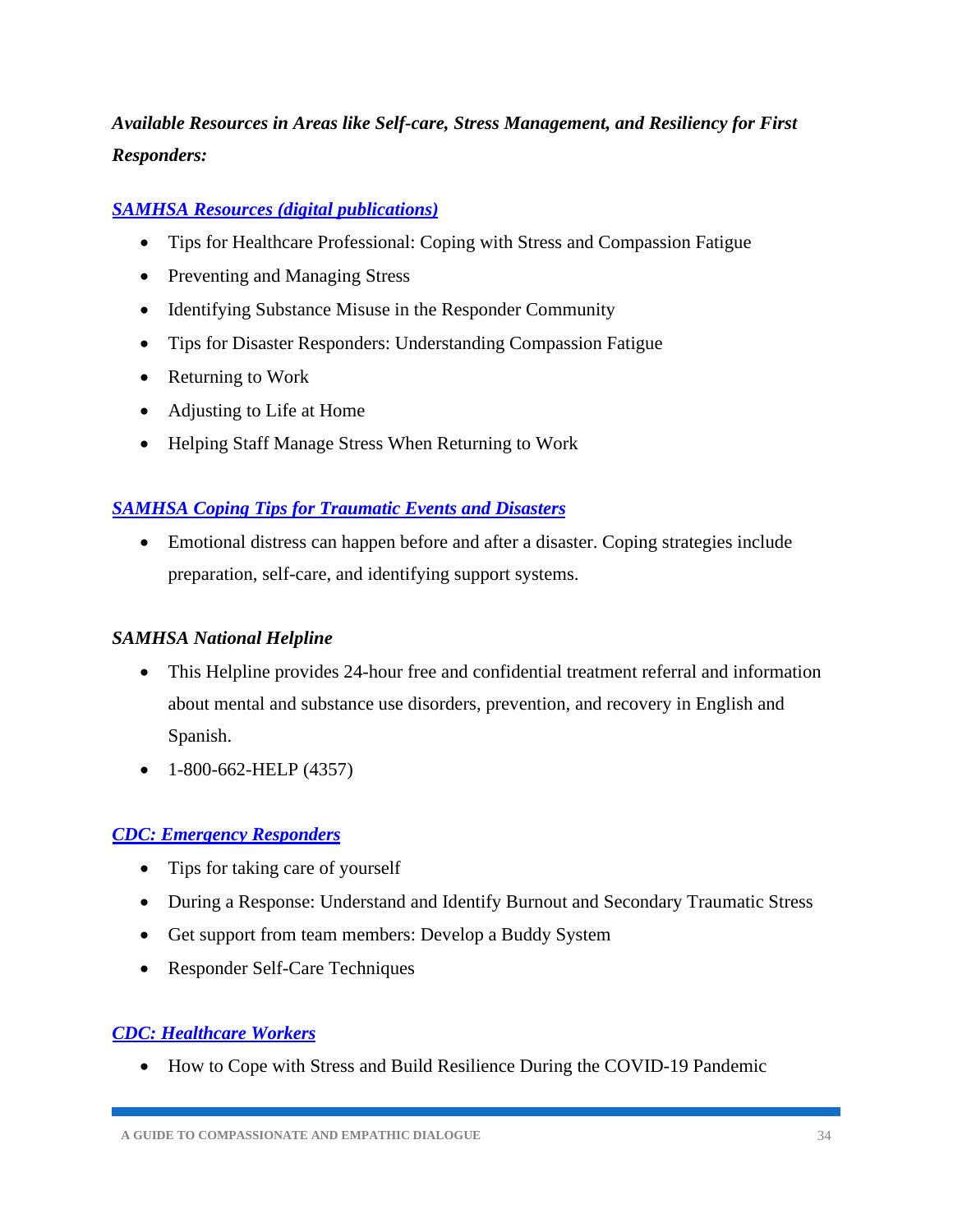#### *[The National Institute for Occupational Safety and Health \(NIOSH\)](https://www.cdc.gov/niosh/topics/traumaticincident/)*

- Traumatic Incident Stress
- Publications

#### *[Disaster Distress Helpline](https://www.samhsa.gov/find-help/disaster-distress-helpline)*

- Provides 24/7, 365-day-a-year crisis counseling and support to people experiencing emotional distress related to natural or human-caused disasters.
- 1-800-985-5990

#### *[National Suicide Prevention Lifeline](https://suicidepreventionlifeline.org/)*

- The Lifeline provides 24/7, free and confidential support for people in distress, prevention and crisis resources for you or your loved ones, and best practices for professionals.
- $\bullet$  1-800-273-8255

*[Americares Learning Portal](https://lms.americares.org/)*

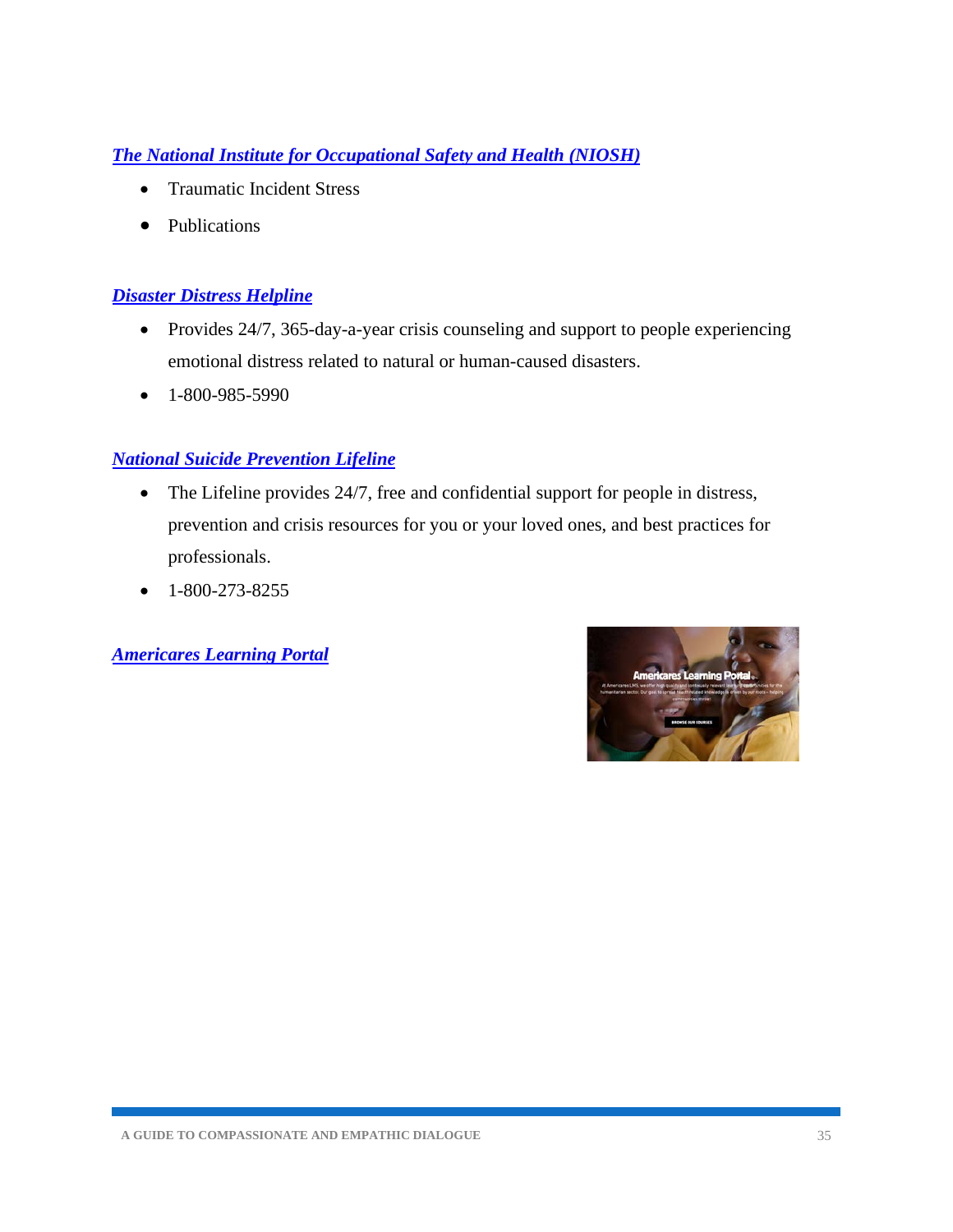#### *Americares MHPSS Resources*

Service providers and first response teams related workshops:

- The burden of being a mental health provider
- Anxiety management and teamwork strategies
- Defusing and peer support
- Resilience and coping for healthcare providers
- Psychological First Aid (PFA)
- Crisis Management and Intervention



## **Let's Review**

- <span id="page-36-0"></span>• Keep in mind that all the above examples can occur in any stressful situation.
- Everyone reacts differently to disaster events.
- No matter what scenario is presented to you, always be compassionate and empathic.
- None of these recommendations' interventions are or intend to be psychological treatment.



• Taking care of your mental health will help you to make compassionate and emphatic interventions with stakeholders.

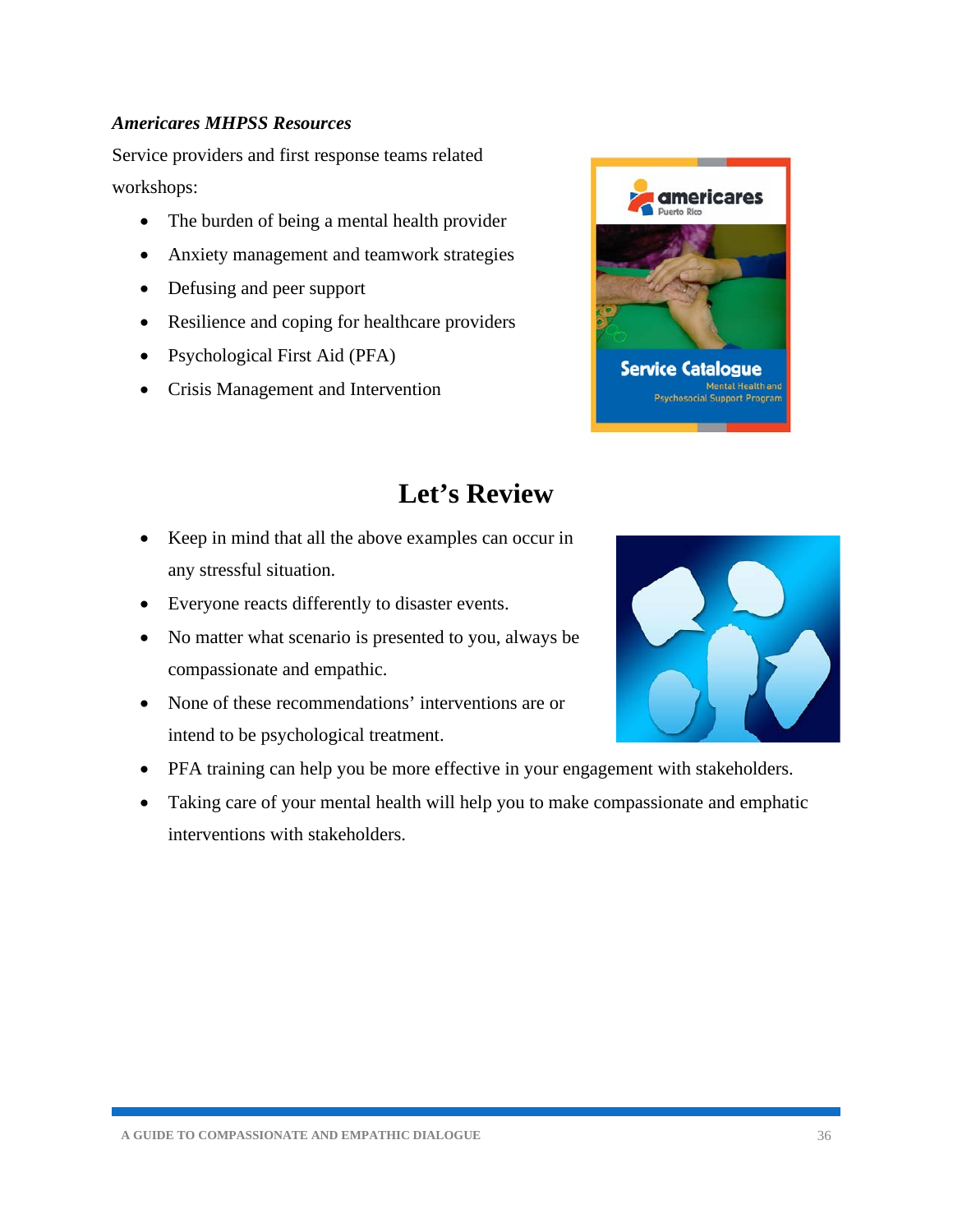## **Conclusion**

<span id="page-37-0"></span>Natural disasters are events beyond our control. But with tools like this guide to promote a compassionate and empathic dialogue with stakeholders, we can prepare ourselves with strategies to better cope with them and consider the people who work with us. This guide can be helpful in any work setting. Agencies or organizations usually have programs to assist employees if a disaster or other event impacts their lives. It is important to note that this guide is not intended as a substitute for the services offered by agencies but rather as an extra resource that brings together some of the best practices from a psychoeducational approach.



*Important note: If you feel that stress and anxiety prevent you from performing your job effectively and may affect others,* contact your *supervisor or your Employment Assistance Program (EAP).*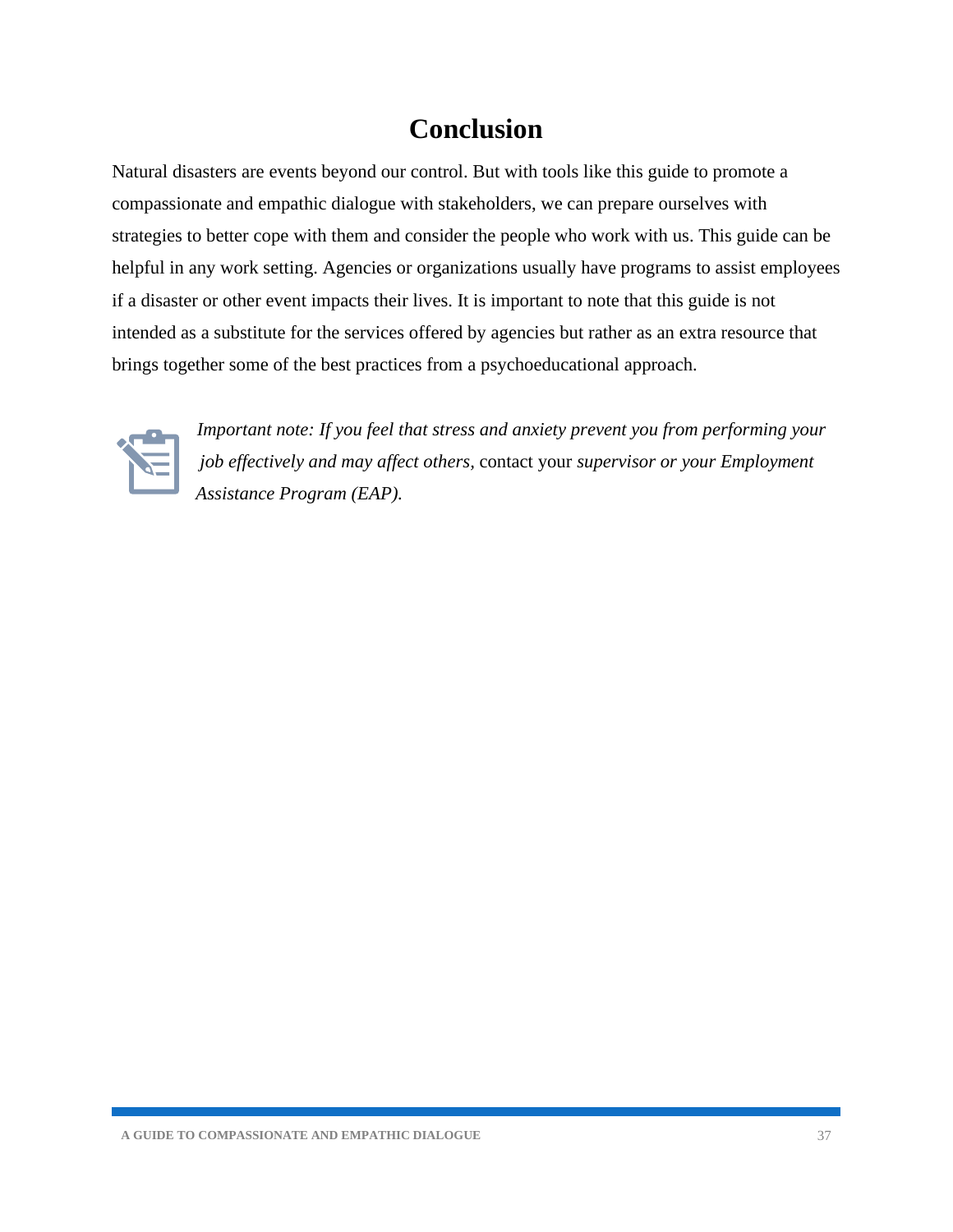## **Appendixes**

#### <span id="page-38-1"></span><span id="page-38-0"></span>*Appendix 1 - Glossary Terms*

The definitions clarify some key terms used in this document.

**Active Listening**: being deeply engaged in and attentive to what the speaker is saying. It requires far more listening than talking. Your goal as an active listener is to truly understand the speaker's perspective (regardless of whether you agree) and to communicate that understanding back to the speaker so that he or she can confirm the accuracy of your understanding (Boston, 2016).

**Anxiety**: An emotion characterized by feelings of tension, nervous thoughts, and physical changes, such as elevated blood pressure; people with anxiety disorders typically have frequent unwanted thoughts or worries. Some circumstances can be avoided out of concern. Physical symptoms such as sweating, shaking, dizziness, or rapid heartbeat can also occur (American Psychological Association, 2020a).

**Anxiety Attack**: is a sudden and intense episode of fear and anxiety. These anxiety attacks can sometimes occur unexpectedly for no apparent reason, but they can also be linked to specific triggers (Ankrom, 2020).

**Compassion**: a strong feeling of sympathy with another person's feelings of sorrow or distress, usually involving a desire to help or comfort that person (APA, 2020).

**Disaster:** A serious disruption of the functioning of a community or a society causing widespread human, material, economic or environmental losses which exceed the ability of the affected community or society to cope using its own resources (WHO, n.d).

**Depression**: Is more than mere grief. People with depression may experience a lack of interest and enjoyment in everyday activities, substantial weight loss or gain, insomnia or excessive sleep, lack of energy, inability to focus, feelings of worthlessness or excessive guilt, and frequent thoughts of death or suicide. Depression is one of the most common mental conditions. Fortunately, depression may be treated. A combination of therapy and antidepressant medications will help to ensure recovery (American Psychological Association, 2020b).

**Emergency:** Emergency is a term describing a state. It is a managerial term, demanding decision and follow-up in terms of extraordinary measures (WHO, n.d).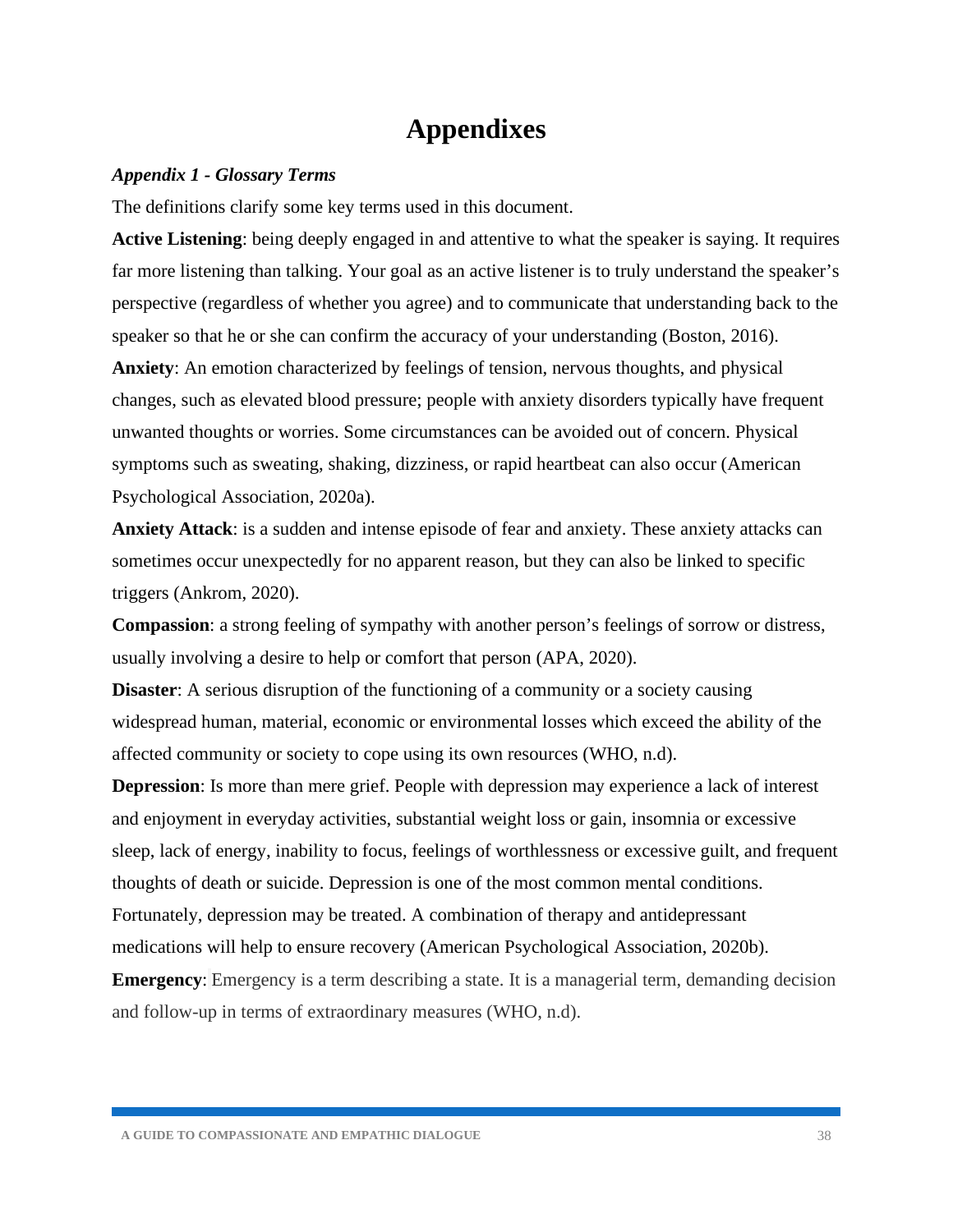**Recovery**: Decisions and actions taken after a disaster with a view to restoring or improving the pre-disaster living conditions of the stricken community while encouraging and facilitating necessary adjustments to reduce disaster risk (WHO, nd)

**Emotional Health**: Emotional wellbeing can contribute to success at work, in relationships, and health. Researchers have assumed that success has made people happier in the past. Newer research shows that this is the other way around. Happy people are more likely to work for goals, find the support they need, and attract others with their enthusiasm and optimism—the main building blocks of success (American Psychological Association, 2020c).

**Empathy**: The awareness of the feelings, needs, and problems of others—the ability to respond to others, expressing that we have understood them (Consuegra, 2010).

**Essential Worker**: Those who conduct a range of operations and services in essential industries to ensure the continuity of critical functions in the US (CDC, 2021).

**First Responder:** Refers to individuals responsible for protecting and preserving life, property, evidence, and the environment in the early stages of an incident, including emergency response providers (PHE, 2020).

**Psychological First Aid**: A modular, evidence-based approach to help children, adolescents, adults, and families cope with the immediate consequences of disasters or acts of terrorism. It is designed to reduce initial distress from traumatic events in the short and long term and promote adaptive functioning and coping skills (NCTSN, n.d).

**Resilience**: The ability to adapt; an individual's ability to recover or return to the level of functioning they had before adversity occurred (Consuegra, 2010)

**Stress**: Physiological and psychological reaction of the organism against the demands of the environment. General and the nonspecific response of the body to a stressor or stressful situation. It is the result of the interaction between the person's characteristics and the demands of the environment (Consuegra, 2010).

**Stakeholder**: Individuals or groups with interest in the development, implementation, or outcome of specific policies (FEMA, n.d)

**Trauma**: An emotional reaction to a terrible incident such as an injury, rape, or a natural disaster. Immediately after the incident, shock and denial are common. Longer-term responses include erratic feelings, hallucinations, strained relationships, and even physical symptoms such as headaches or nausea. Although these feelings are natural, some people have a hard time going

**A GUIDE TO COMPASSIONATE AND EMPATHIC DIALOGUE** 39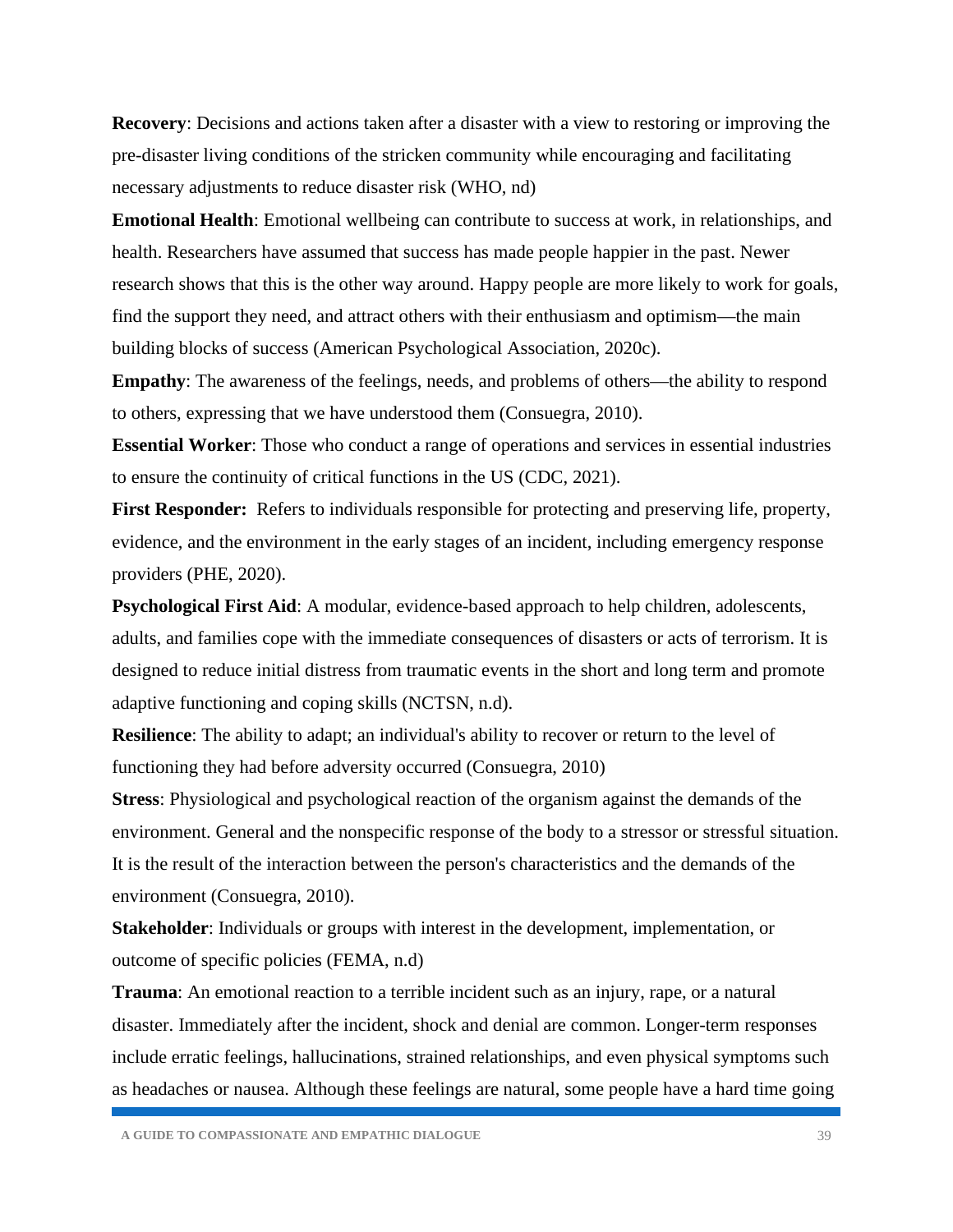on with their lives. Psychologists may help these people find effective ways to control their feelings (APA, 2020).

**Vulnerability**: susceptibility to developing a condition, disorder, or disease when exposed to specific agents or conditions (APA, 2020).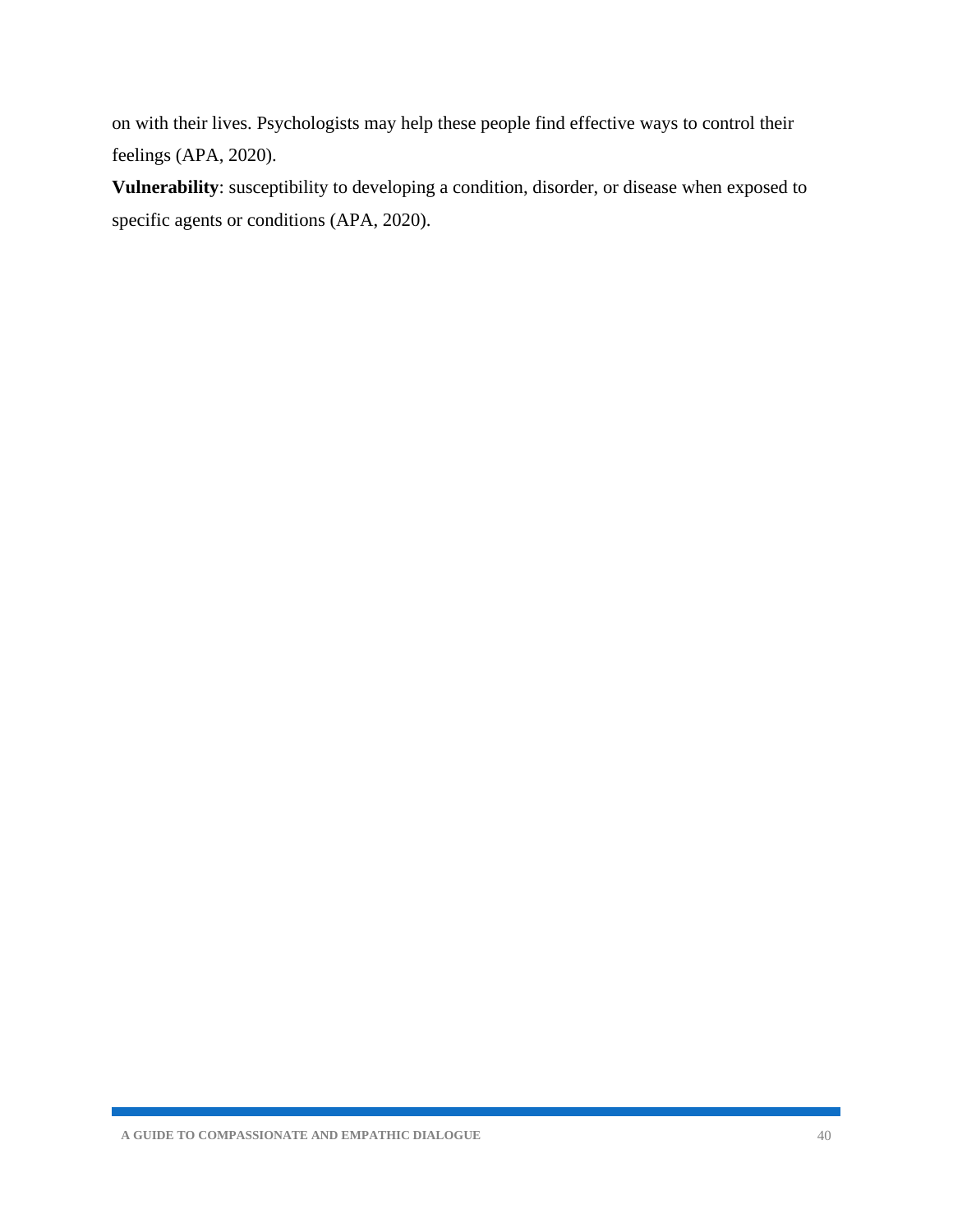### <span id="page-41-0"></span>*Appendix 2 – Acronyms*

| <b>APA</b>    | American Psychological Association                               |
|---------------|------------------------------------------------------------------|
| <b>ASPR</b>   | Assistant Secretary for Preparedness and Response                |
| <b>ASSMCA</b> | Administración de Servicios de Salud Mental y Contra la Adicción |
| <b>BHB</b>    | <b>Behavioral Health Branch</b>                                  |
| <b>CDC</b>    | Center of Disease Control and Prevention                         |
| <b>DHHS</b>   | Department of Health and Human Services                          |
| <b>FEMA</b>   | <b>Federal Emergency Management Agency</b>                       |
| <b>NCTSN</b>  | <b>National Child Traumatic Stress Network</b>                   |
| <b>NHC</b>    | <b>National Hurricane Center</b>                                 |
| <b>OCHA</b>   | Office for the Coordination of Humanitarian Affairs              |
| <b>OMME</b>   | Office of Municipal Emergency Management                         |
| <b>PFA</b>    | Psychological First Aid                                          |
| PHE           | <b>Public Health Emergency</b>                                   |
| <b>PMHP</b>   | Perinatal Mental Health Project                                  |
| <b>PREMB</b>  | <b>Puerto Rico Emergency Management Bureau</b>                   |
| <b>SAMHSA</b> | <b>Substance Abuse and Mental Health Services Administration</b> |
| <b>US</b>     | <b>United States</b>                                             |
| <b>WHO</b>    | World Health Organization                                        |
|               |                                                                  |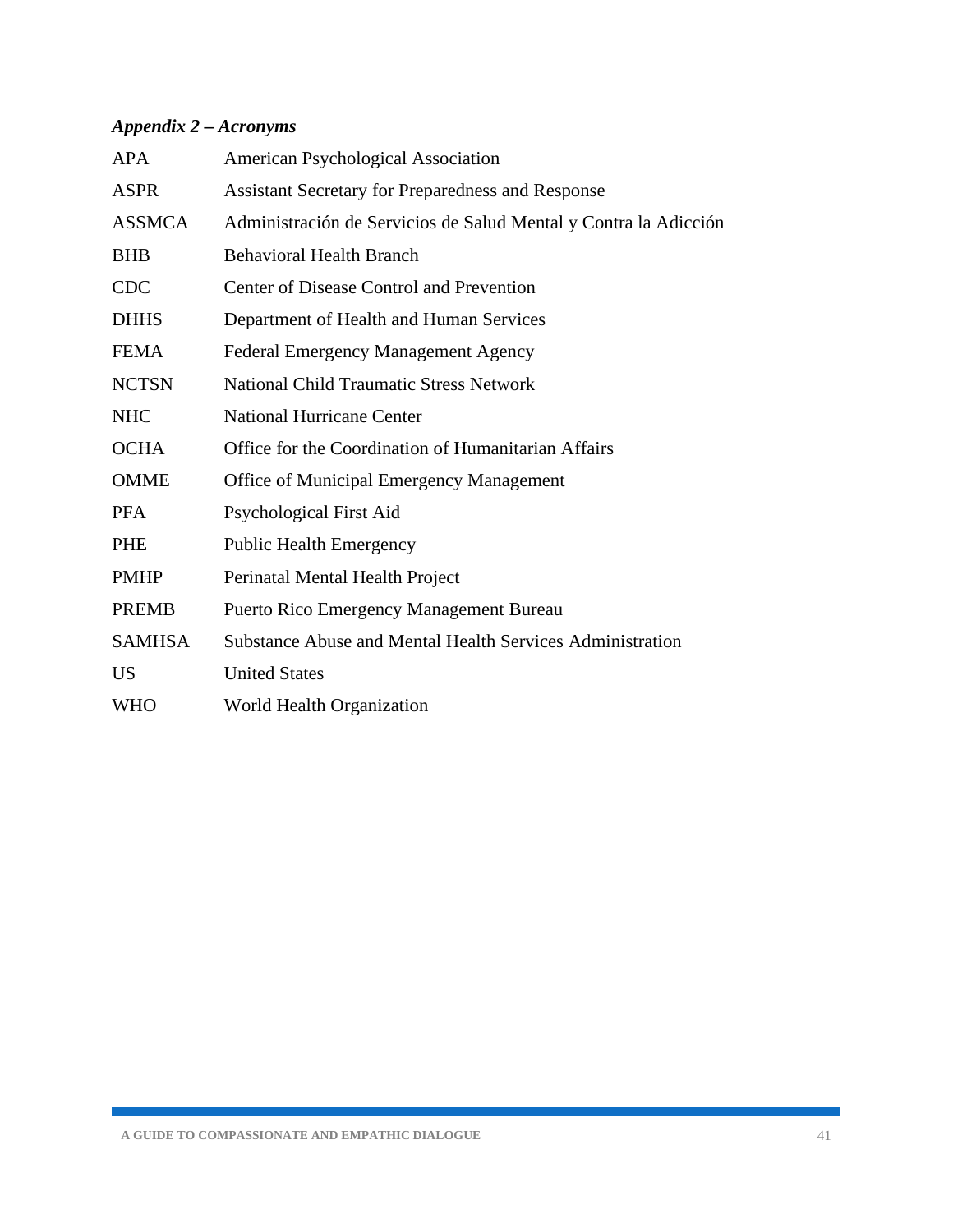### <span id="page-42-0"></span>*Appendix 3 – List of Tables and Figures*

#### **Table List**

| Table 1 | <b>How Your Body Reacts to Stress</b>           |
|---------|-------------------------------------------------|
| Table 2 | Do's and Don'ts in supportive conversation      |
| Table 3 | Possible Referral Signs-Scenario 4              |
| Table 4 | Signs of Burnout and Secondary Traumatic Stress |

## **Figure List**

| <b>Emotional Phases of a Disaster</b><br>Figure 1 |
|---------------------------------------------------|
|---------------------------------------------------|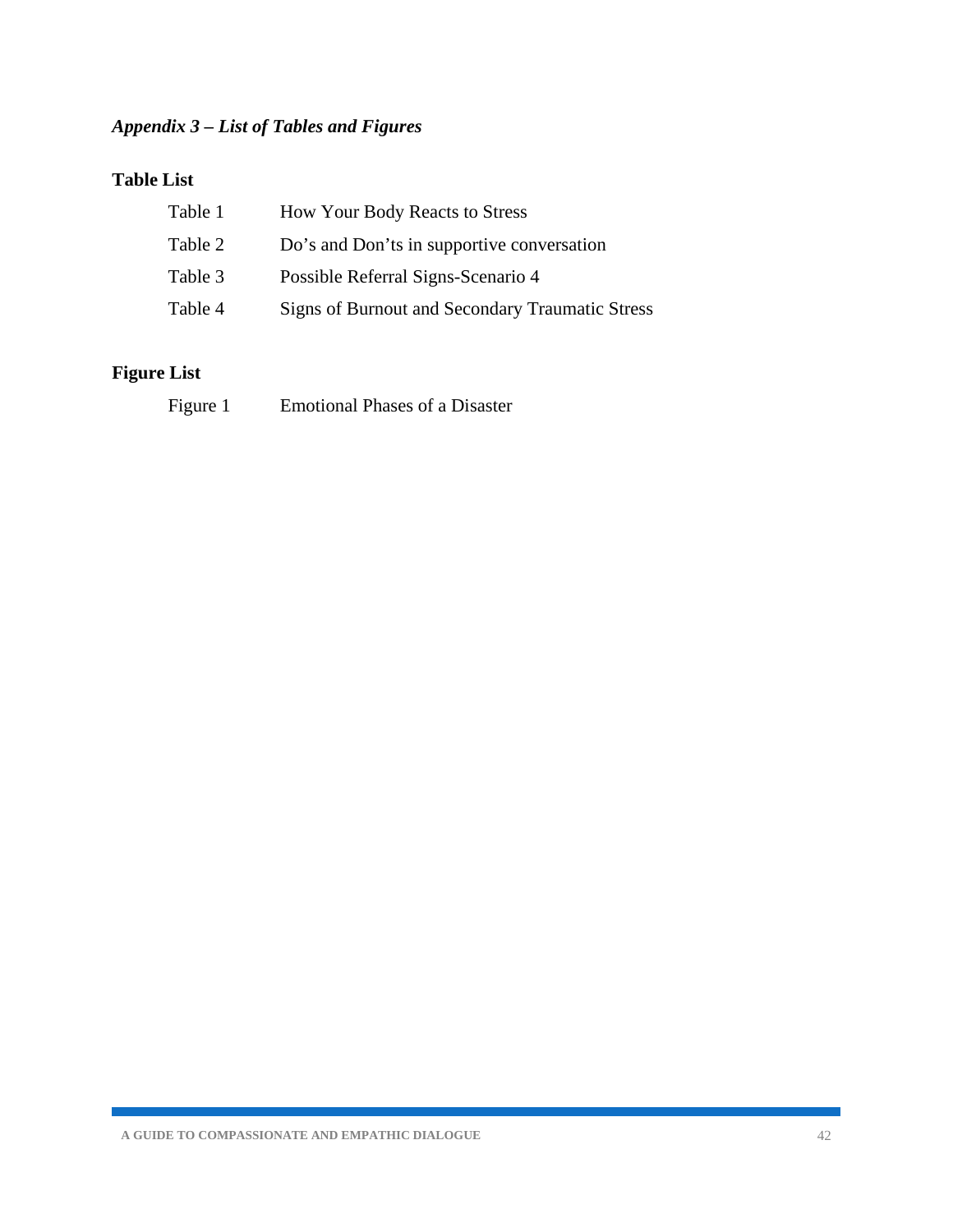| <b>Event/Disaster</b> | <b>Description</b>                                                                                                                                                                                                                                                                 | <b>Impacts in Mental Health</b>                                                                                                                                                                                                                                                                                                                                                                                                                                                                                                                                                                                                                                                                                                                                                                                                                                                                                                                                                                                                                                                                                                                                                                                                                                                                                                                                                                                             |
|-----------------------|------------------------------------------------------------------------------------------------------------------------------------------------------------------------------------------------------------------------------------------------------------------------------------|-----------------------------------------------------------------------------------------------------------------------------------------------------------------------------------------------------------------------------------------------------------------------------------------------------------------------------------------------------------------------------------------------------------------------------------------------------------------------------------------------------------------------------------------------------------------------------------------------------------------------------------------------------------------------------------------------------------------------------------------------------------------------------------------------------------------------------------------------------------------------------------------------------------------------------------------------------------------------------------------------------------------------------------------------------------------------------------------------------------------------------------------------------------------------------------------------------------------------------------------------------------------------------------------------------------------------------------------------------------------------------------------------------------------------------|
| <b>Tropical</b>       | A rotating, organized<br>$\bullet$                                                                                                                                                                                                                                                 | As the storms become more severe, so do the                                                                                                                                                                                                                                                                                                                                                                                                                                                                                                                                                                                                                                                                                                                                                                                                                                                                                                                                                                                                                                                                                                                                                                                                                                                                                                                                                                                 |
| cyclone               | system of clouds and<br>thunderstorms that<br>originates over tropical or<br>subtropical waters and has<br>a closed low-level<br>circulation<br>Tropical cyclones rotate<br>counterclockwise in the<br>Northern Hemisphere.                                                        | mental health consequences. Storms do more<br>widespread damage to minds than to bodies,<br>"Simply stated, more people are affected<br>psychologically than medically after any given<br>hurricane" (National Center for Environmental<br>Information, 2020). An example of a devastating<br>hurricane that negatively impacts many people's<br>mental health was Hurricane Katrina, which first<br>made landfall on August 25, 2005, in Florida. It<br>entered the Gulf of Mexico and then made landfall<br>on the Gulf Coast in southeast Louisiana near the<br>town of Buras, on August 29, 2005. It affected<br>about 15 million people and impacted 90,000 square<br>miles from central Florida to eastern Texas. It also<br>produced 33 tornados (Reid, 2019).<br>Threats to mental and physical health are tightly<br>interwoven. Another example is Hurricane Maria,<br>which struck Puerto Rico in September 2017. High<br>mortality rates extended at least six months after the<br>storm, causing mental disorders including traumatic<br>bereavement and prolonged grief among survivors.<br>Parents of children with Zika virus infection—a<br>mosquito-borne illness that spread widely after the<br>storm—had heightened risks for major depression.<br>And in a sample of Puerto Rican citizens who<br>relocated to Florida after Hurricane Maria, two-<br>thirds showed symptoms of PTSD, and half showed |
| Earthquake            | Any sudden shaking of the<br>$\bullet$<br>ground caused by the<br>passage of seismic waves<br>through the rocks of the                                                                                                                                                             | signs of major depression (NCEI, 2020).<br>People experience emotional stress during an<br>earthquake, and anticipating what could be lost or<br>destroyed during the event can cause overwhelming<br>anxiety or loss of sleep. Other signs of emotional                                                                                                                                                                                                                                                                                                                                                                                                                                                                                                                                                                                                                                                                                                                                                                                                                                                                                                                                                                                                                                                                                                                                                                    |
|                       | Earth. This occurs when<br>energy stored in the<br>Earth's crust is suddenly<br>released, usually when<br>masses of rock that are<br>strained against each other<br>suddenly fracture and<br>"slip."<br>Earthquakes occur along<br>geological faults that<br>move relative to each | stress related to earthquakes include: (SAMHSA,<br>2020a)<br>Being easily startled<br>$\bullet$<br>Having difficulty sleeping or sleeping too<br>$\bullet$<br>much<br>Having thoughts and memories related to<br>the earthquake that you can't get out of your<br>head<br>The stress increased with every continuous<br>aftershock near the mainshock, which may last for<br>months (Byrd, 2020).                                                                                                                                                                                                                                                                                                                                                                                                                                                                                                                                                                                                                                                                                                                                                                                                                                                                                                                                                                                                                           |

<span id="page-43-0"></span>*Appendix 4 – Natural Disaster Description and Impact on Mental Health*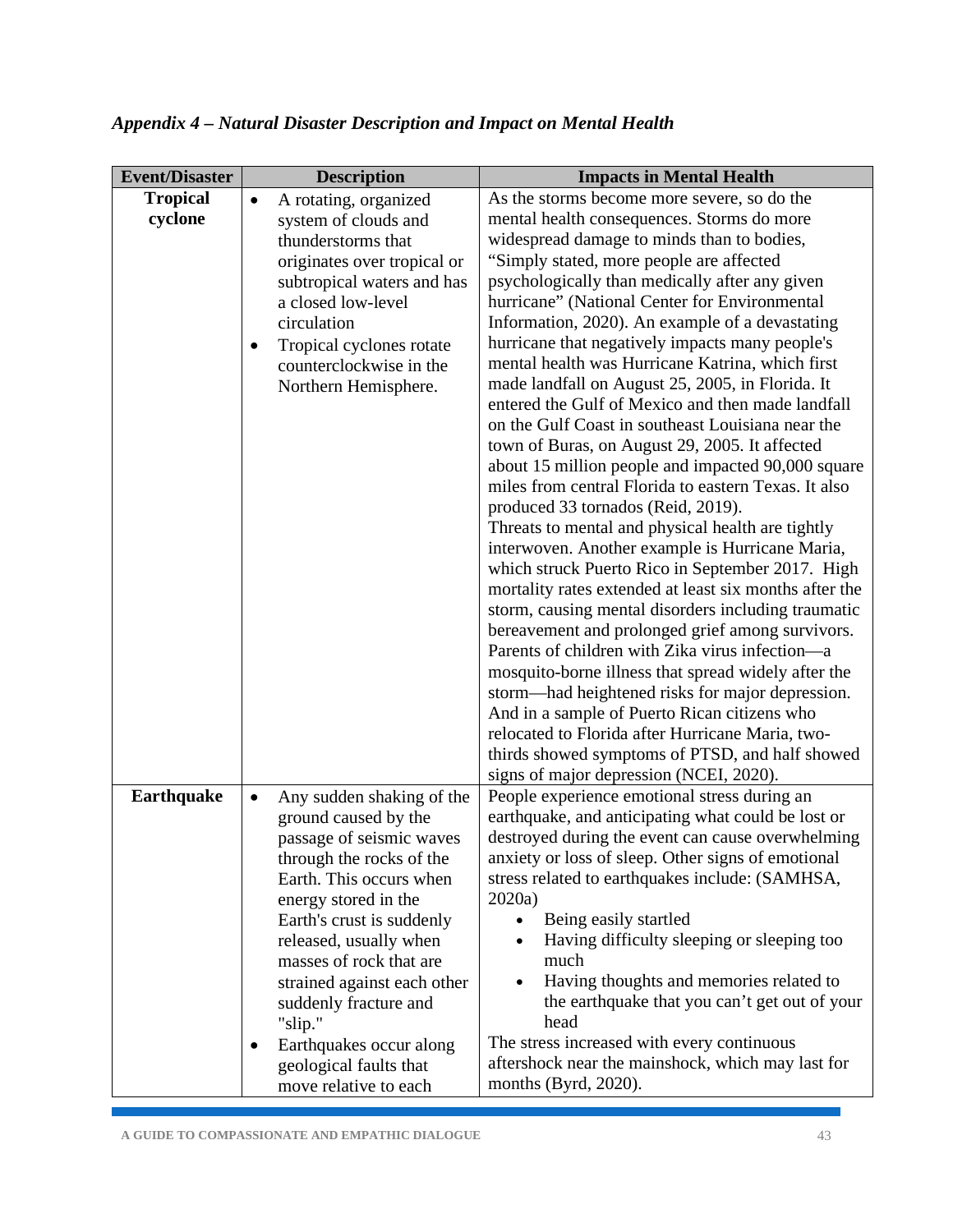| <b>Event/Disaster</b> | <b>Description</b>                                                                                                                                                                                                                                                                                                                                                                                                                                                                                                                                                                               | <b>Impacts in Mental Health</b>                                                                                                                                                                                                                                                                                                                                                                                                                                                                                                                                                                                                                                      |
|-----------------------|--------------------------------------------------------------------------------------------------------------------------------------------------------------------------------------------------------------------------------------------------------------------------------------------------------------------------------------------------------------------------------------------------------------------------------------------------------------------------------------------------------------------------------------------------------------------------------------------------|----------------------------------------------------------------------------------------------------------------------------------------------------------------------------------------------------------------------------------------------------------------------------------------------------------------------------------------------------------------------------------------------------------------------------------------------------------------------------------------------------------------------------------------------------------------------------------------------------------------------------------------------------------------------|
|                       | other. The world's major<br>faults are located at the<br>edges of the huge tectonic<br>plates that make up the<br>Earth's crust (Bold, B.,<br>$n.d$ ).                                                                                                                                                                                                                                                                                                                                                                                                                                           |                                                                                                                                                                                                                                                                                                                                                                                                                                                                                                                                                                                                                                                                      |
| <b>Terrorism</b>      | According to the Federal<br>Bureau of Investigation<br>(FBI), terrorism can be<br>divided between<br>international terrorism<br>(violent, criminal acts<br>committed by individuals<br>or groups who are<br>inspired by, or associated<br>with, designated foreign<br>terrorist organizations or<br>nations (state-sponsored)<br>and domestic terrorism<br>(violent, criminal acts<br>committed by individuals<br>or groups to further<br>ideological goals<br>stemming from domestic<br>influences, such as those<br>of a political, religious,<br>social, racial, or<br>environmental nature). | Terrorist attacks significantly affect the mental<br>health of individuals. They became depressed,<br>anxious, and worried. These psychological feelings<br>also have a direct impact on their behavior (Khan et<br>al., 2012). Although many people will exhibit some<br>manifestation of distress in the aftermath of a<br>terrorist event, several specific symptoms have been<br>identified as being more predictive of later<br>psychiatric illness. These symptoms include feeling<br>numb, withdrawn, or disconnected; isolated from<br>others; and avoiding activities, places, or people that<br>bring back memories of the event (Butler et al.,<br>2003). |
| <b>Floods</b>         | A flood is an overflow of<br>$\bullet$<br>water that submerges<br>usually dry land. They are<br>the most common and<br>widespread natural severe<br>weather event. Floods can<br>look very different<br>because flooding covers<br>anything from a few<br>inches of water to several<br>feet. They can also come<br>on quickly or build<br>gradually. According to<br>the National Severe<br>Storms Laboratory, there<br>are five types of floods:<br>River Flood                                                                                                                                | Floods have a direct impact on mental health.<br>Individuals may experience memories of previous<br>flooding episodes intensifying the stress experience<br>(French et al., 2019). Displacement after flooding is<br>associated with higher reported symptoms of<br>depression, anxiety, and post-traumatic stress<br>disorder one year after the event. Adverse mental<br>health symptoms could be explained by flood depth<br>and duration (Tong, 2017).                                                                                                                                                                                                           |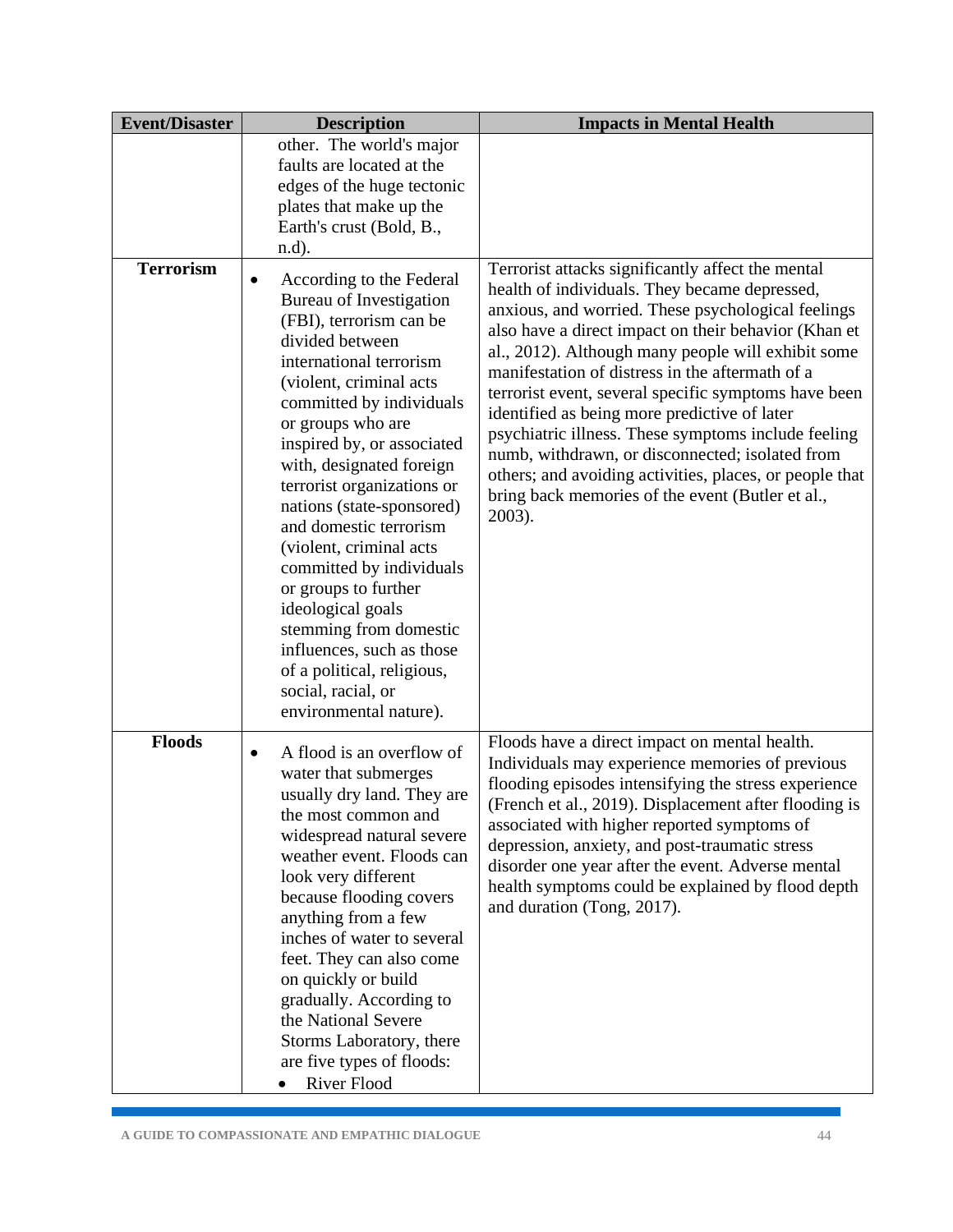| <b>Event/Disaster</b> | <b>Description</b>                                                                                                                                                                                                                                                                                                                                                                                                                                      | <b>Impacts in Mental Health</b>                                                                                                                                                                                                                                                                                                                                                                                                                                                                                                                                                                                                                           |
|-----------------------|---------------------------------------------------------------------------------------------------------------------------------------------------------------------------------------------------------------------------------------------------------------------------------------------------------------------------------------------------------------------------------------------------------------------------------------------------------|-----------------------------------------------------------------------------------------------------------------------------------------------------------------------------------------------------------------------------------------------------------------------------------------------------------------------------------------------------------------------------------------------------------------------------------------------------------------------------------------------------------------------------------------------------------------------------------------------------------------------------------------------------------|
|                       | <b>Coastal Flood</b><br><b>Storm Surge</b><br><b>Inland Flooding</b><br>Flash Flood                                                                                                                                                                                                                                                                                                                                                                     |                                                                                                                                                                                                                                                                                                                                                                                                                                                                                                                                                                                                                                                           |
| <b>Wildfires</b>      | A wildfire is an<br>$\bullet$<br>uncontrolled fire that<br>burnt in the wildland<br>vegetation, often in rural<br>areas. Wildfires can burn<br>in forests, grasslands,<br>savannas, and other<br>ecosystems and have been<br>doing so for hundreds of<br>millions of years. They<br>are not limited to a<br>particular continent or<br>environment (National<br>Geographic, nd).                                                                        | Emergency responders and people living in areas<br>where wildfires often occur, particularly in Arizona,<br>California, Colorado, Utah, and other states, may be<br>vulnerable to emotional distress. Furthermore, the<br>anniversary of a disaster or tragic event can renew<br>feelings of fear, anxiety, and sadness in disaster<br>survivors and responders. Certain sounds such as<br>sirens can also trigger emotional distress. These and<br>other environmental sensations can take people<br>right back to the event or cause them to fear that it's<br>about to happen again. These "trigger events" can<br>happen at any time (SAMHSA, 2020b). |
| <b>Pandemics</b>      | A pandemic is the<br>worldwide spread of a<br>new disease (WHO,<br>2009). When a new<br>disease first emerges,<br>most individuals lack the<br>natural immunity to fight<br>it off. This can cause a<br>sudden, sometimes rapid,<br>spread of the disease<br>between people, across<br>communities, and around<br>the world. Without a<br>natural immunity to fight<br>off an illness, many<br>people can become sick as<br>it spreads (Lockett, 2020). | Due to the increased risk of vulnerability, practices<br>are put in place to avoid or decrease the extent of<br>contagion. A common practice is social distancing,<br>among other safety measures. These measures can<br>increase the feeling of loneliness and anxiety and<br>generate feelings of stress, uncertainty, and fear due<br>to the pandemic.                                                                                                                                                                                                                                                                                                 |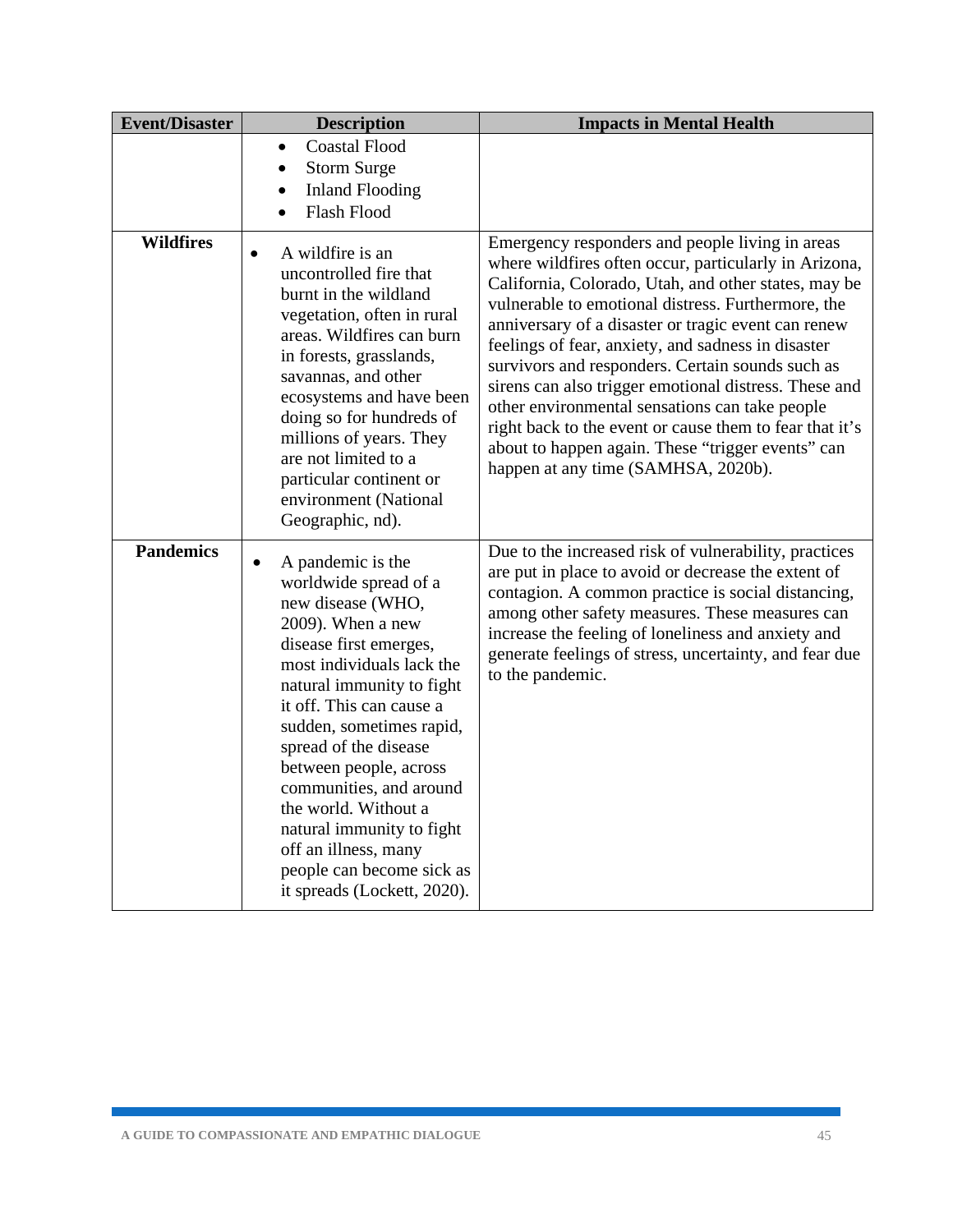## **References**

- <span id="page-46-0"></span>Abubakar, I., Aldridge, R. W., Devakumar, D., Orcutt, M., Burns, R., Barreto, M. L., ... & Zhou, S. (2018). The UCL–Lancet Commission on Migration and Health: the health of a world on the move. *The Lancet*, *392*(10164), 2606-2654.
- Acevedo, N. (2018). [Puerto Rico lacked disaster planning, communications strategy, hurricane](https://www.nbcnews.com/storyline/puerto-rico-crisis/puerto-rico-lacked-disaster-planning-communications-strategy-hurricane-study-found-n904866)  [study found.](https://www.nbcnews.com/storyline/puerto-rico-crisis/puerto-rico-lacked-disaster-planning-communications-strategy-hurricane-study-found-n904866) https://www.nbcnews.com/storyline/puerto-rico-crisis/puerto-rico-lackeddisaster-planning-communications-strategy-hurricane-study-found-n904866
- Alfonso, C. A. (2018). [PTSD and Suicide After Natural Disasters.](https://www.psychiatrictimes.com/view/ptsd-and-suicide-after-natural-disasters) *Psychiatric Times, 35*(4). https://www.psychiatrictimes.com/view/ptsd-and-suicide-after-natural-disasters
- Alvarado, G. (January 7, 2020). [Sismo deja estragos a lo largo y ancho de Puerto Rico.](https://www.elnuevodia.com/noticias/locales/notas/sismo-deja-estragos-a-lo-largo-y-ancho-de-puerto-rico/) [Photo]. *El Nuevo Día.* https://www.elnuevodia.com/noticias/locales/notas/sismo-deja-estragos-alo-largo-y-ancho-de-puerto-rico/
- American Psychological Association. (2012). [Building your resilience.](https://www.apa.org/topics/resilience) https://www.apa.org/topics/resilience
- American Psychological Association (2020). [Dictionary of Psychology.](https://dictionary.apa.org/compassion) https://dictionary.apa.org/compassion
- Ankrom, S. (2020). [What is an Anxiety Attack?](https://verywellmind.com/what-is-an-anxiety-) https://verywellmind.com/what-is-an-anxietyattack-2584253
- Azarchi, L., & Hanover, L. (2020). The Empathy Advantage. *Rowman & Littlefield*.
- Bolt, B. (n.d). [Earthquake.](https://www.britannica.com/science/earthquake-geology) *Britannica*. https://www.britannica.com/science/earthquake-geology
- Boston University (2016). [Active Listening.](https://www.bumc.bu.edu/facdev-) https://www.bumc.bu.edu/facdevmedicine/files/2016/10/Active-Listening-Handout.pdf
- Brymer, M., Taylor, M., Escudero, P., Anne, J., Kronenberg, M., Macy, R., Mock, L., Payne, L., Pynoos, R., & Vogel, J. (2012). Psychological First Aid for Schools: Field Operation Guide.
- Butler, S., Panzer, & Goldfrank. (2003). [Understanding the Psychological Consequences of](https://www.ncbi.nlm.nih.gov/books/NBK221638/)  [Traumatic Events, Disasters, and Terrorism.](https://www.ncbi.nlm.nih.gov/books/NBK221638/) https://www.ncbi.nlm.nih.gov/books/NBK221638/
- Byrd, D. (2020). [Magnitude 6.4 eartquake shakes Puerto Rico.](https://earthsky.org/earth/magnitude-6-4-earthquake-puerto-rico-jan-7-2020) https://earthsky.org/earth/magnitude-6-4-earthquake-puerto-rico-jan-7-2020
- Center for Disease Control and Prevention [CDC]. (2018). [Emergency Responders: Tips for](https://emergency.cdc.gov/coping/responders.asp)  [taking care of yourself.](https://emergency.cdc.gov/coping/responders.asp) https://emergency.cdc.gov/coping/responders.asp

**A GUIDE TO COMPASSIONATE AND EMPATHIC DIALOGUE** 46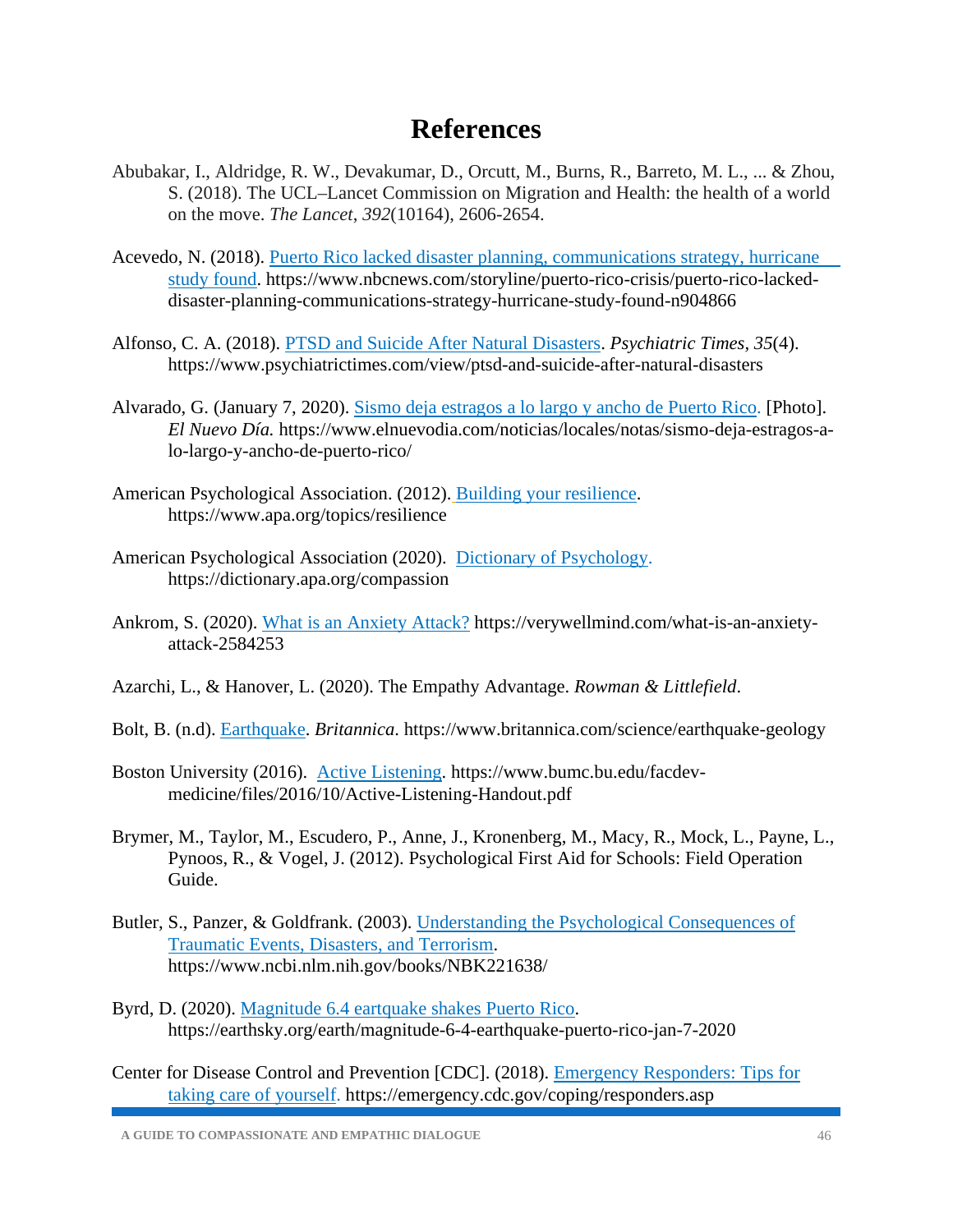- Center foor Disease Control and Prevention [CDC]. (n.d). [Interim List of Categories of Essential](https://www.cdc.gov/vaccines/covid-19/categories-essential-workers.html)  [Workers Mapped to Standardized Industry Codes and Titles.](https://www.cdc.gov/vaccines/covid-19/categories-essential-workers.html) https://www.cdc.gov/vaccines/covid-19/categories-essential-workers.html
- ClevelandClinic. (2020). [6 Do's and Don'ts for Supporting Someone Who Has Depression.](https://health.clevelandclinic.org/6-dos-and-donts-for-supporting-someone-who-has- depression/) https://health.clevelandclinic.org/6-dos-and-donts-for-supporting-someone-who-hasdepression/
- Consuegra, N. (2010). Diccionario de Psicología (2a ed.). *Ecoe Ediciones.*
- De Rivera. (2010). Los Sintomas del Estré*s*. *Editoria Síntesis*.
- Daubman, B. R., Cranmer, H., Black, L., & Goodman, A. (2019). How to talk with dying patients and their families after disasters and humanitarian crises: a review of available tools and guides for disaster responders. *Journal of International Humanitarian Action*, *4*(1), 1-12.

Earth Networks. (2020). [What is a Flood?](https://www.earthnetworks.com/flooding/) https://www.earthnetworks.com/flooding/

- Earth.org. (2020). 13 [Worst Wildfires in US History.](https://earth.org/worst-wildfires-in-us-history/) https://earth.org/worst-wildfires-in-us-history/
- Ehrenreich, J. (2001). [Coping with Disaster. A Guidebook to Psychosocial Intervention.](https://www.hhri.org/wp-content/uploads/2021/01/Coping-With-Disaster.pdf) https://www.hhri.org/wp-content/uploads/2021/01/Coping-With-Disaster.pdf
- Esterwood, E., & Saeed, S. A. (2020). Past epidemics, natural disasters, COVID19, and mental health: learning from history as we deal with the present and prepare for the future. *Psychiatric quarterly*, 1-13.
- Federal Bureau of Investigation [FBI]. (nd). [Terrorism.](https://www.fbi.gov/investigate/terrorism) https://www.fbi.gov/investigate/terrorism
- Feito, L. (2007). Vulnerability. *Anales del Sistema Sanitario de Navarra*.
- Federal Emergency Management Agency [FEMA], (n.d). [Emergency Management Stakeholders.](https://training.fema.gov/hiedu/docs/fem/chapter%202%20-%20emergency%20stakeholders.doc) https://training.fema.gov/hiedu/docs/fem/chapter%202%20- %20emergency%20stakeholders.doc
- Ferman, M. (2021). [Winter Storm could cost Texas more money than any disaster in state](https://www.texastribune.org/2021/02/25/texas-winter-storm-cost-budget/) [history.](https://www.texastribune.org/2021/02/25/texas-winter-storm-cost-budget/) https://www.texastribune.org/2021/02/25/texas-winter-storm-cost-budget/

Flisher, A. (nd). [Training for Empathic Engagement.](https://pmhp.za.org/wp-content/uploads/LearningBrief_Empathic-Engagement-Training.pdf) https://pmhp.za.org/wp-content/uploads/LearningBrief\_Empathic-Engagement-Training.pdf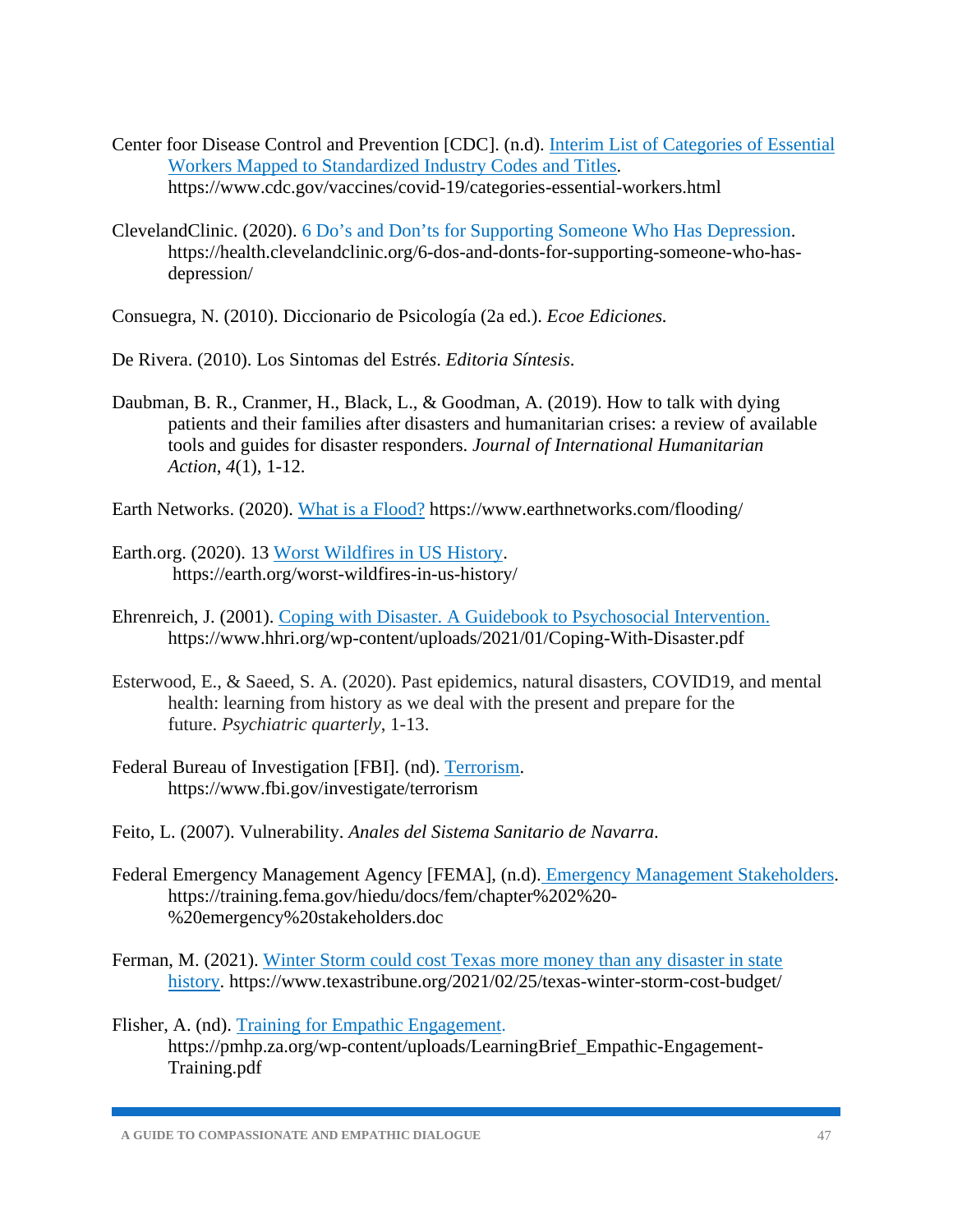French, C. E., Waite, T. D., Armstrong, B., Rubin, G. J., English National Study of, F., Health Study, G., Beck, C. R., & Oliver, I. (2019, November 2). [Impact of repeat flooding on](https://doi.org/10.1136/bmjopen-2019-031562)  [mental health and health-related quality of life: a cross-sectional analysis of the English](https://doi.org/10.1136/bmjopen-2019-031562)  [National Study of Flooding and Health.](https://doi.org/10.1136/bmjopen-2019-031562) *BMJ Open, 9(11), e031562*. https://doi.org/10.1136/bmjopen-2019-031562

Germer, C., Siegel, R., & Fulton, P. (2017). Mindfulness and Psychoteraphy. *The Guilfor Press.*

- Gutman, M., Torres, I.,& Singh, A. (November 11, 2020). [El Paso Texas, getting crushed by](https://abcnews.go.com/US/el-paso-texas-crushed-covid-19-state-surpasses/story?id=74152426)  [COVID 19 as state surpasses a million cases.](https://abcnews.go.com/US/el-paso-texas-crushed-covid-19-state-surpasses/story?id=74152426) [Photo]. *abcNews.* https://abcnews.go.com/US/el-paso-texas-crushed-covid-19-statesurpasses/story?id=74152426
- Harrington, J. (2018). [What are the worst floods in American history?](https://www.usatoday.com/story/money/economy/2018/07/24/worst-floods-in-american-history/37070093/) A rundown of the top 30. https://www.usatoday.com/story/money/economy/2018/07/24/worst-floods-in-americanhistory/37070093/

[Homeland Security Presidential Directive.](https://www.usatoday.com/story/money/economy/2018/07/24/worst-floods-in-american-history/37070093/) [HSPD-8]. (December 17, 2003). National Preparedness.

*Office of the Press Secretary, The White House. https://fas.org/irp/offdocs/nspd/hspd-8.html#:~:text=(d)%20The%20term%20%22first,Act%20of%202002%20(6%20U.S.C.* 

- Khan, A. M., Sarhandi, I., Hussain, J., Iqbal, S., & Taj, R. (2012). *Impact of Terrorism on* [Mental Health.](https://apims.net/apims_old/Volumes/Vol8-1/IMPACT%20OF%20TERRORISM%20ON%20MENTAL%20HEALTH.pdf) https://apims.net/apims\_old/Volumes/Vol8- 1/IMPACT%20OF%20TERRORISM%20ON%20MENTAL%20HEALTH.pdf
- Lambert, R., Tuit, K., Hong, K., Donovan, T., Lee, F. and Sinha, R. (2016). [Cumulative stress](https://doi.org/10.1080/10253890.2016.1174847) [and autonomic dysregulation in a community.](https://doi.org/10.1080/10253890.2016.1174847) The International Journal on the Biology of Stress. 19(3), 269-279. https://doi.org/10.1080/10253890.2016.1174847

Lockett, E. (2020). [What is a Pandemic?](https://www.healthline.com/health/what-is-a-pandemic) https://www.healthline.com/health/what-is-a-pandemic

- Lin, R. (2019). [When the Big One hits, emotional scars will last for years. Just ask New Zealand](https://www.latimes.com/california/story/2019-12-12/how-the-next-big-earthquake-will-worsen-mental-health)  [quake survivors](https://www.latimes.com/california/story/2019-12-12/how-the-next-big-earthquake-will-worsen-mental-health)*. Los Angeles Time*. https://www.latimes.com/california/story/2019-12- 12/how-the-next-big-earthquake-will-worsen-mental-health
- Makwana, N. (2019). [Disaster and its impact on mental health: A narrative review.](https://doi.org/10.4103/jfmpc.jfmpc_893_19) *J Family Med Prim Care, 8(10), 3090-3095.* https://doi.org/10.4103/jfmpc.jfmpc\_893\_19
- Manzo, D., Shapiro, E., & Peck, Dan. (February 13, 2021). [Historic winter storm heads to Texas](https://abcnews.go.com/US/major-winter-blast-worsen-bringing-dangerous-weather-us/story?id=75869980) [closing some vaccine site: Latest.](https://abcnews.go.com/US/major-winter-blast-worsen-bringing-dangerous-weather-us/story?id=75869980) [Photo]. *abcNews.* https://abcnews.go.com/US/majorwinter-blast-worsen-bringing-dangerous-weather-us/story?id=75869980
- María, un nombre que no vamos a olvidar. {n.d). *[El Nuevo Día y Primera Hora.](https://huracanmaria.elnuevodia.com/2017/)* https://huracanmaria.elnuevodia.com/2017/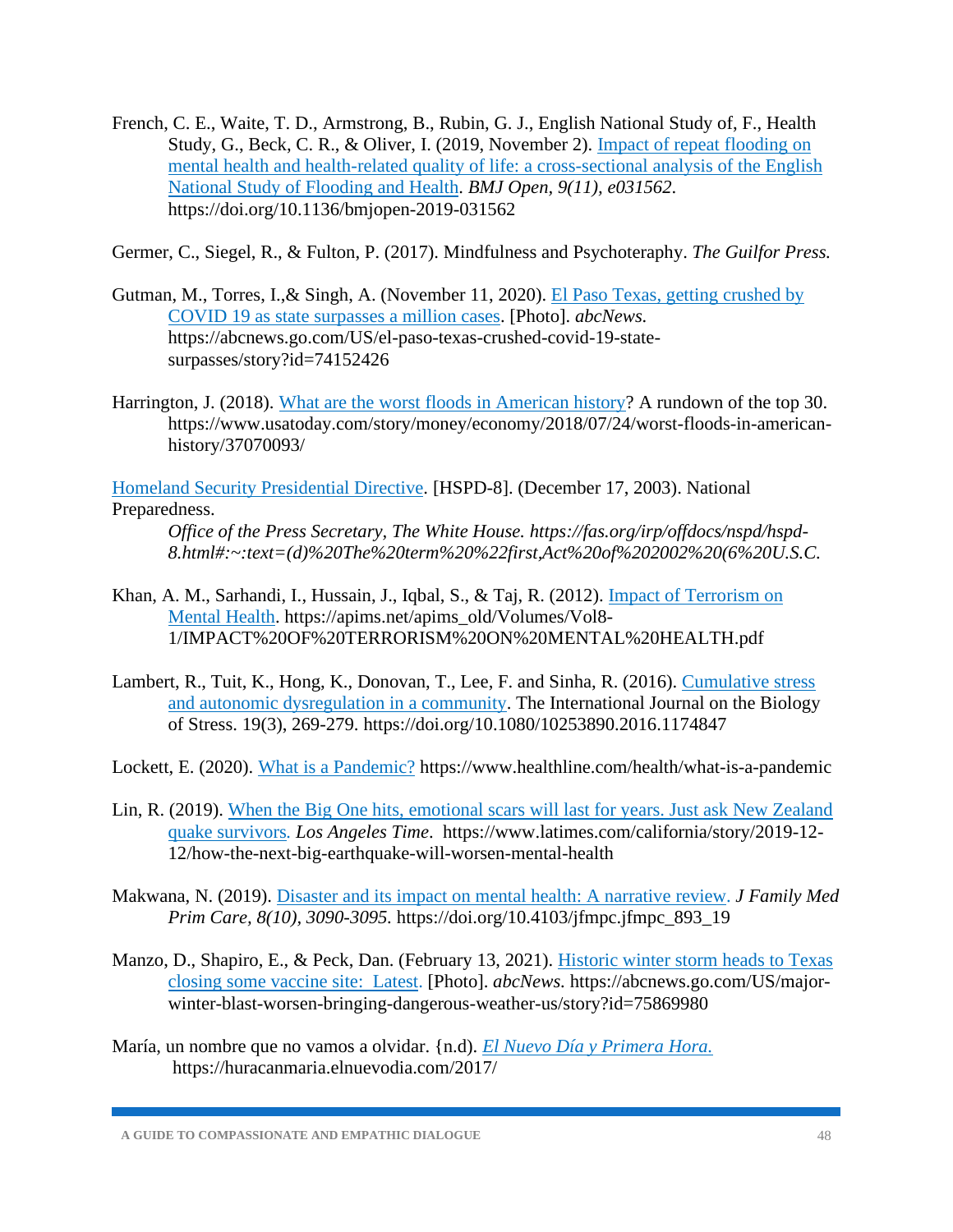Mayo Clinic. (2020). [Stress basic.](https://www.mayoclinic.org/healthy-lifestyle/stress-management/basics/stress-basics/hlv-20049495)

https://www.mayoclinic.org/healthy-lifestyle/stress-management/basics/stress-basics/hlv-20049495

- Menschner, C., & Maul, A. (2016). [Key Ingredients for Successful Trauma-Informed Care](https://www.samhsa.gov/sites/default/files/programs_campaigns/childrens_mental_health/atc-whitepaper-040616.pdf) [Implementation.](https://www.samhsa.gov/sites/default/files/programs_campaigns/childrens_mental_health/atc-whitepaper-040616.pdf) https://www.samhsa.gov/sites/default/files/programs\_campaigns/childrens\_mental\_health /atc-whitepaper-040616.pdf
- National Center for Environmental Information. (2020). [Hurricanes Take Heavy Toll on Mental](https://www.ncei.noaa.gov/news/hurricanes-take-heavy-toll-mental-health-survivors)  [Health of Survivors.](https://www.ncei.noaa.gov/news/hurricanes-take-heavy-toll-mental-health-survivors) https://www.ncei.noaa.gov/news/hurricanes-take-heavy-toll-mentalhealth-survivors
- National Geographic. (nd). [Wildfires.](https://www.ncei.noaa.gov/news/hurricanes-take-heavy-toll-mental-health-survivors) https://www.nationalgeographic.org/encyclopedia/wildfires/
- National Child Traumatic Stress Network [NCTSN]. (nd). [About PFA.](https://www.nctsn.org/treatments-and-practices/psychological-first-aid-and-skills-for-psychological-recovery/about-pfa) https://www.nctsn.org/treatments-and-practices/psychological-first-aid-and-skills-forpsychological-recovery/about-pfa
- National Hurricane Center and Central Pacific Hurricane Center. (n.d). [Tropical Cyclone](https://www.nhc.noaa.gov/climo/)  [Climatology.](https://www.nhc.noaa.gov/climo/) https://www.nhc.noaa.gov/climo/
- Niezink, L. W., Siero, F. W., Dijkstra, P., Buunk, A. P., & Barelds, D. P. (2012, Dec). [Empathic](https://doi.org/10.1007/s11031-011-9276-z) [concern: Distinguishing between tenderness and sympathy.](https://doi.org/10.1007/s11031-011-9276-z) *Motiv Emot, 36(4), 544-549.*  https://doi.org/10.1007/s11031-011-9276-z
- Office for the Coordination of Humanitarian Affairs (OCHA). (2020). [Desastres Naturales en](https://reliefweb.int/sites/reliefweb.int/files/resources/OCHA-DESASTRES_NATURALES_ESP%20%281%29.pdf)  [América Latina y el Caribe 2000-2019.](https://reliefweb.int/sites/reliefweb.int/files/resources/OCHA-DESASTRES_NATURALES_ESP%20%281%29.pdf) https://reliefweb.int/sites/reliefweb.int/files/resources/OCHA-DESASTRES\_NATURALES\_ESP%20%281%29.pdf
- ORAU. (nd). [National Agencies.](https://www.orau.gov/cdcynergy/erc/content/activeinformation/essential_principles/EP-agencies_content.htm) https://www.orau.gov/cdcynergy/erc/content/activeinformation/essential\_principles/EPagencies\_content.htm
- Panchal, N., Kamal, R., Cox, C., & Garfield, R. (2021). [The Implications of COVID-19 for](https://www.kff.org/coronavirus-covid-19/issue-brief/the-implications-of-covid-19-for-mental-health-and-substance-use/) [Metal Health and Substance Use.](https://www.kff.org/coronavirus-covid-19/issue-brief/the-implications-of-covid-19-for-mental-health-and-substance-use/) *KFF*. https://www.kff.org/coronavirus-covid-19/issuebrief/the-implications-of-covid-19-for-mental-health-and-substance-use/
- Perinatal Mental Health Project. (2016). Training for empathic engagement. *[Department of](https://pmhp.za.org/wp-content/uploads/LearningBrief_Empathic-Engagement-Training.pdf)  [Psychiatry and Mental Health. University of Cape Town.](https://pmhp.za.org/wp-content/uploads/LearningBrief_Empathic-Engagement-Training.pdf)* https://pmhp.za.org/wpcontent/uploads/LearningBrief\_Empathic-Engagement-Training.pdf
- Public Health Emergency [PHE]. (2015). [Community Resilience.](https://www.phe.gov/Preparedness/planning/abc/Pages/community-resilience.aspx) https://www.phe.gov/Preparedness/planning/abc/Pages/community-resilience.aspx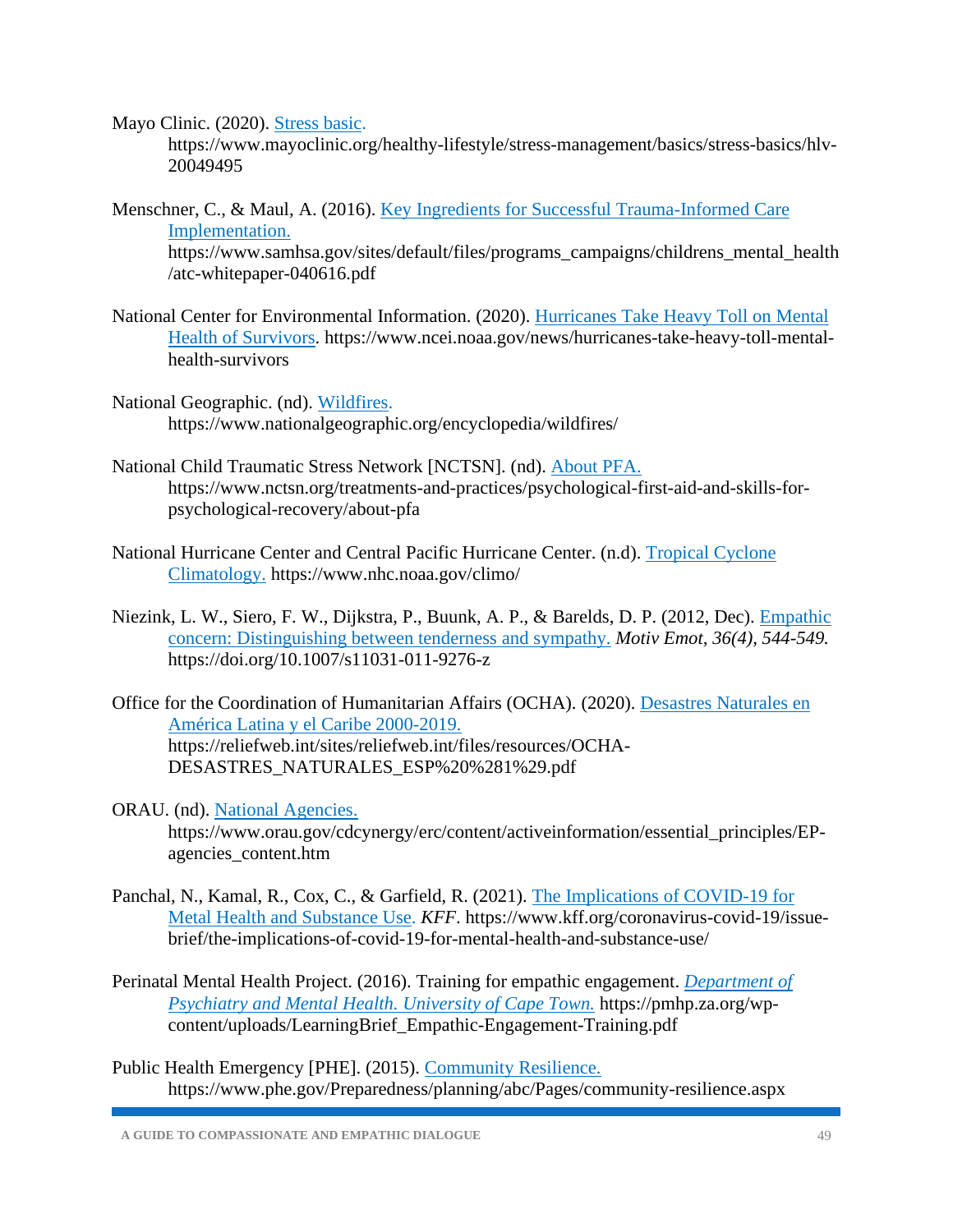- Public Health Emergency [PHE]. (2020). [Individual Resilience: Factsheet for Responder.](https://www.phe.gov/Preparedness/planning/abc/Pages/resilience-factsheet-responders.aspx) https://www.phe.gov/Preparedness/planning/abc/Pages/resilience-factsheetresponders.aspx
- Public Health Emergency [PHE]. (2021). [Saving lives and protecting Americans from 21st](https://www.phe.gov/about/aspr/Pages/default.aspx) [century](https://www.phe.gov/about/aspr/Pages/default.aspx)  [health security threats](https://www.phe.gov/about/aspr/Pages/default.aspx)*.* https://www.phe.gov/about/aspr/Pages/ default.aspx
- Raypole, C. (2019). [30 Grounding Techniques to Quiet Distressing Thoughts.](https://www.healthline.com/health/grounding-techniques) https://www.healthline.com/health/grounding-techniques
- Rand Corporation. (n.d). Hurricanes Irma and Maria: Impact and Aftermath. https://www.rand.org/hsrd/hsoac/projects/puerto-rico-recovery/hurricanes-irma-andmaria.html
- Reid, K. (2019). [2005 Hurricane Katrina: Facts, FAQs, and how to help.](https://www.worldvision.org/disaster-relief-news-stories/2005-hurricane-katrina-facts) *World Vision.*  https://www.worldvision.org/disaster-relief-news-stories/2005-hurricane-katrina-facts
- Roy, M. (2020). What is [Emotional Resilience and How to Build](https://positivepsychology.com/emotional-resilience/)  [It?](https://positivepsychology.com/emotional-resilience/) https://positivepsychology.com/emotional-resilience/
- Substance Abuse and Mental Health Services Administration [SAMHSA]. (2009)[. Practice](http://www.bazelon.org/wp-content/uploads/2017/01/Practice-Guidelines.pdf) [Guidelines: Core Elements For Responding to Mental Health Crises.](http://www.bazelon.org/wp-content/uploads/2017/01/Practice-Guidelines.pdf)  http://www.bazelon.org/wp-content/uploads/2017/01/Practice-Guidelines.pdf
- Substance Abuse and Mental Health Services Administration [SAMHSA]. (2018). [Disaster](https://www.samhsa.gov/sites/default/files/dtac/supplementalresearchbulletin-firstresponders-may2018.pdf) [Technical Assistance Center Supplemental Research Bulletin. First](https://www.samhsa.gov/sites/default/files/dtac/supplementalresearchbulletin-firstresponders-may2018.pdf)  [Responders: Behavioral Health Concern, Emergency Response, and Trauma.](https://www.samhsa.gov/sites/default/files/dtac/supplementalresearchbulletin-firstresponders-may2018.pdf)  https://www.samhsa.gov/sites/default/files/dtac/supplementalresearchbulletinfirstresponders-may2018.pdf
- Substance Abuse and Mental Health Services Administration [SAMHSA]. (2020a). [Earthquake](https://www.samhsa.gov/sites/default/files/dtac/supplementalresearchbulletin-firstresponders-may2018.pdf)*s*. https://www.samhsa.gov/find-help/disaster-distress-helpline/disaster-types/earthquakes
- Substance Abuse and Mental Health Services Administration [SAMHSA]. (2020b). [Phases of](https://www.samhsa.gov/dtac/recovering-disasters/phases-disaster) [Disaster.](https://www.samhsa.gov/dtac/recovering-disasters/phases-disaster) https://www.samhsa.gov/dtac/recovering-disasters/phases-disaster
- Substance Abuse and Mental Health Services Administration [SAMHSA]. (nd). [Tips for](https://store.samhsa.gov/product/Returning-to-Work/SMA14-4870) [Disaster Responders: Returning to Work.](https://store.samhsa.gov/product/Returning-to-Work/SMA14-4870) https://store.samhsa.gov/product/Returningto-Work/SMA14-4870
- Solomon, D. (2021). The Winter Storm Set Texas [Far Back in COVID-19 Vaccinations.](https://www.texasmonthly.com/news-politics/winter-storm-texas-covid-19-vaccinations/) *Texas Montly.* https://www.texasmonthly.com/news-politics/winter-storm-texas-covid-19 vaccinations/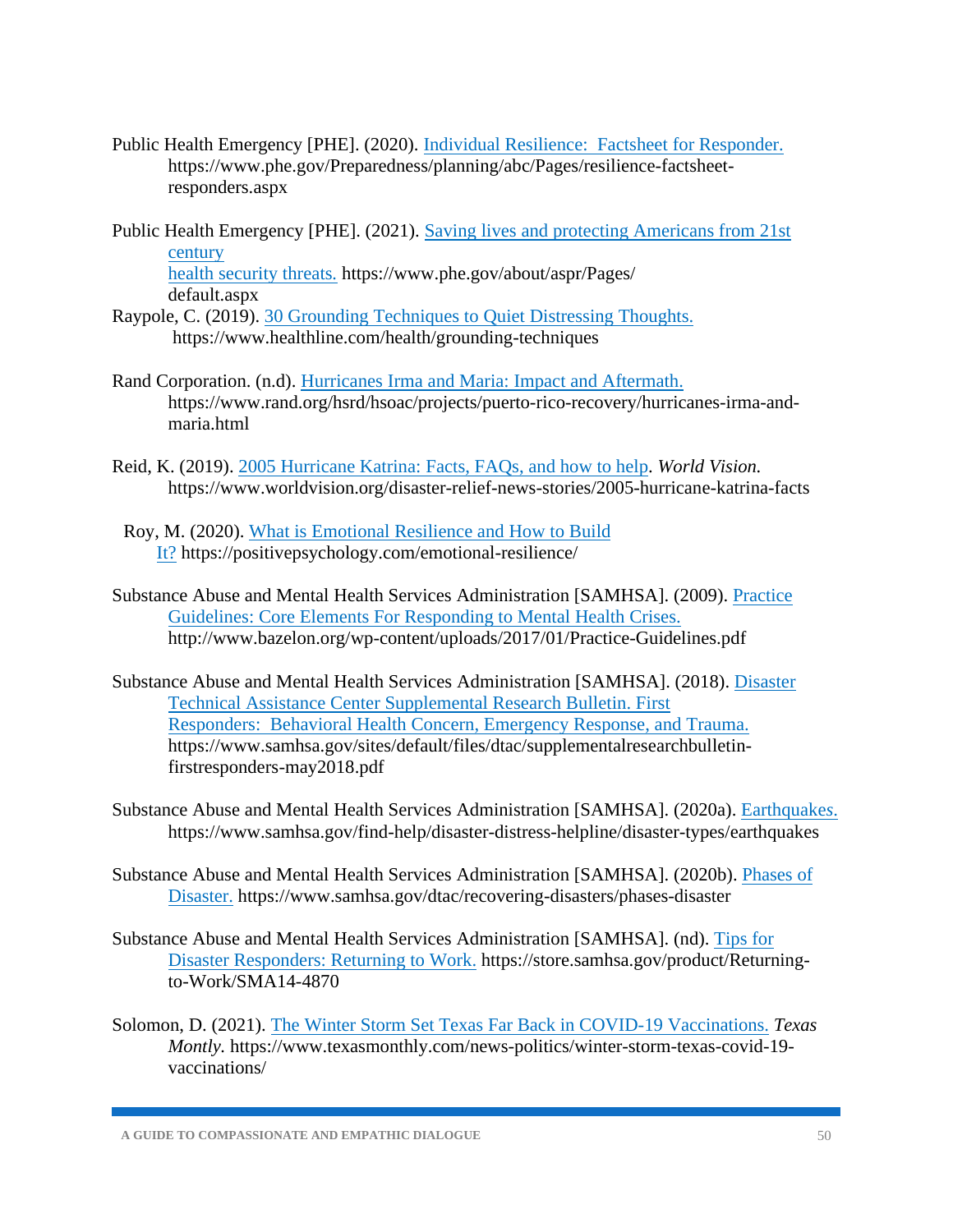Statistica. (2020). [Number of natural disasters in the United States from 1900 to 2016, by type.](https://www.statista.com/statistics/236504/number-of-natural-disasters-in-the-us-by-type/) https://www.statista.com/statistics/236504/number-of-natural-disasters-in-the-us-by-type/

Tolentino, C. (January 8, 2020). [Salud mental tras terremoto: sobre 400 personas han llamado a](https://www.elnuevodia.com/noticias/locales/notas/salud-mental-tras-terremoto-sobre-400-personas-han-llamado-a-la-linea-pas-en-busca-de-ayuda/)  [la línea PAS en busca de ayuda.](https://www.elnuevodia.com/noticias/locales/notas/salud-mental-tras-terremoto-sobre-400-personas-han-llamado-a-la-linea-pas-en-busca-de-ayuda/) *El Nuevo Día. https://www.elnuevodia.com/noticias/locales/notas/salud-mental-tras-terremoto-sobre-400-personas-han-llamado-a-la-linea-pas-en-busca-de-ayuda/*

- Tong, S. (2017). [Flooding-related displacement and mental health.](https://doi.org/https:/doi.org/10.1016/S2542-5196(17)30062-1) *The Lancet, 1*(4). https://doi.org/https://doi.org/10.1016/S2542-5196(17)30062-1
- TRACIE. (2017a). [Disaster Behavioral Health: What Do The Feds Do?](https://files.asprtracie.hhs.gov/documents/disaster-behavioral-health-what-feds-do-508.pdf) https://files.asprtracie.hhs.gov/documents/disaster-behavioral-health-what-feds-do-508.pdf
- TRACIE. (2017b). [Helping the Helper: Building Responder Resilience.](https://files.asprtracie.hhs.gov/documents/helping-the-helpers-building-responder-resilience-508.pdf) https://files.asprtracie.hhs.gov/documents/helping-the-helpers-building-responderresilience-508.pdf
- TRACIE. (nd). [Disaster Behavioral Health.](https://asprtracie.hhs.gov/dbh-resources) https://asprtracie.hhs.gov/dbh-resources
- TRACIE. (nd). [Understanding Stress and Taking Care of Each Other \(and, In Turn, Ourselves\).](https://files.asprtracie.hhs.gov/documents/understanding-stress-and-taking-care-of-each-other.pdf) https://files.asprtracie.hhs.gov/documents/understanding-stress-and-taking-care-of-eachother.pdf
- USGS. (2020). [Earthquake Hazards Program.](https://earthquake.usgs.gov/earthquakes/eventpage/us70006vll/oaf/commentary) https://earthquake.usgs.gov/earthquakes/eventpage/us70006vll/oaf/commentary
- Udalova, V. (March 8, 2021). [Pandemic Impact on Mortality and Economy Varies Across Age](https://www.census.gov/library/stories/2021/03/initial-impact-covid-19-on-united-states-economy-more-widespread-than-on-mortality.html)  [Group and Geographies.](https://www.census.gov/library/stories/2021/03/initial-impact-covid-19-on-united-states-economy-more-widespread-than-on-mortality.html) *United States Census Bureau. https://www.census.gov/library/stories/2021/03/initial-impact-covid-19-on-united-stateseconomy-more-widespread-than-on-mortality.html*
- University of Michigan. (2021). [Compassionate Conversations.](https://uhs.umich.edu/compassionate-conversations) https://uhs.umich.edu/compassionate-conversations
- Virella, A. (2020). [Wanda Vázquez cancela clases, cierra puertos por coronavirus y despide al](https://www.metro.pr/pr/noticias/2020/03/13/wanda-vazquez-cancela-clases-cierra-puertos-coronavirus.html)  [Secretario de Salud.](https://www.metro.pr/pr/noticias/2020/03/13/wanda-vazquez-cancela-clases-cierra-puertos-coronavirus.html) *Metro.* https://www.metro.pr/pr/noticias/2020/03/13/wanda-vazquezcancela-clases-cierra-puertos-coronavirus.html
- World Health Organization [WHO]. (2009). [What is a pandemic?](https://www.who.int/csr/disease/swineflu/frequently_asked_questions/pandemic/en/) https://www.who.int/csr/disease/swineflu/frequently\_asked\_questions/pandemic/en/
- World Health Organization (WHO). (2018). *[Emergency and essential surgical care: Disasters](http://www.who.int/surgery/challenges/esc_disasters_emergencies/en/)  [and emergencies](http://www.who.int/surgery/challenges/esc_disasters_emergencies/en/)*. http://www.who.int/surgery/challenges/esc\_disasters\_emergencies/en/